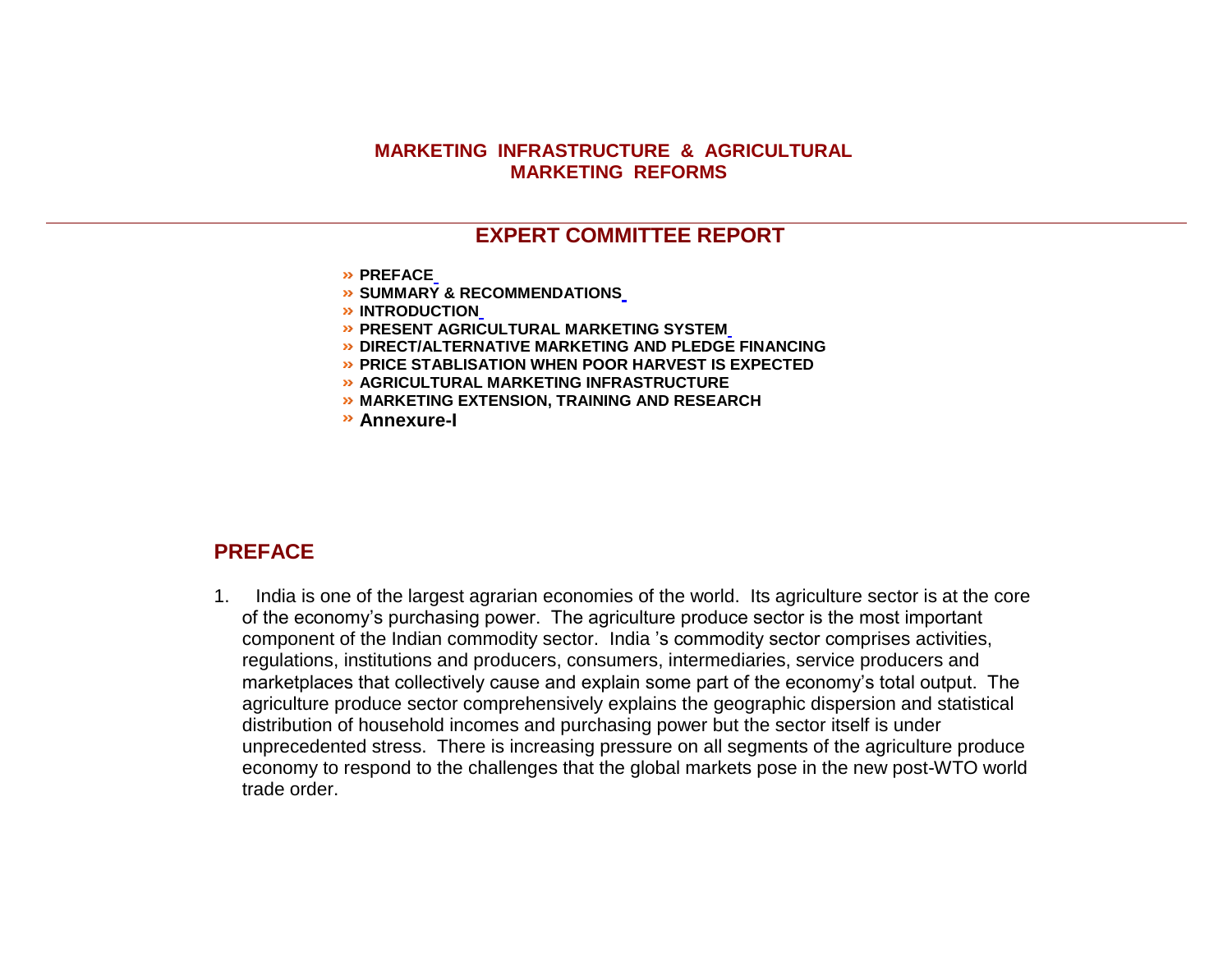- 2. As the earlier marketing system was developed in the context of a planned economy afresh approach to marketing is necessary in the atmosphere of liberalization and globalization. The National Agricultural Policy indicates the need for new demand driven marketing set up. The Expert Committee was therefore appointed to suggest ways and means to meet this new challenge through strengthening and developing agricultural marketing system in the country.
- 3. The National Agriculture Policy (NAP) envisages promotion of demand driven agriculture growth catering to domestic as well as export markets. As the efficient agricultural marketing system lies at the core of agriculture growth, the Government of India constituted an Expert Committee under my chairmanship to review the present system and suggest ways and means to strengthen and develop it. The order of the Government of India regarding constitution of the Committee and its Terms of Reference is at Annexure-I & IA.
- 4. The Committee worked through 4 Working Groups which dealt with TOR I and II; III, IV; and V, VI, VII respectively. TOR VIII was common to all The Working Groups were headed by Dr. B.D.Pawar, Shri G.Ramachandran, Prof. S.S.Acharya and Shri T.R.Verma respectively. It held three meetings of each of the Working Groups and four meetings of the full Committee. The present report is based on deliberations during these meetings. The Committee wishes to place on record appreciation for efforts of the conveners of the Working Groups for their contribution and support. The Committee expresses its thanks to all of its Members for their support and guidance. Particular thanks are due to Dr. S.L.Bapna of IIM Ahmedabad and Sh. A.D. Rane of R.B.I. Munbai for their fruitful participation in deliberations. Shri M.K.Mandal, AMA to the Government of India was associated as Member Secretary of the Committee till 14<sup>th</sup> May, 2001. Shri P.K. Agarwal who took over as AMA and Member Secretary from Shri Mandal proved an asset to the Committee. He worked with missionary zeal for preparation of the report. The Committee would like to record its appreciation for the services of Shri Mandal. Shri Agarwal's untiring motivation and efforts made it possible for the Committee to submit its report in time.
- 5. The Committee submitted its Interium report on  $10<sup>th</sup>$  April 2001as desired by the Honourable Union Minister of Agriculture. The Committee is grateful to Hon'ble Union Minister of Agriculture Sh. Nitish Kumar, Minister of State for Agriculture Sh. S.Y. Naik and Sh. J. N.L. Srivastava, Secretary to GOI (DAC) for their guidance and contribution from time to time.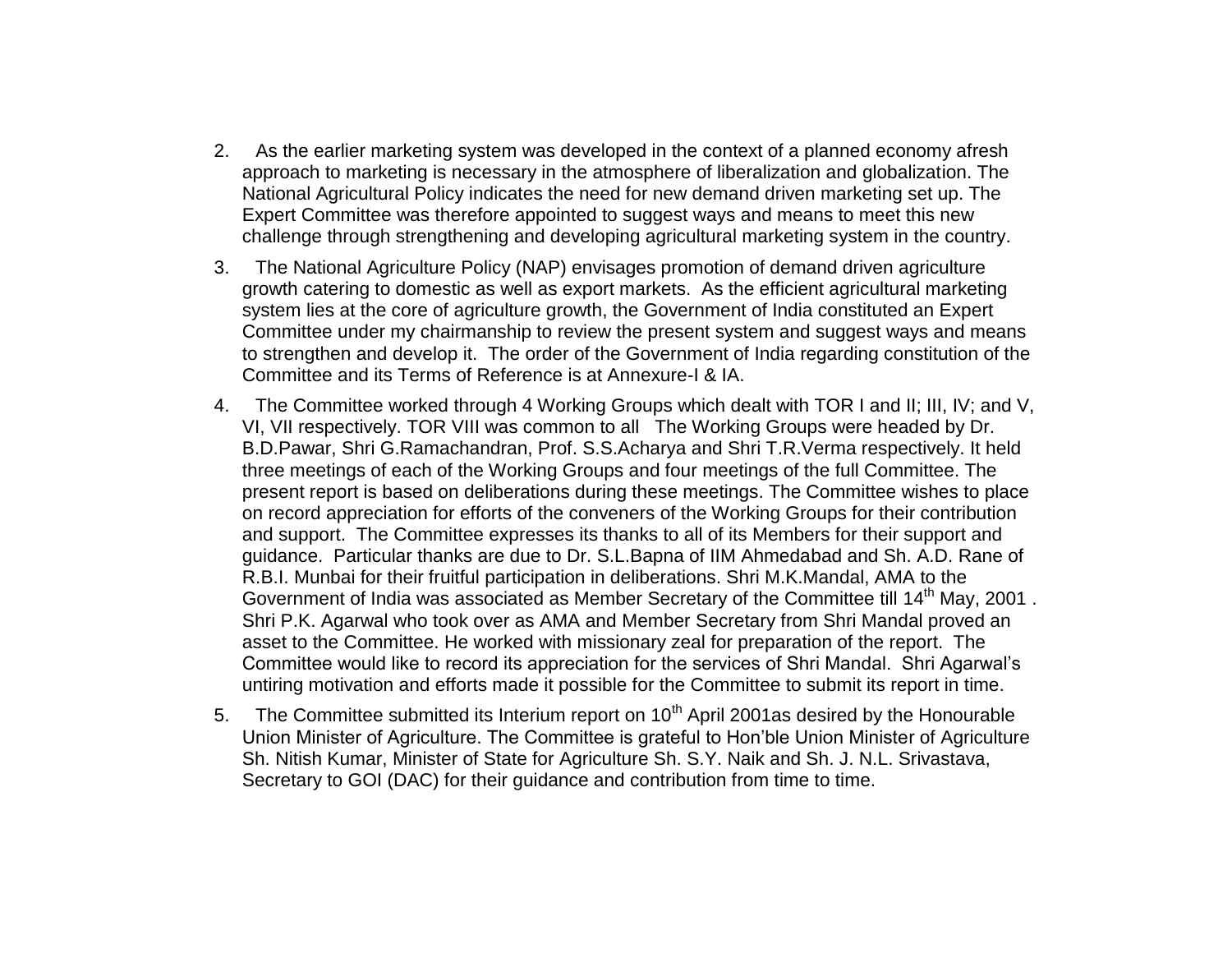- 6. The Committee expresses its thanks to Hapur Chamber of Commerce and Shri D.S.Kolamkar, Director, Forward Market Commission, Mumbai for fruitful discussions on the subject of forward and futures markets in Agricultural products. The officials of NIAM and DMI extended wholehearted cooperation and support to the Working Groups and Expert Committee during the deliberations. The committee recognises sincere and hard work put in by Sh. G.H. Dhankar, Deputy AMA, Dr. Kamal Mathur, Dr. M.S.Jairath and Dr. Hema Yadav.
- 7. I hope that the report will be useful to agricultural marketing policy planners and practitioners in the Centre and the States in initiating measures to strengthen and develop agricultural marketing in the country to meet the challenges of new economic order.

Dated 29<sup>th</sup> June (Shankerlal Guru)

 **Chairman**

# **SUMMARY & RECOMMENDATIONS**

- 1. Government is promoting organized marketing of agricultural commodities in the country through a network of regulated markets. Most of the state Governments and Union Territories have enacted legislations to provide for development of agricultural produce market. As on 31.3.2001, 7177 markets have been covered under regulation. The country also has nearly 27,294 rural periodical markets, about 15% of which function under the ambit of regulation.
- 2. Regulated markets have helped in mitigating the market handicaps of producers/sellers at the wholesale assembling level. But, the rural periodic markets in general, and the tribal markets in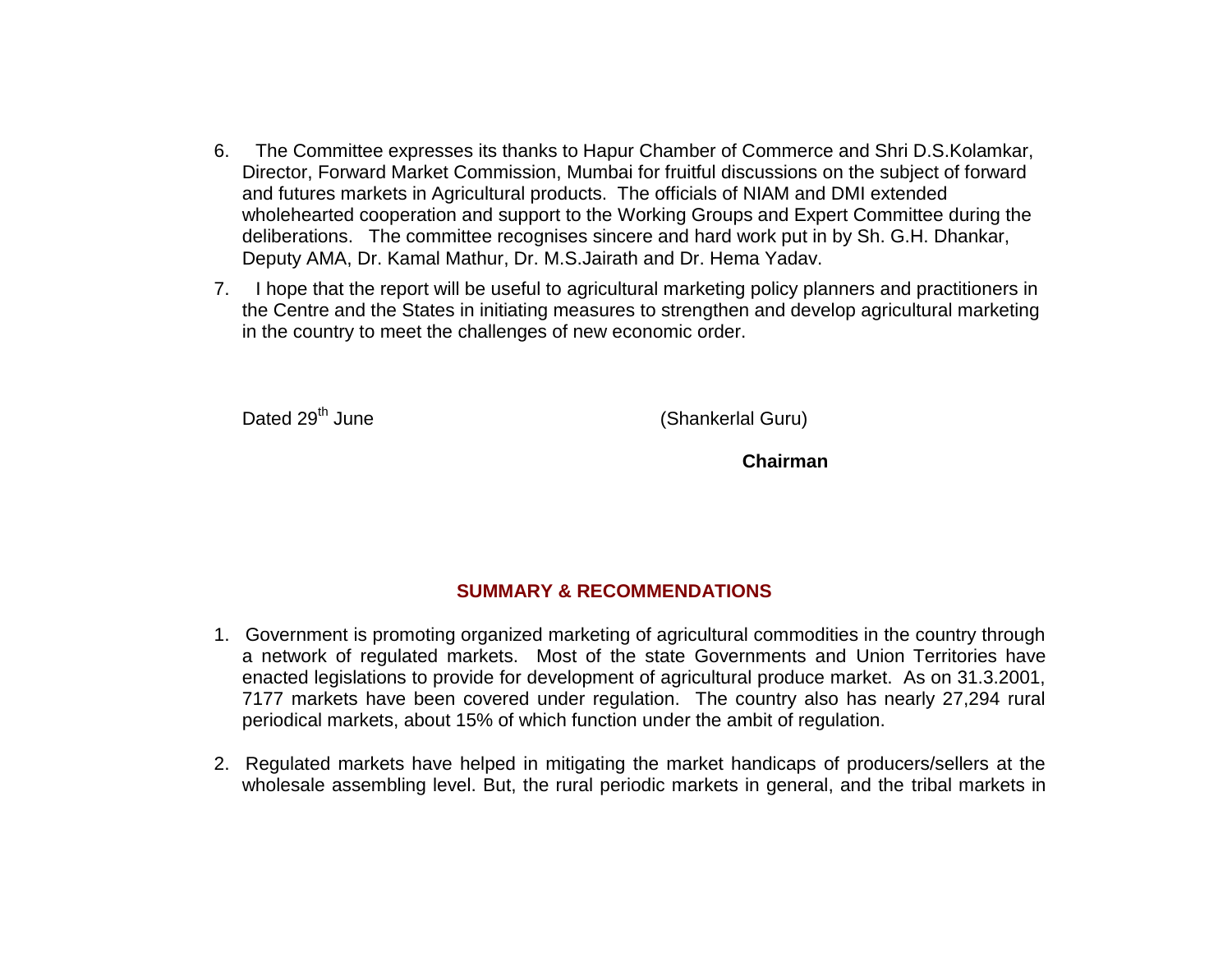particular, remained out of its developmental ambit. It was envisaged that physical markets with facilities and services would attract the farmers and the buyers creating competitive trade environment thereby offering best of the prices to the producers/sellers.

- 3. The Institution of regulated market has, however, achieved a limited success. These markets were supposed to ensure smooth and orderly development of agri-marketing by ensuring fair play of trade practices and market forces. Over a period of time these markets have, however, acquired the status of restrictive and regulated markets, providing no help in direct and free marketing, organized retailing, smooth raw material supplies to agro – processing, competitive trading, information exchange and adoption of innovative marketing systems and technologies. Monopolistic practices and modalities have prevented development of free and competitive trade in agri- marketing, future markets, use of latest technologies in post harvest technology and handling exports, agro based industries, warehousing etc. Now these markets have failed in containing the scenarios of plenty's and scarcities.
- 4. An efficient agricultural marketing is essential for the development of the agricultural sector. In as much as it provides outlets and incentives for increased production, the marketing system contributes greatly to the commercialization of subsistence farmers. World-wide, Governments have recognized the importance of liberalizing agricultural markets. Government policy has to effectively address issues of marketing liberalization and help to overcome the constraints faced by various organizations including private sector involved in agri-marketing. The ever increasing production, spread of latest technologies, changing socio – economic environment, increasing demand for downsizing the distribution chain and reducing the margin between farmers and ultimate consumers, challenges emerging out of liberalization and globalization in the post WTO period requires a vibrant, dynamic and assimilative marketing structure and system.
- 5. In promoting vibrant competitive marketing systems, Government need to examine all existing policies, rules and regulations with a view to remove all legal provisions inhibiting free marketing system. Today, State Governments alone are empowered to initiate the process of setting up of a market for certain commodities, which are regulated and for certain areas, in which the Regulation is enforced. These provisions will have to be replaced by providing an omnibus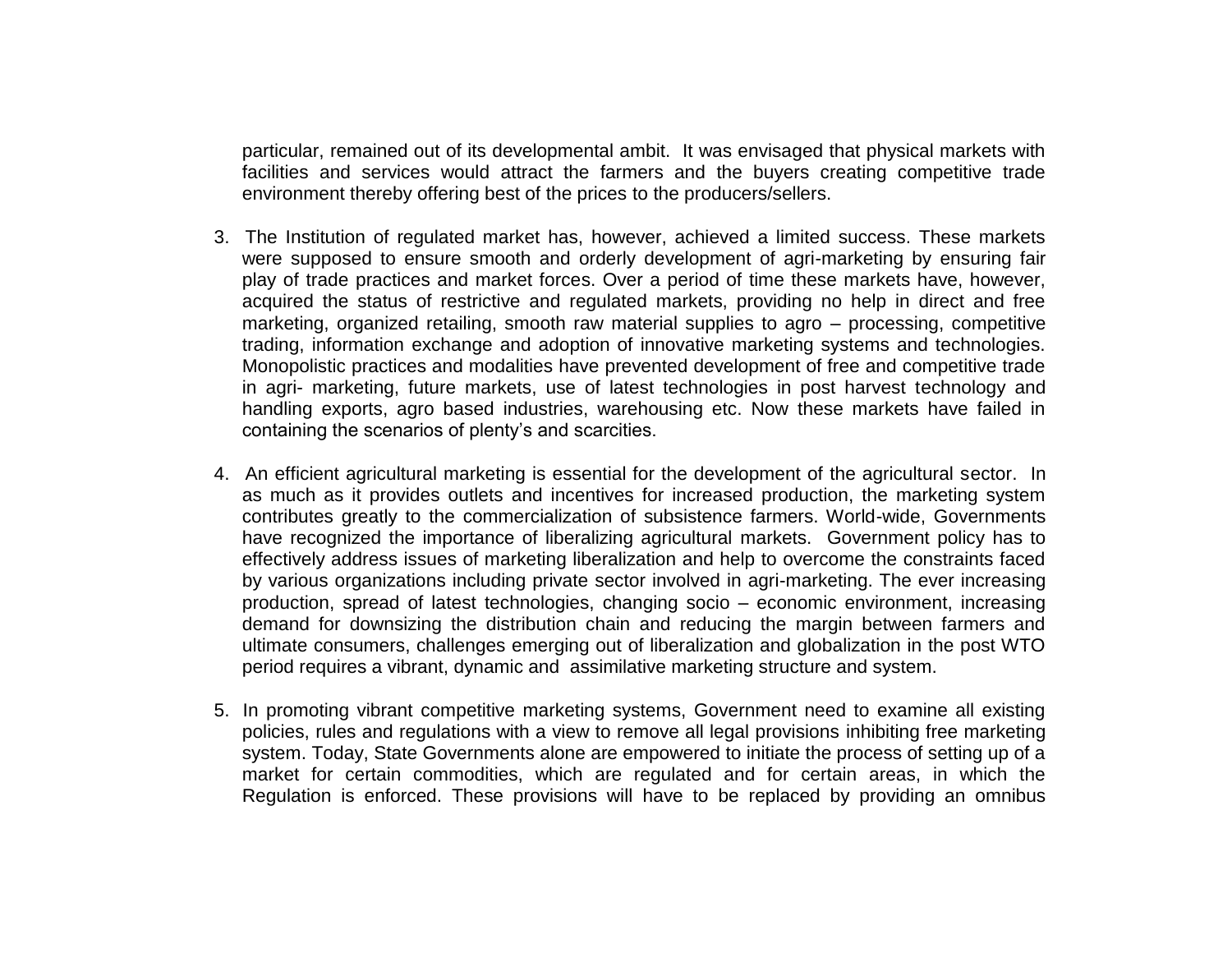provision that anybody can set up a market, provided minimum standards, specifications, formalities and procedures which may be let down by the Government of India are complied with. The Government of Karnataka has set the ball rolling by amending its Act to allow the National Dairy Development Board to set up wholesale fruit and vegetables market at Bangalore with the subsidiary collection centers to promote integrated marketing of horticultural produce grown in the State. Private Sector, Corporates, Joint Ventures need to be similarly encouraged to set up markets for free and competitive trade.

- 6. The institution of regulated markets, set up to strengthen and develop agricultural marketing in the country has achieved a limited success. The restrictive legal provisions did not augur well with competitive market structure. Promoting competition in the trade and facilitating farmers with supporting services like grading, standardization, storage with pledge finance and facilities in the markets have become secondary activities. Funds from the Agricultural Marketing Boards have been siphoned off in many states to Public Ledger Account by the State Authorities. Consequently, the modernization/infrastructure development conducive to operational efficiency of the markets has suffered heavily. The Committee recommends that by an appropriate amendment in the Act the utilization of funds by the market committees and the Marketing Boards for these activities may be made mandatory.
- 7. The spot markets, have not been linked with the forward and future markets to receive price signals. The futures trading in agricultural commodities is also regulated by the Government. The linkage between the spot and futures markets seems to be poor due to domination of the speculators. Government has, to continue its efforts to strengthen and institutionalize commodity exchanges to instill confidence and awareness among market players.
- 8. There is an imperative need to make Government administered marketing organizations administratively viable and managerially competent in keeping with liberalized trade atmosphere. The marketing activities are many-folded and need liaison and collaboration with related organizations. Market committees including sub-yards, should be headed by professionals. Existing Secretaries need to be trained in professional management of the markets. The functions of APMC and Marketing Boards may have to be remodeled for this purpose.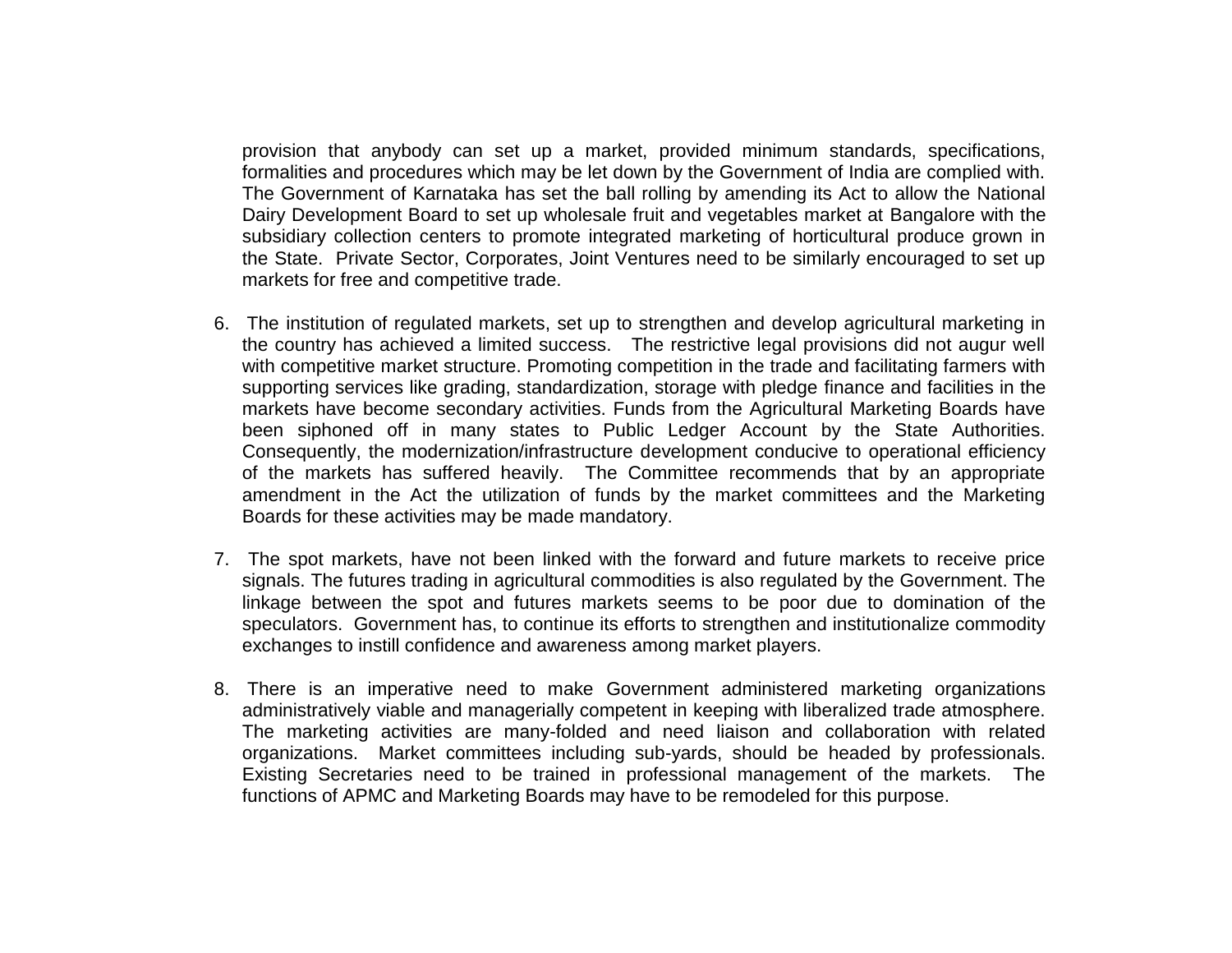- 9. The nature of legal framework within which agricultural markets operate has a fundamental effect on the functioning of the agricultural marketing system. Legal reforms can play an important role in making the marketing system more effective and efficient by removing unnecessary conditions and by establishing a sound framework to reduce uncertainty of the market. A review is, therefore required in respect of all laws which regulate participation in market such as registration/licensing, commodities traded, controls on packaging and labeling, laws affecting market place, laws affecting supply including controls on movement of produc and volume of commodities traded, laws relating to access to credit and capital dispute resolution mechanism.
- 10. The Essential Commodities Act, 1955 which has resulted in restrictions on storage and free movement of stocks, initiative by the trade in innovation and investment, should be repealed to make way for play of free market forces in real sense. The Committee recommends that a Task Force be set up under the Ministry of Agriculture, Department of Agriculture & Cooperation to undertake a review of all marketing legislations, policies and programmes and suggest various reforms in the statutory arrangements relating to agricultural marketing as well as policies and programmes for development and strengthening of agricultural marketing with specific reference to needed investment, package of incentives and easy and adequate marketing credit.
- 11. Direct marketing enables farmers to meet the specific requirements of wholesalers from the farmers' inventory of graded produce and of retail consumers based on consumers' preferences, thus enabling farmers to dynamically take advantage of favourable prices and improve their net margin. It encourages farmers to undertake grading of farm produce at the farm gate and obviates the necessity of farmers to haul produce to regulated markets that are not necessarily spaced on the principles of efficiency. Direct marketing thus enables farmers and buyers to economize on transportation costs and to improve price realization considerably.
- 12. The Committee suggests promotion of direct marketing as one of the alternative marketing structure that sustains incentives for quality and enhanced productivity, reduce distribution losses, improving farmer incomes with improved technology support and methods. The market will operate outside the purview of the Agricultural produce Marketing Act and will be owned by professional agencies in private sector, wholesalers, trade associations and other investors. The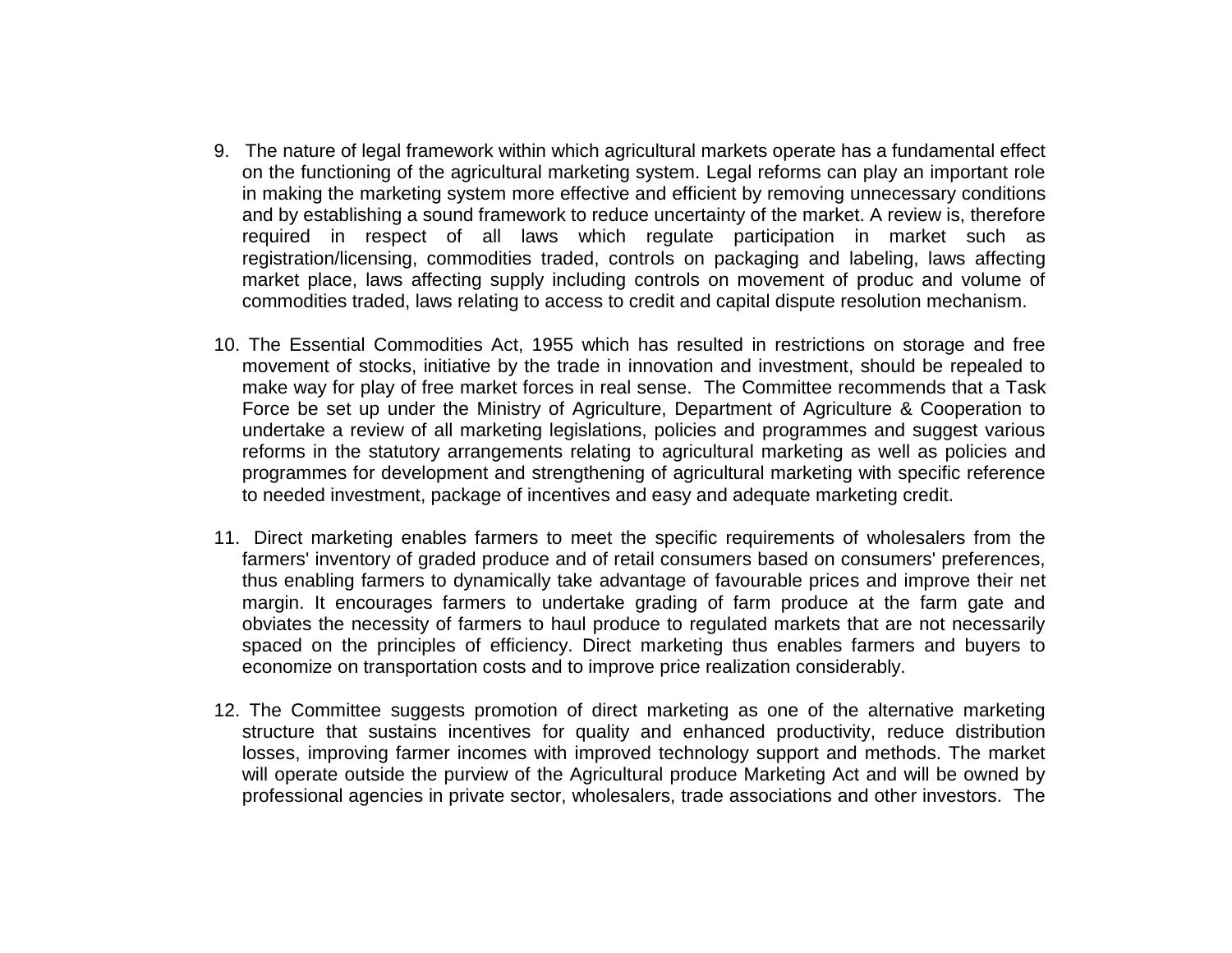government's role should be that of a facilitator rather than that of having control over the management of the markets.

- 13. Direct marketing by farmers to the consumers was experimented through Apni Mandis in Punjab and Haryana. The concept, with certain improvements got popularized in Andhra Pradesh through Rythu Bazars and in Tamil Nadu as Uzhavar Santhaigal. At present, these markets are being run at the expenses of State exchequer, as a promotional measure, to inculcate habit of marketing without help of middlemen by the small and marginal producers of fruit and vegetables. Considering the vastness of the country, more and more such markets need to come up in the organized sector with private investment so that they can be developed in tune with the market requirements with backward & forward linkages. A common Code of Conduct and modalities with regard to ownership, operation & need based infrastructure will have to be prepared and circulated to spread the concept of direct marketing by the farmers.
- 14. The similar logic holds good for consumer organizations also who can procure directly from producers and distribute to the consumers commensurate with their purchasing powers. The Government should support these organizations with schemes like providing back ended incentives for refrigerated as well general transport, setting up of grading and packing houses, credit at low interest etc., till they become financially self-sufficient on commercial lines.
- 15. Direct marketing through SHGs or informal groups, NGOs, cooperatives, Farmers Associations, Companies, partnership, joint ventures may be encouraged by government to various policy back up and programmes. These organizations may be encouraged to create and manage markets physical as well as futures. The cooperatives however, will have to be freed from the shackles of politician and bureaucrats.
- 16. As another form of direct marketing, the unemployed youth could be involved in procurement of orders and supply of graded and packed products to different city dwellers. The youth could be trained in marketing practices of procuring products and supplying them. The financial assistance from the public sector to such ventures would generate entrepreneurship and provide profitable employment to the younger generation. They could be given assistance in the form of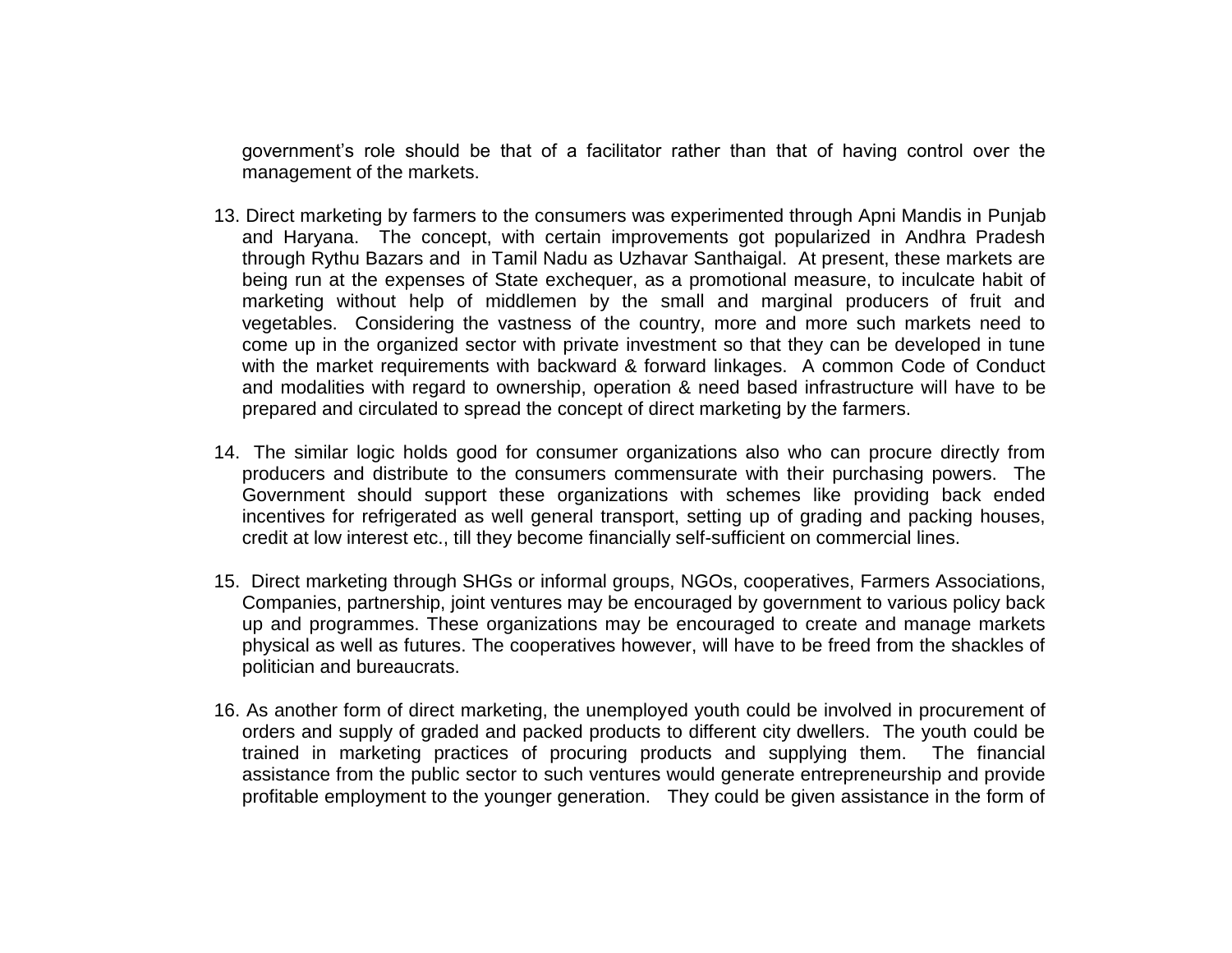working capital to start the enterprise along with the necessary agri-business training.

- 17. The use of information technology in agri-marketing has become indispensable. Therefore encouragement may be provided to generate and host useful portals, websites, databases, information packages and other soft wares, generic as well as customize on agricultural marketing. Info kiosks may be encouraged to be set up in the markets, spot as well as futures, farmers organizations, Associations of traders and other functionaries for exploiting the opportunities of information revolution, especially for online demand of different products; product specifications with regard to quality, pack size, packaging material, quantity and the time frame of supply; the transport cost involved and the marketing charges likely to be incurred in the market where the goods are to be delivered; facilities available to the farmer in the buying market; Rehandling of the produce, if necessary, in the supplying market to suit to the requirement of the buyer market; the rules and regulations of the destination market, if it is located outside the state at distant place, and other specific information as may be conducive for the seller to transact the business with the purchasers; and the legal provisions related to storage, transportation, phytosanitary requirements etc.
- 18. Forward contract may well be regarded as direct and alternative marketing facilitator. With the initiation of the liberalization process in India, interest in futures markets has been revived for their price risk management and price discovery roles, as well as handling the situation of plenty's and scarcities. In the country currently, futures contracts are traded in nine commodities in 20 commodity exchanges. It is suggested that more and more commodities be added to facilitate competitive and free marketing system.
- 19. A recent study conducted by the IIM, Ahmedabad has indicated that the performance of the Indian commodity futures markets is varied across the commodities, exchanges and contracts. They are deficient in several aspects such as infrastructure, logistic, management, linkages with financial institutions, reliability, integrity and an efficient information system which do not encourage a large group of the market players in the commodity sector to trade in this market. Government has, therefore, to continue its efforts to strengthen the exchanges and to instill confidence and awareness among market players.
- 20. Poor credit flows have had an adverse effect on the development of agricultural marketing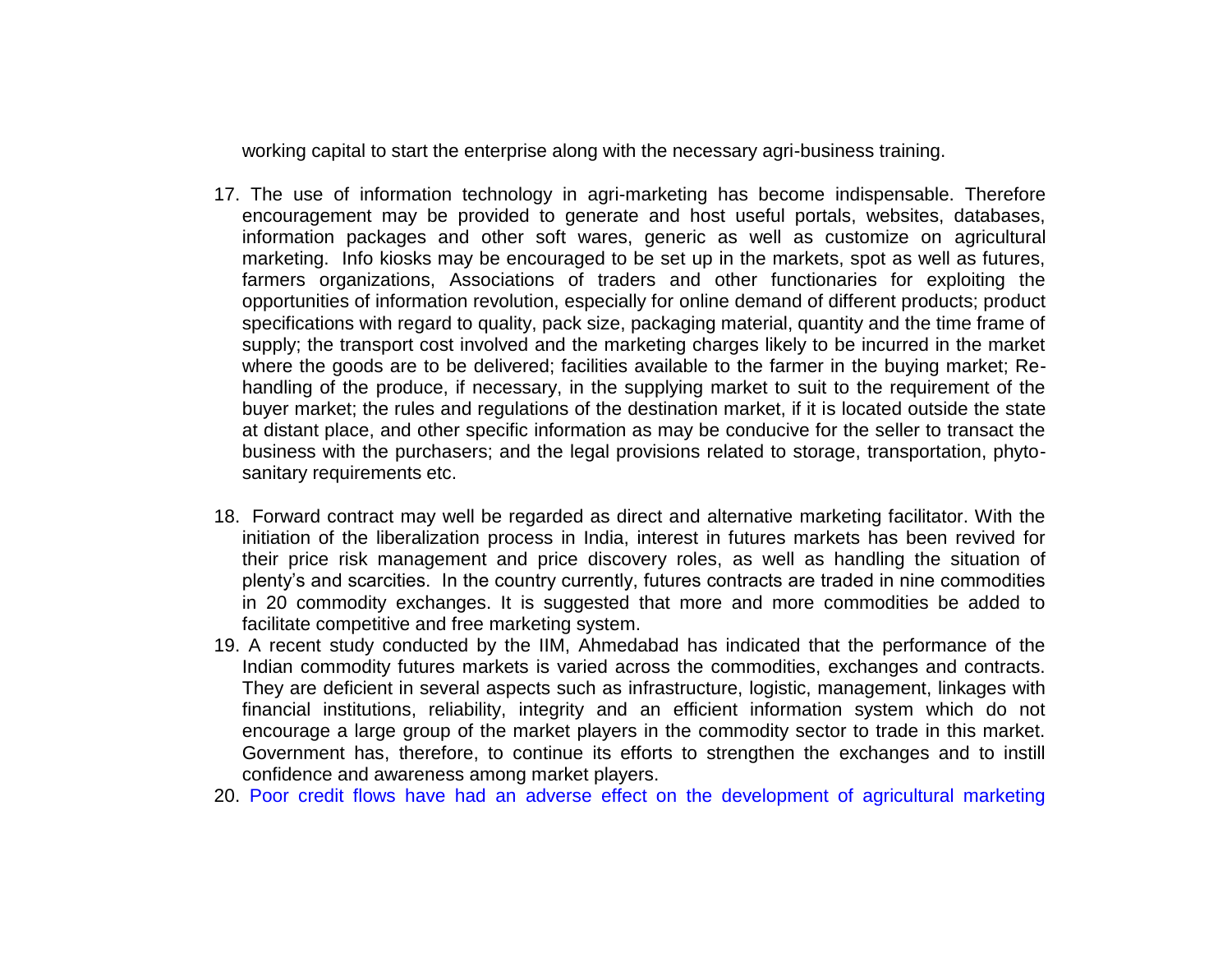systems in the country. Certified warehouses and a system of negotiable warehouse receipts could lead to improved credit delivery, better loan recovery and convenience in asset management. The existing Government warehousing corporations should play a leading role in the development of warehousing. However, they can only cover part of the field, which should be opened up to private operators, particularly those who already provide storage services. The institutionalization of the warehouse receipts system through the commodity exchanges is most likely to yield the best results in the context of promoting and propagating warehouse receipts, in particular electronic warehouse receipts, and a national system of warehouse receipts.

- 21. Pledge financing enables the usage of inventories of graded produce as collateral for accessing credit from the organized credit market at cheaper rates of interest that reflect the lower credit and collateral risk, thus enabling farmers to dynamically take advantage of favourable prices and improve their net margin. It enables farmers to hold inventory of graded produce under favourable storage conditions and standardized preservation under supervisory conditions; promotes rural godowns and warehousing. It also advances grading of farm produce to the farm gate, thus enabling farmers to improve price realization considerably; identifying preserved storage closer to farms.
- 22. Produce market loan for a period up to six months to farmers availing crop loans up to Rs. One lakh are reckoned as priority sector advance. Banks are financing Artiya's for provision of inputs to farmers. Finance to wholesaler / traders is not treated as agricultural finance. Loans for construction/ running storage facilities are already included under priority lending. It is suggested that the existing limit of priority sector advance should be revised upward suitably taking in to consideration innovation in agricultural sector in the post WTO regime. The credit flow to the agricultural marketing is very meager. The banking environment and lending policies and programmes for financing is not found conducive for the increased capital needs of agricultural marketing. Therefore government is requested to design full fledged agricultural marketing credit policy considering the requirement of increased production, market innovations, technologies and socio-economic changes with specific reference to post WTO regime.
- 23. Market infrastructure is important not only for the performance of various marketing functions and expansion of the size of the market but also for transfer of appropriate price signals leading to improved marketing efficiency. High investment with entrepreneurial skills are required for creation and managing these infrastructures. Therefore private investment in the market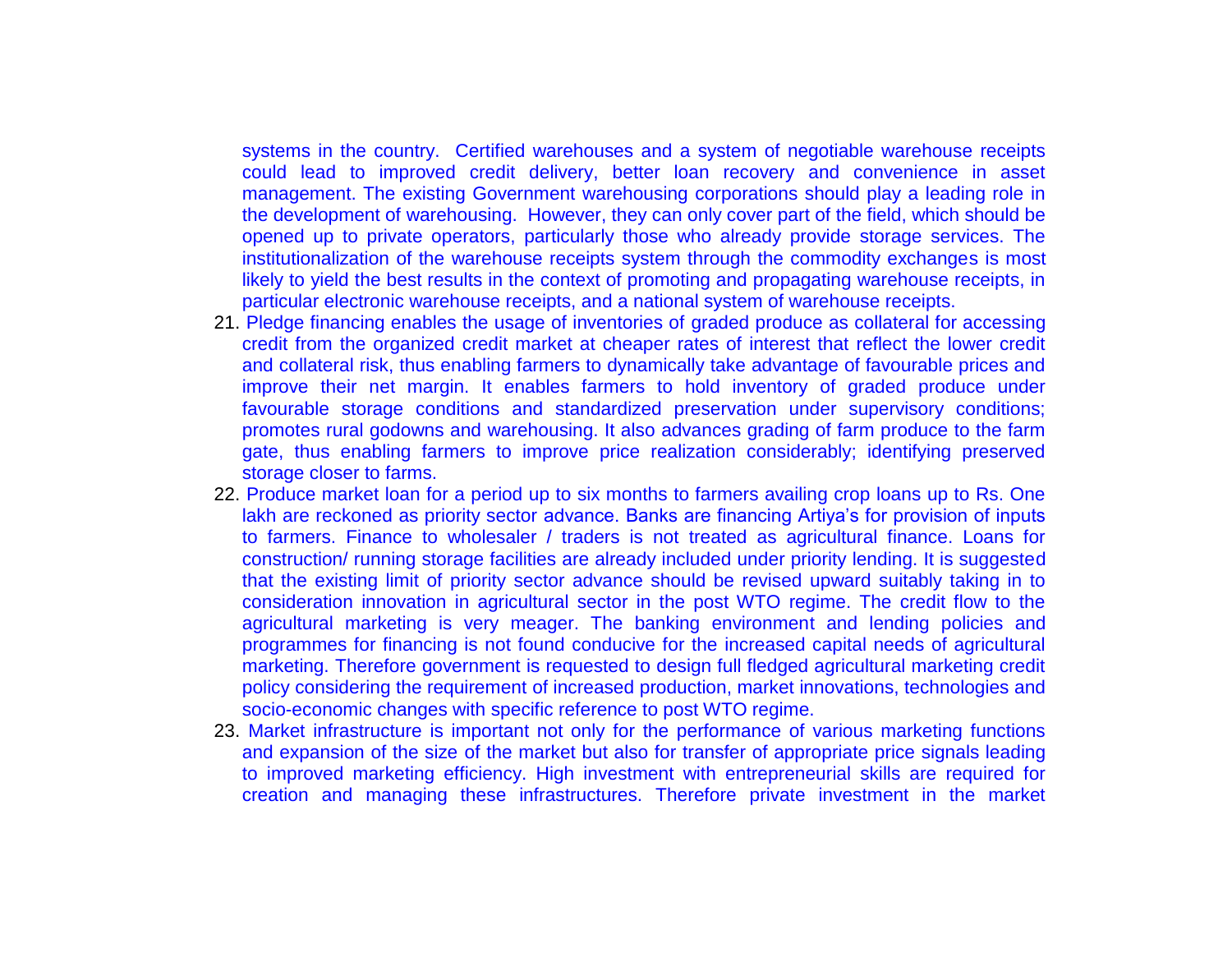infrastructure development may be encouraged by modifying various procedure backed up by package of incentives. Nevertheless, for providing infrastructure in remote and difficult areas, the public sector would need to continue to play an important role.

- 24. Projections of production and marketed surplus of various farm products show that even at the existing marketed surplus-output ratios, the quantities which the marketing system will be required to handle in future, are quite large. The marketing system backed by strong, adequate infrastructure is the core content of agri-marketing. Development of infrastructure with in spot markets and others places is a huge task. Committee based on the estimates of the State Master Plan for Development of Regulated Markets found that there is a need of total investment of Rs 6026 crores
- 25. Apart from general purpose markets, there is need for developing specialized markets for fruits and vegetables. It has been assessed that there are at least 241 such places in the country where fruit and vegetables markets should be developed. The investment requirement for fruit and vegetables markets in the country is around Rs.970 crores.
- 26. Rural periodic market is the first contact point for producer sellers for encashing his agricultural produce and buying other goods needed by them. There are in all 27294 rural periodic markets including those for livestock, in the country. There is urgent need to develop these rural periodic markets in a phased manner with necessary infrastructural amenities to have a strong base level link in the marketing chain. The investment requirement for developing these primary rural market places is estimated at Rs.2146 crores.
- 27. Encouragement by way of policy back up as well as financial support is recommended for special type of markets like floriculture, cattles etc. For export promotion and inter state marketing setting up of 50 mega markets in the country with government financial support in private, public, cooperative or joint venture is suggested. Encouragement may be considered for promoting marketing of organically grown produce, fruits & vegetables, medicinal plants, herbs etc.
- 28. Storage infrastructure is found necessary for carrying the agricultural produce from production to consuming periods. Country needs much more storage facility than what is available now. This is specially more important for hill and remote areas in several states. For an additional 20 million storage capacity the investment required is estimated at Rs.5400 Crores. The private sector needs to be encouraged to enter the storage and warehousing activity and make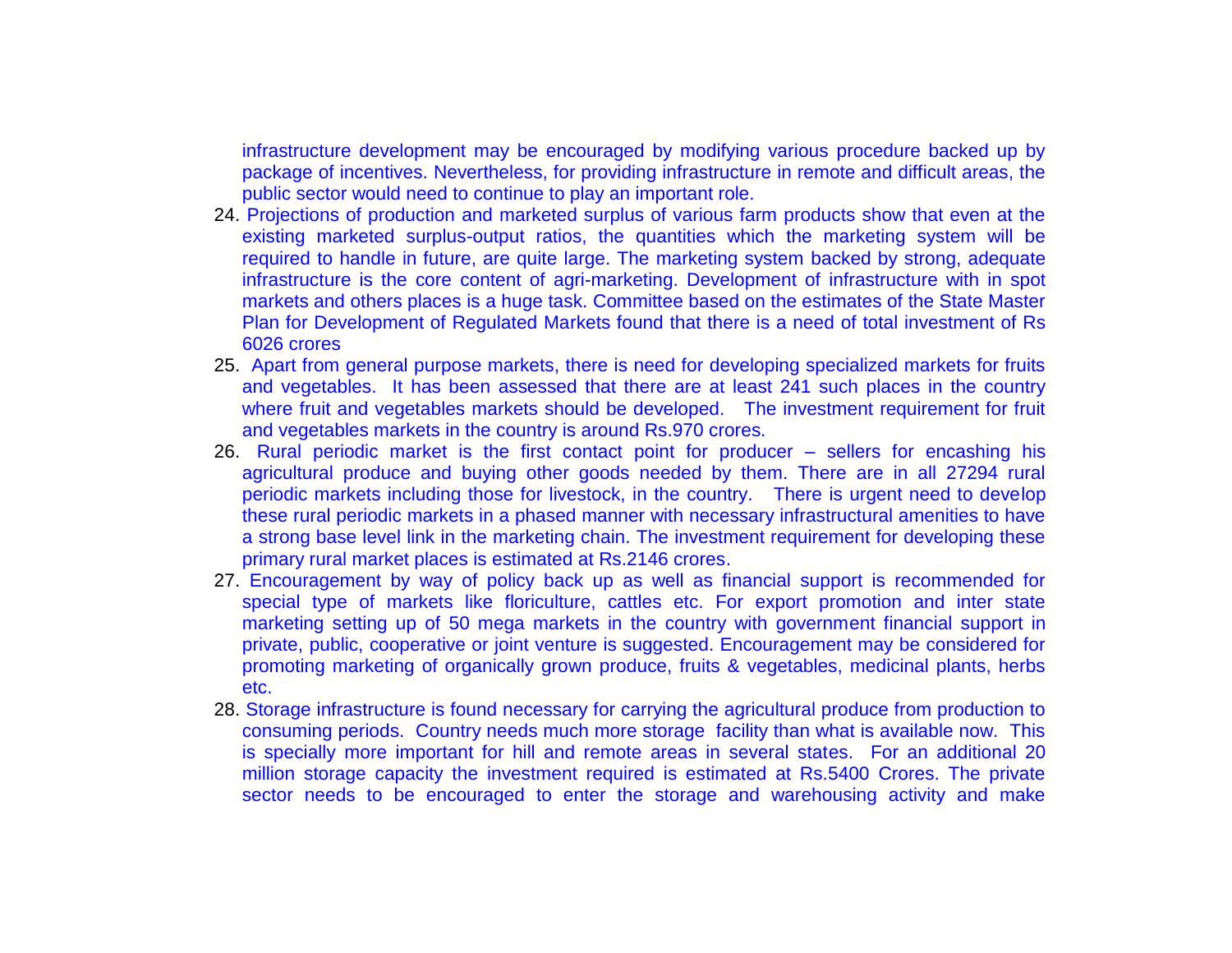investment of this magnitude. Village Panchayats, cooperatives, SHGs and farmers organizations may be encouraged for undertaking warehousing.

- 29. Committee deliberated various alternative, competitive and affordable preservation and temperature management technologies for perishables. The Expert Committee recommends increased use of alternate use of technologies like, Irradiation, Nitrogen fill packaging, Vacuum packaging, shrimp wrapping and others. However, the Committee recognize the relevance and utility of cool chains and therefore supports the government programme of end used subsidies for cold storages. Cold storages are most important infrastructural need for perishable and semi perishable commodities which need an immediate attention. The present storage capacity available is sufficient only for 10 per cent of total production of fruits and vegetables. In the next 10 years, 15000 cold storage units would need an investment of the order of Rs.27,000 Crores. The investment should basically be made by the private sector. In future, there would be a need for multi-chamber type of cold storage units for various perishable and other products in the country. For encouraging private entrepreneurs there is a need to provide incentives to make the units viable for some initial years.
- 30. The country require reefer containers/vans for transport of perishable items for domestic and export marketing. At present their availability in the country is negligible in comparison to the present production of perishable commodities. For handling the expected higher production in the next 10 years, at least 3000 reefer containers/vans with a capacity up to 8 tonnes each would be required. This would require an investment of Rs.600 crores, which shall be created by private, cooperative and joint sector sector. There is a need to encourage the investors in the area by providing suitable incentives.
- 31. There is a need to create facilities for cleaning, grading and packaging not only in spot markets but also in the villages from where produce is brought to the market for sale. There is need to promote proper packaging after grading so that further chances of adulteration may not be there. Besides this there is a strong need to educate the farmers for proper packaging and grading before they bring the produce to the market. Scientific packaging should be encouraged at the farmer level through various incentives. The Expert Committee feels that this is an important activity, and an investment of Rs.2000 crores should be earmarked for this purpose during the next 10 years.
- 32. With a view to taking advantage of new international trade environment, there is a need to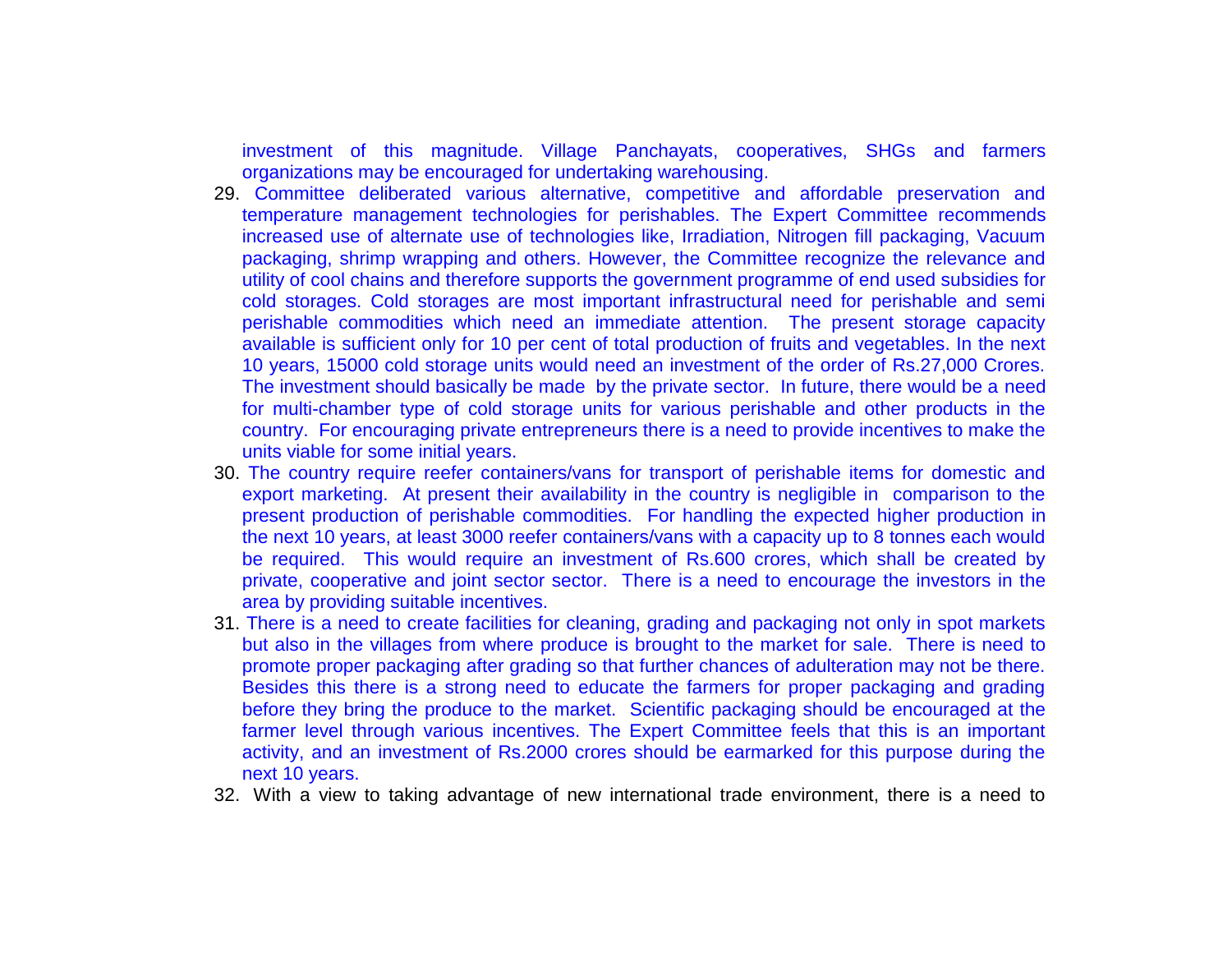encourage export of high value non-traditional products grown in various parts of the country. The Government of India (Ministry of Commerce) has announced a scheme of creating Export Oriented Agri-Zone (EOAZ). It should be promoted by providing institutional and physical infrastructure in each of these as per the needs of the specific commodity. In some of EOAZs, there is also a need to establish what is called Food Parks. In these parks, some common facilities like electricity and warehouse should be created with central government assistance which will help in attracting investment by the private sector and the state government. While most of the investment should be made by the private entrepreneurs, as a way of incentive, government should invest in common facilities, and quality certification. The estimated public investment is Rs.200 crores and private investment of around 400 crores on fifty such EOAZs. In identification of EOAZs and Food Parks the Government of India should take an active stance, rather than leaving it to the state governments. The Group further recommends that commodity wise export potential studies be commissioned before establishing EOAZs.

- 33. Considering the rising demand for value added and processed products, there is a need for enhancing the capacity of agro-processing sector. For attracting private initiative and investment in food processing, the Government of India through Department of Food Processing and National Horticulture Board have already formulated several schemes of assistance. There is strong need to popularize their implementation in different agro-climatic zones by creating awareness about these schemes.
- 34. At present, value addition is estimated at only seven per cent and processing only two percent of the total production. Within next ten year, there is a need to increase value addition to 35 percent and processing at least 10 percent. Quality control and standardization will be extremely important in this endeavour. The Central government should encourage a network of food analysis laboratories in the country. This will also be necessary to face competition from imported processed products.
- 35. Presently the alcoholic beverages based on fruit & vegetables are clubbed with other alcoholic beverages. Whereas world over items like wines and beer which are based on fruit & vegetables and have low content of alcohol (ranging below 11-12%) are considered as items of food and are promoted as health drinks. This sector has not developed in India so far because the Excise laws have implications both in terms of financial pricing of the products as well as restrictive legal frame work for setting up and operation of units for the manufacture of these health drinks.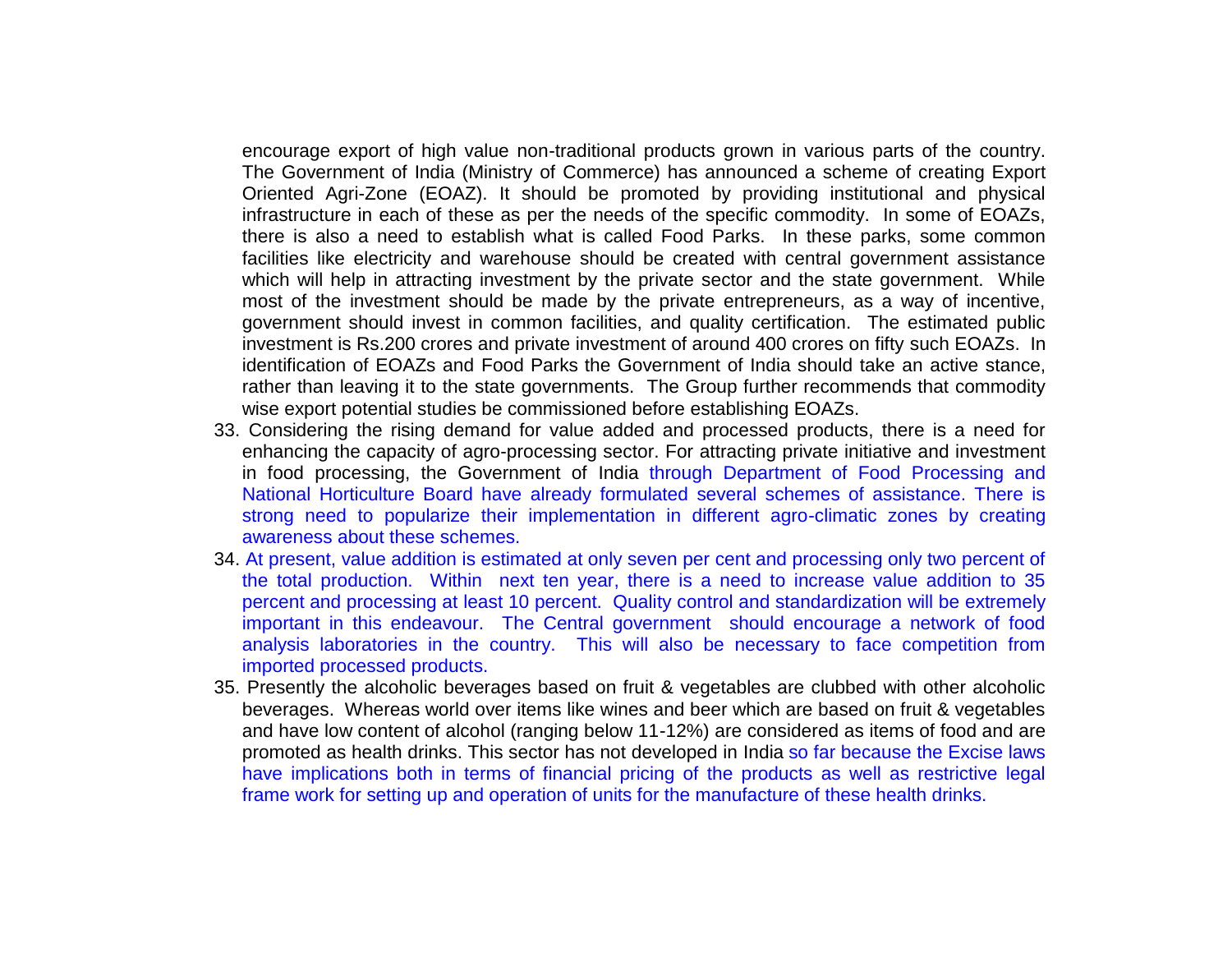- 36. The Word "Plantation Crops" as mentioned in some labour laws and Land Ceiling Act has a rather limited meaning pertaining mainly to coffee, tea, rubber, etc. If plantation is used as generic term for an advanced form agriculture where various types of management from the selection of land, selection of species to be grown, the financial support, the management of labour, the processing & marketing are all done at a higher level than what is done for ordinary agricultural crops, the horticulture is bound to get a fillip. The existing legal frame work will open new avenues for development of entire horticulture sector if production of fruit & vegetables, medicinal & aromatic plants, spices, is also brought under the definition of plantation.
- 37. NIAM should become 'Centre of Excellence' for Asian Region and be headed by Technocrat, Marketing Practitioner, Academician of national/international repute. Training in agricultural marketing should be strengthened and NIAM should take active stance in the programme. Training modules of different duration should be designed for farmers, NGOs, co-operatives, extension workers, development functionaries, PRI representatives, development administrators, people's representatives and policy makers.
- 38. In India, although at village and farm level agricultural production extension services exist but marketing extension work designed to benefit farmers and other market functionaries does not exist. In the absence of emphasis on marketing extension, technology transfer in the field of agricultural marketing has been sluggish. The marketing extension service to assist small and marginal farmers in solving the problems faced in marketing their produce is a sine-qua-non in the liberalized trade environment. A massive programme of marketing extension should be launched at the disaggregated level. In each agro-climatic region the extension messages should include (a) advise on product planning; (b) market information; (c) secure markets; (d) alternate marketing channels; (e) improved marketing practices including grading and packing; and (f) advantages of group marketing.
- 39. Considering the limited reach of public extension service, it is felt that privatization of extension services with appropriate financial backup from the public sector is considered more appropriate and practical. The NGOs, Cooperatives, Trade Associations, Private Limited companies, and corporate bodies should be allowed and encouraged to undertake marketing extension. To facilitate private agencies to undertake extension programmes on regular basis for the country as a whole, a 24 hours TV Kisan Channel on Doordarshan is necessary. The Kisan Channel would be best visual media to educate farmers by public as well as private agencies for both agricultural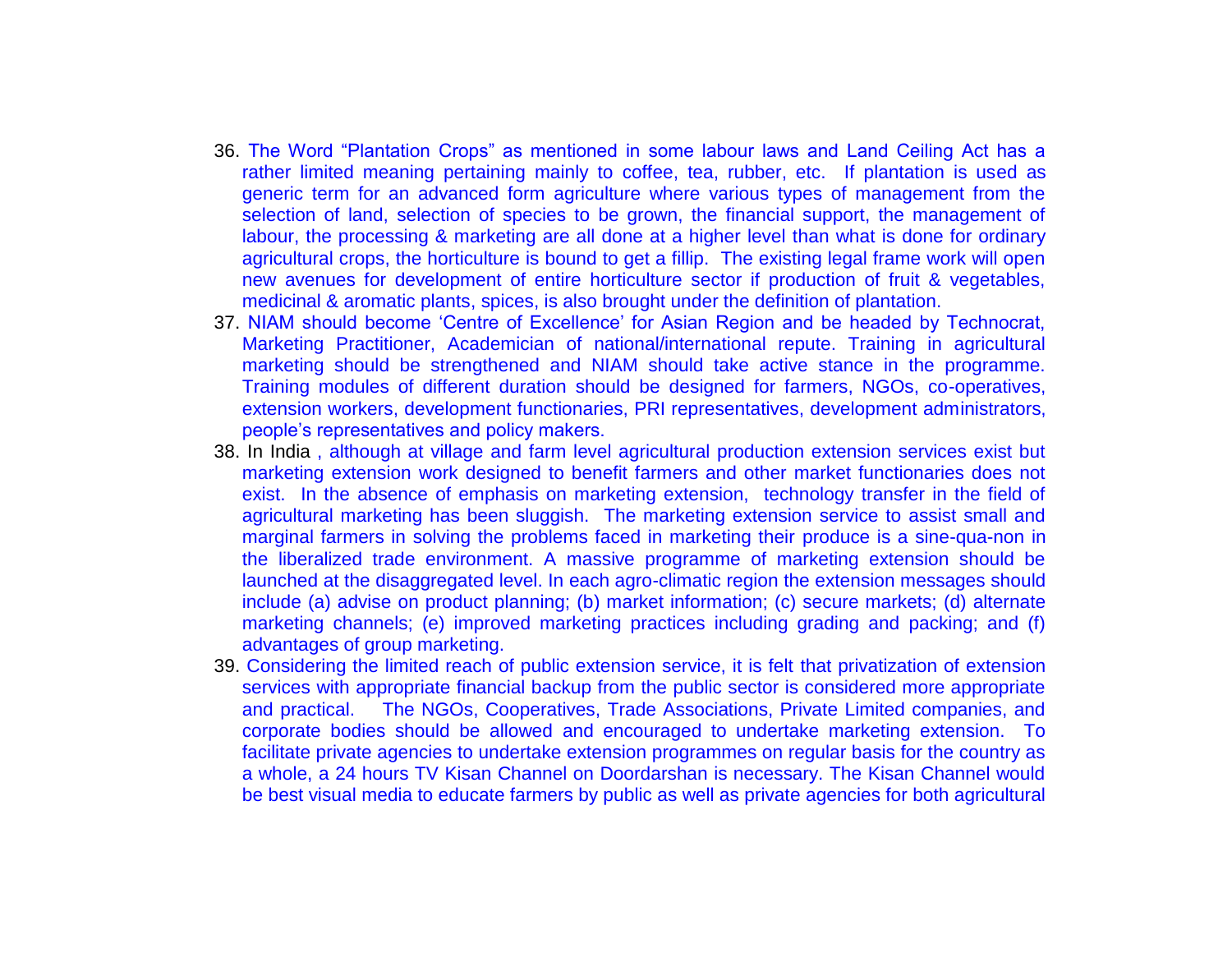as well as marketing extension service.

- 40. The agricultural marketing research which is becoming increasingly important has received inadequate attention in the past. There has been a need to set up a liaison, linkages amongst the research activities findings and the field position. The SAUs and the Regional & Other Centres of ICAR should be given a mandate for applied research in agricultural marketing and functioning of these units. Marketing organizations may be forced to set apart some funds for marketing research.
- 41. The probable areas for training, research and information technology for producers as well as different market functionaries could cover agri-business management; WTO and its implementation; post-harvest management; grading, standardization and quality assurance; information technology.
- 42. The sensitization programmes for state level, district level, farmers and stake holders would also be conducted. The programme on post-harvest management for agricultural, horticultural crops, livestock, marine products, etc. may be conducted on regular basis. Quality assurance specially for perishables awareness on standardization and grading & quality control are the other areas for government support.
- 43. Agricultural Produce Marketing requires connectivity between the market and Exporter/Growers/Traders, through wide area network (WAN) of National and International linkages in order to provide day-to-day information with regard to commodity arrivals and prevailing rates etc., to provide links for online International Market Information; to provide exportrelated documentation, to inform about the latest research in agricultural marketing, packaging/storage etc. related information and to provide linkage/Connectivity with the World Trade Centre (WTC), APEDA, NIAM, NHB, DMI, IIP, State Agricultural Marketing Boards, and universities.
- 44. Other areas of importance are a) Setting up of value added networks services, Information Kiosks in rural areas; b) promotional E- Catalogue for Commodity Profiles; c) Farmer advisory services in the fields of agricultural marketing, d) National Atlas of Agricultural Markets.
- 45. Till today, agricultural marketing in the planning process has not received the required priority, therefore the Committee recommends that highest priority may be given to the needs of agricultural marketing in the planning process. The investment requirement for strengthening agricultural marketing infrastructure comes to Rs. 268742 crores. Most of these would need to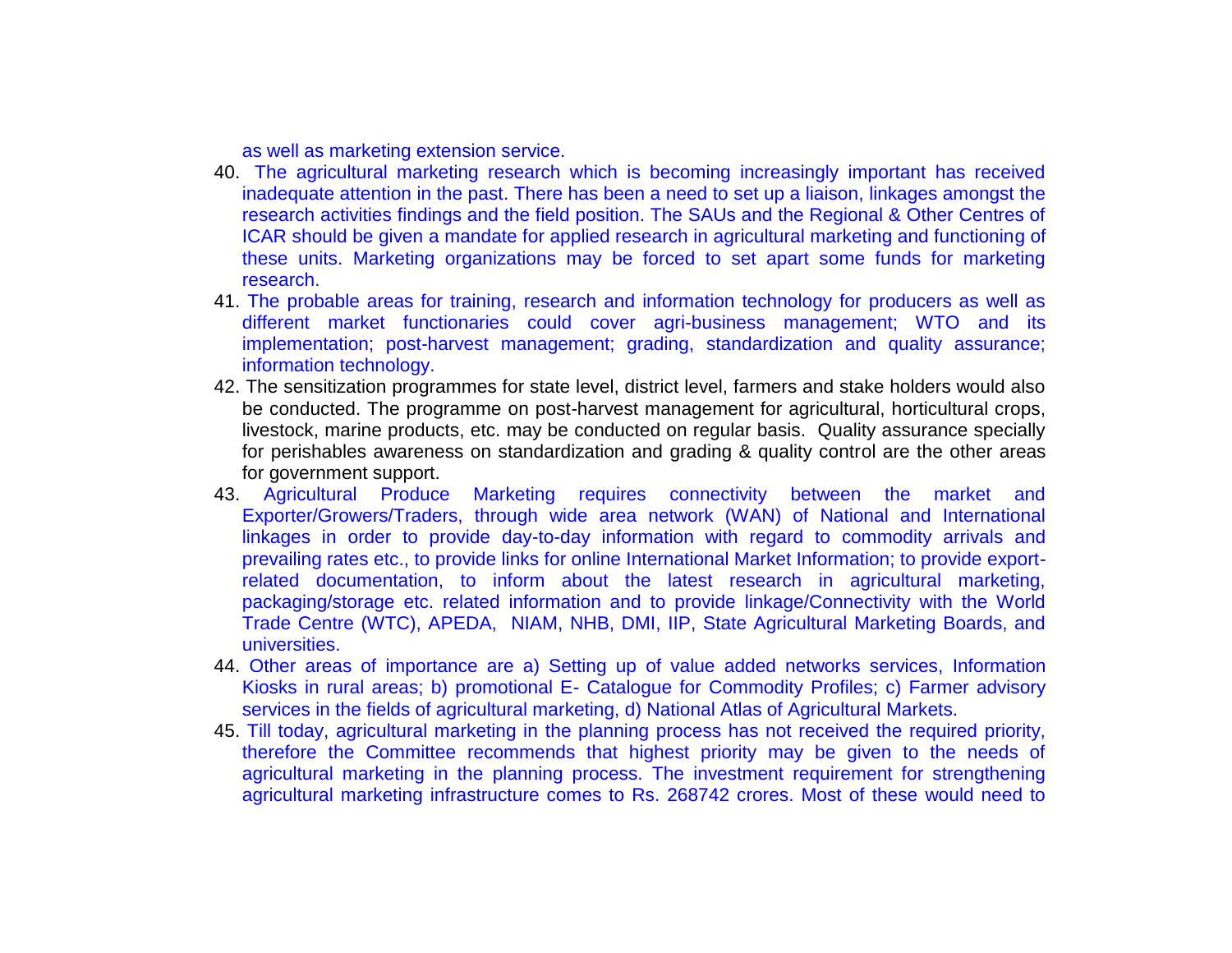come from private sector. This may require a conducive and favourable environment consisting of (a) making complementary investment by the state and Central Government (b) subsidizing a few activities to enable private sector initiatives to attain viability (c) active stance by the Central Government in some initiatives (d) reducing the regulatory control and simplifying the procedure and (e) ensuring adequate credit flow to agricultural marketing activities.

- 46. Government is promoting organized marketing of agricultural commodities in the country through a network of regulated markets. Most of the state Governments and Union Territories have enacted legislations to provide for development of agricultural produce market. As on 31.3.2001, 7177 markets have been covered under regulation. The country also has nearly 27,294 rural periodical markets, about 15% of which function under the ambit of regulation.
- 47. Regulated markets have helped in mitigating the market handicaps of producers/sellers at the wholesale assembling level. But, the rural periodic markets in general, and the tribal markets in particular, remained out of its developmental ambit. It was envisaged that physical markets with facilities and services would attract the farmers and the buyers creating competitive trade environment thereby offering best of the prices to the producers/sellers.
- 48. The Institution of regulated market has, however, achieved a limited success. These markets were supposed to ensure smooth and orderly development of agri-marketing by ensuring fair play of trade practices and market forces. Over a period of time these markets have, however, acquired the status of restrictive and regulated markets, providing no help in direct and free marketing, organized retailing, smooth raw material supplies to agro – processing, competitive trading, information exchange and adoption of innovative marketing systems and technologies. Monopolistic practices and modalities have prevented development of free and competitive trade in agri- marketing, future markets, use of latest technologies in post harvest technology and handling exports, agro based industries, warehousing etc. Now these markets have failed in containing the scenarios of plenty's and scarcities.
- 49. An efficient agricultural marketing is essential for the development of the agricultural sector. In as much as it provides outlets and incentives for increased production, the marketing system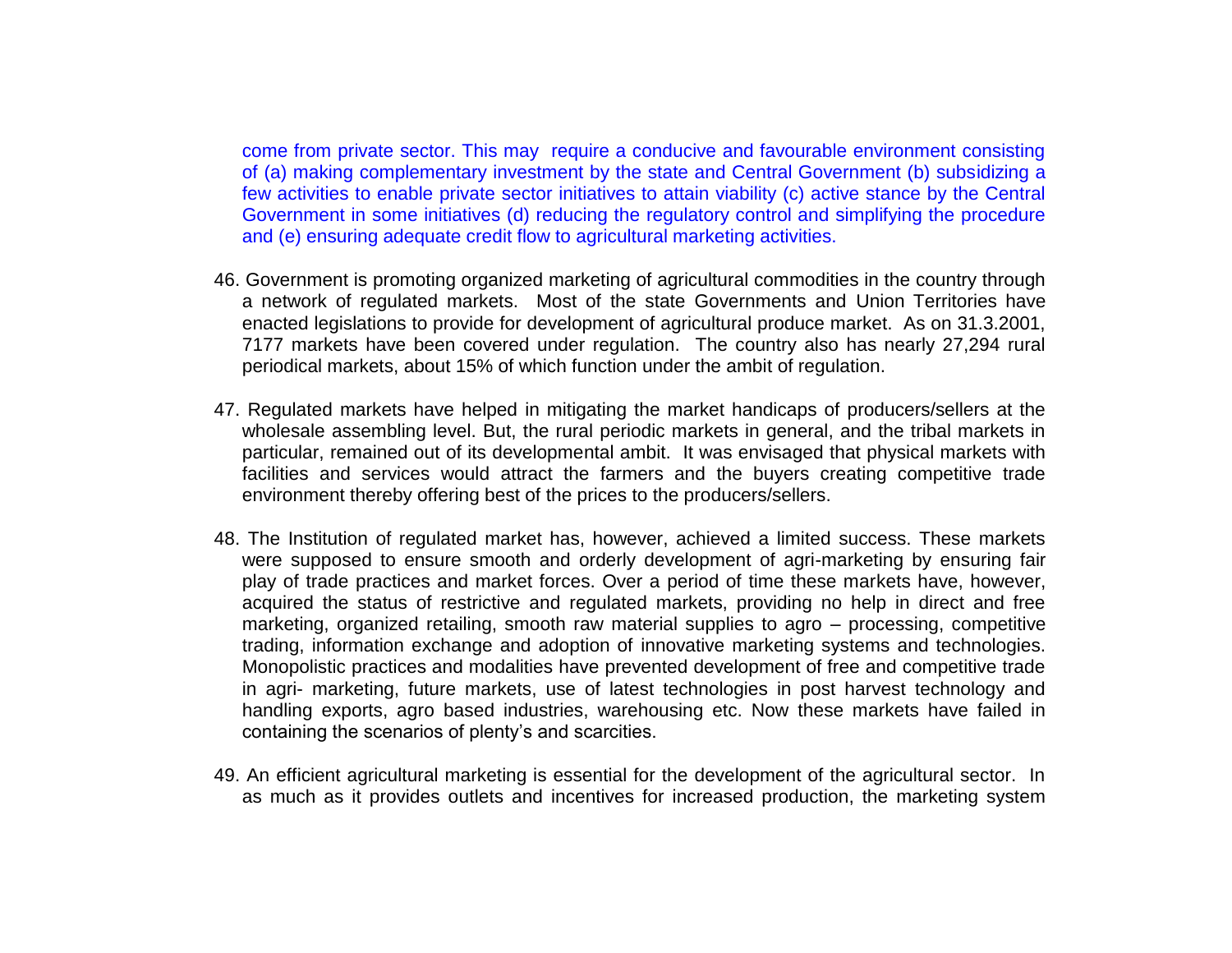contributes greatly to the commercialization of subsistence farmers. World-wide, Governments have recognized the importance of liberalizing agricultural markets. Government policy has to effectively address issues of marketing liberalization and help to overcome the constraints faced by various organizations including private sector involved in agri-marketing. The ever increasing production, spread of latest technologies, changing socio – economic environment, increasing demand for downsizing the distribution chain and reducing the margin between farmers and ultimate consumers, challenges emerging out of liberalization and globalization in the post WTO period requires a vibrant, dynamic and assimilative marketing structure and system.

- 50. In promoting vibrant competitive marketing systems, Government need to examine all existing policies, rules and regulations with a view to remove all legal provisions inhibiting free marketing system. Today, State Governments alone are empowered to initiate the process of setting up of a market for certain commodities, which are regulated and for certain areas, in which the Regulation is enforced. These provisions will have to be replaced by providing an omnibus provision that anybody can set up a market, provided minimum standards, specifications, formalities and procedures which may be let down by the Government of India are complied with. The Government of Karnataka has set the ball rolling by amending its Act to allow the National Dairy Development Board to set up wholesale fruit and vegetables market at Bangalore with the subsidiary collection centers to promote integrated marketing of horticultural produce grown in the State. Private Sector, Corporates, Joint Ventures need to be similarly encouraged to set up markets for free and competitive trade.
- 51. The institution of regulated markets, set up to strengthen and develop agricultural marketing in the country has achieved a limited success. The restrictive legal provisions did not augur well with competitive market structure. Promoting competition in the trade and facilitating farmers with supporting services like grading, standardization, storage with pledge finance and facilities in the markets have become secondary activities. Funds from the Agricultural Marketing Boards have been siphoned off in many states to Public Ledger Account by the State Authorities. Consequently, the modernization/infrastructure development conducive to operational efficiency of the markets has suffered heavily. The Committee recommends that by an appropriate amendment in the Act the utilization of funds by the market committees and the Marketing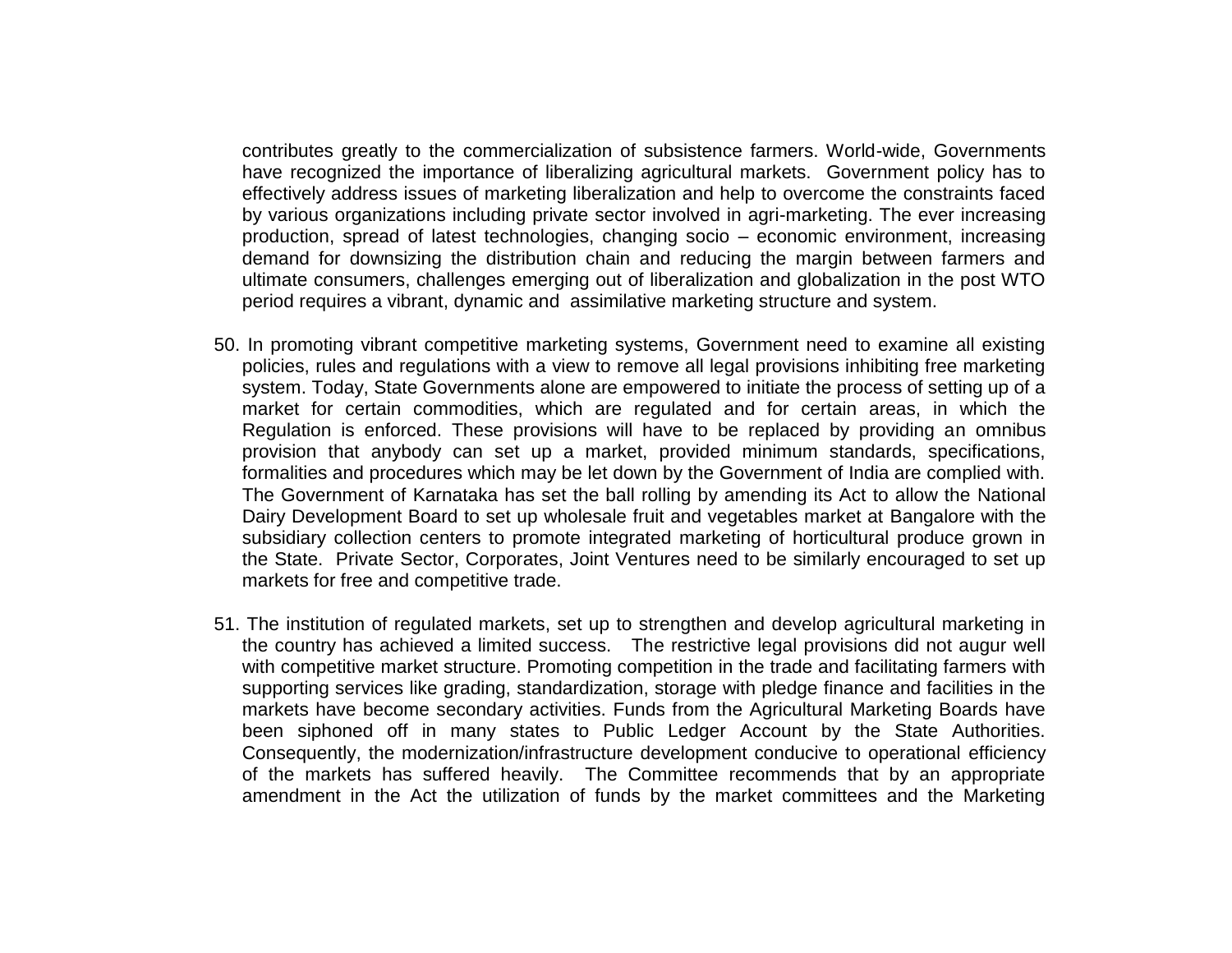Boards for these activities may be made mandatory.

- 52. The spot markets, have not been linked with the forward and future markets to receive price signals. The futures trading in agricultural commodities is also regulated by the Government. The linkage between the spot and futures markets seems to be poor due to domination of the speculators. Government has, to continue its efforts to strengthen and institutionalize commodity exchanges to instill confidence and awareness among market players.
- 53. There is an imperative need to make Government administered marketing organizations administratively viable and managerially competent in keeping with liberalized trade atmosphere. The marketing activities are many-folded and need liaison and collaboration with related organizations. Market committees including sub-yards, should be headed by professionals. Existing Secretaries need to be trained in professional management of the markets. The functions of APMC and Marketing Boards may have to be remodeled for this purpose.
- 54. The nature of legal framework within which agricultural markets operate has a fundamental effect on the functioning of the agricultural marketing system. Legal reforms can play an important role in making the marketing system more effective and efficient by removing unnecessary conditions and by establishing a sound framework to reduce uncertainty of the market. A review is, therefore required in respect of all laws which regulate participation in market such as registration/licensing, commodities traded, controls on packaging and labeling, laws affecting market place, laws affecting supply including controls on movement of produc and volume of commodities traded, laws relating to access to credit and capital dispute resolution mechanism.
- 55. The Essential Commodities Act, 1955 which has resulted in restrictions on storage and free movement of stocks, initiative by the trade in innovation and investment, should be repealed to make way for play of free market forces in real sense. The Committee recommends that a Task Force be set up under the Ministry of Agriculture, Department of Agriculture & Cooperation to undertake a review of all marketing legislations, policies and programmes and suggest various reforms in the statutory arrangements relating to agricultural marketing as well as policies and programmes for development and strengthening of agricultural marketing with specific reference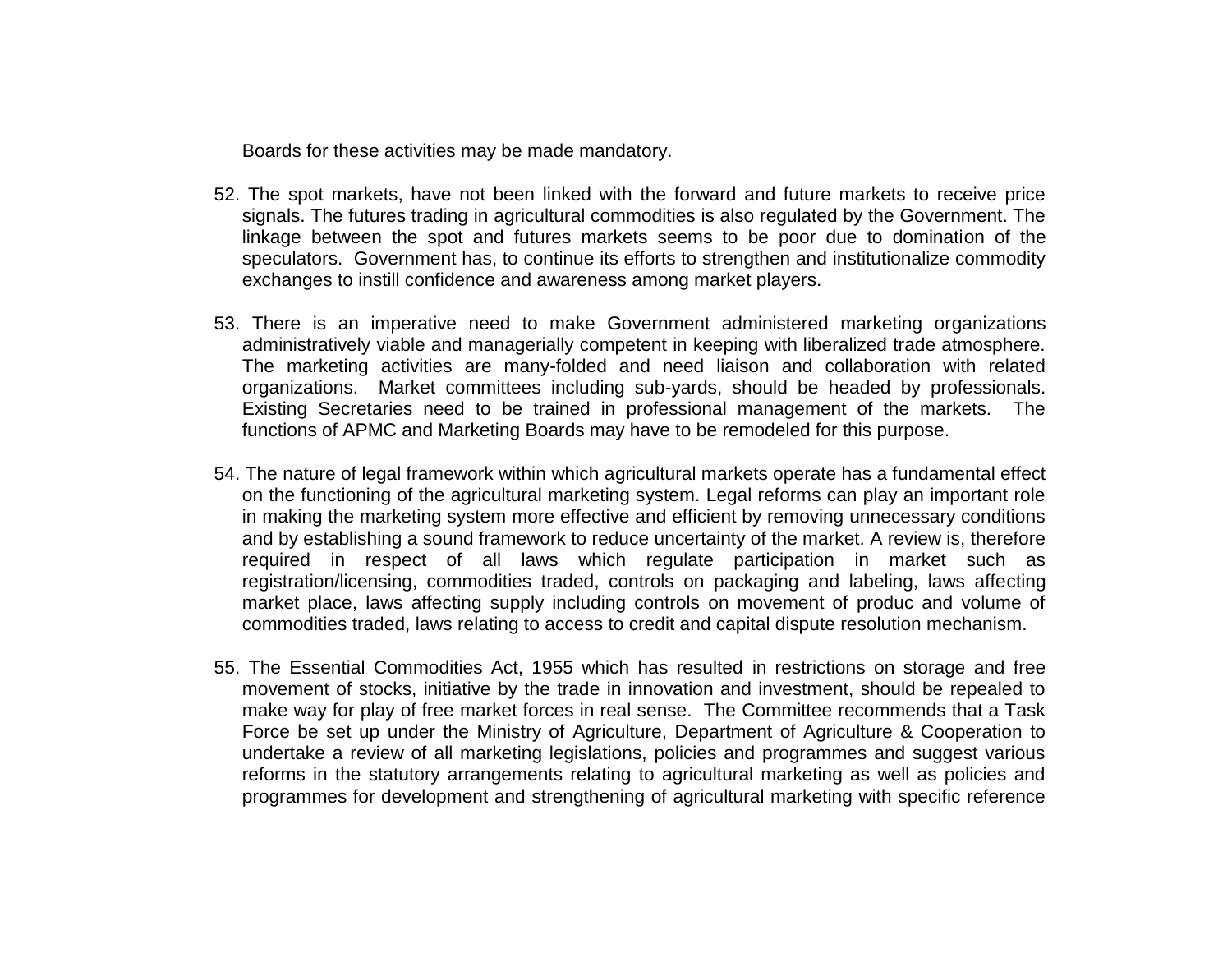to needed investment, package of incentives and easy and adequate marketing credit.

- 56. Direct marketing enables farmers to meet the specific requirements of wholesalers from the farmers' inventory of graded produce and of retail consumers based on consumers' preferences, thus enabling farmers to dynamically take advantage of favourable prices and improve their net margin. It encourages farmers to undertake grading of farm produce at the farm gate and obviates the necessity of farmers to haul produce to regulated markets that are not necessarily spaced on the principles of efficiency. Direct marketing thus enables farmers and buyers to economize on transportation costs and to improve price realization considerably.
- 57. The Committee suggests promotion of direct marketing as one of the alternative marketing structure that sustains incentives for quality and enhanced productivity, reduce distribution losses, improving farmer incomes with improved technology support and methods. The market will operate outside the purview of the Agricultural produce Marketing Act and will be owned by professional agencies in private sector, wholesalers, trade associations and other investors. The government's role should be that of a facilitator rather than that of having control over the management of the markets.
- 58. Direct marketing by farmers to the consumers was experimented through Apni Mandis in Punjab and Haryana. The concept, with certain improvements got popularized in Andhra Pradesh through Rythu Bazars and in Tamil Nadu as Uzhavar Santhaigal. At present, these markets are being run at the expenses of State exchequer, as a promotional measure, to inculcate habit of marketing without help of middlemen by the small and marginal producers of fruit and vegetables. Considering the vastness of the country, more and more such markets need to come up in the organized sector with private investment so that they can be developed in tune with the market requirements with backward & forward linkages. A common Code of Conduct and modalities with regard to ownership, operation & need based infrastructure will have to be prepared and circulated to spread the concept of direct marketing by the farmers.
- 59. The similar logic holds good for consumer organizations also who can procure directly from producers and distribute to the consumers commensurate with their purchasing powers. The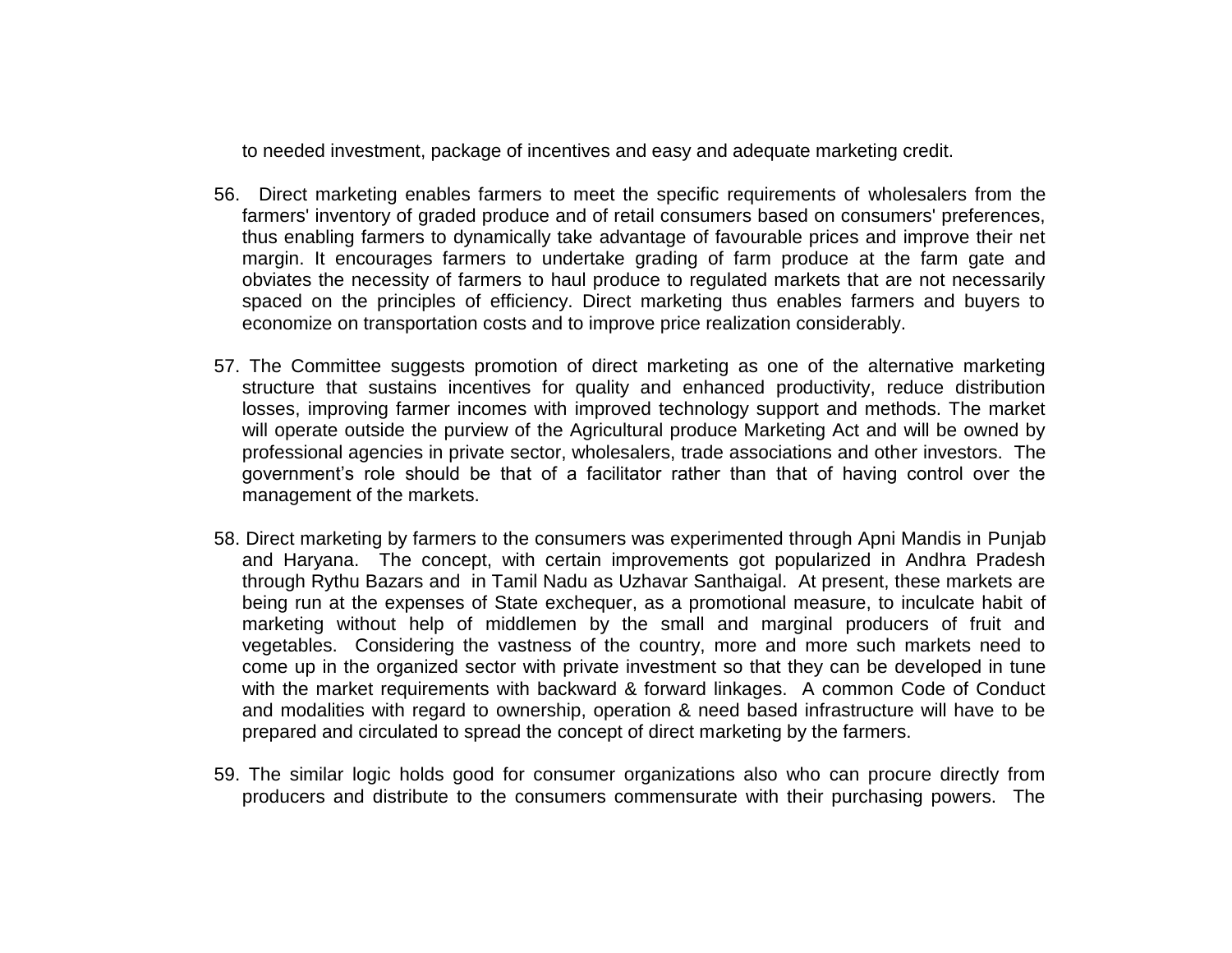Government should support these organizations with schemes like providing back ended incentives for refrigerated as well general transport, setting up of grading and packing houses, credit at low interest etc., till they become financially self-sufficient on commercial lines.

- 60. Direct marketing through SHGs or informal groups, NGOs, cooperatives, Farmers Associations, Companies, partnership, joint ventures may be encouraged by government to various policy back up and programmes. These organizations may be encouraged to create and manage markets physical as well as futures. The cooperatives however, will have to be freed from the shackles of politician and bureaucrats.
- 61. As another form of direct marketing, the unemployed youth could be involved in procurement of orders and supply of graded and packed products to different city dwellers. The youth could be trained in marketing practices of procuring products and supplying them. The financial assistance from the public sector to such ventures would generate entrepreneurship and provide profitable employment to the younger generation. They could be given assistance in the form of working capital to start the enterprise along with the necessary agri-business training.
- 62. The use of information technology in agri-marketing has become indispensable. Therefore encouragement may be provided to generate and host useful portals, websites, databases, information packages and other soft wares, generic as well as customize on agricultural marketing. Info kiosks may be encouraged to be set up in the markets, spot as well as futures, farmers organizations, Associations of traders and other functionaries for exploiting the opportunities of information revolution, especially for online demand of different products; product specifications with regard to quality, pack size, packaging material, quantity and the time frame of supply; the transport cost involved and the marketing charges likely to be incurred in the market where the goods are to be delivered; facilities available to the farmer in the buying market; Rehandling of the produce, if necessary, in the supplying market to suit to the requirement of the buyer market; the rules and regulations of the destination market, if it is located outside the state at distant place, and other specific information as may be conducive for the seller to transact the business with the purchasers; and the legal provisions related to storage, transportation, phytosanitary requirements etc.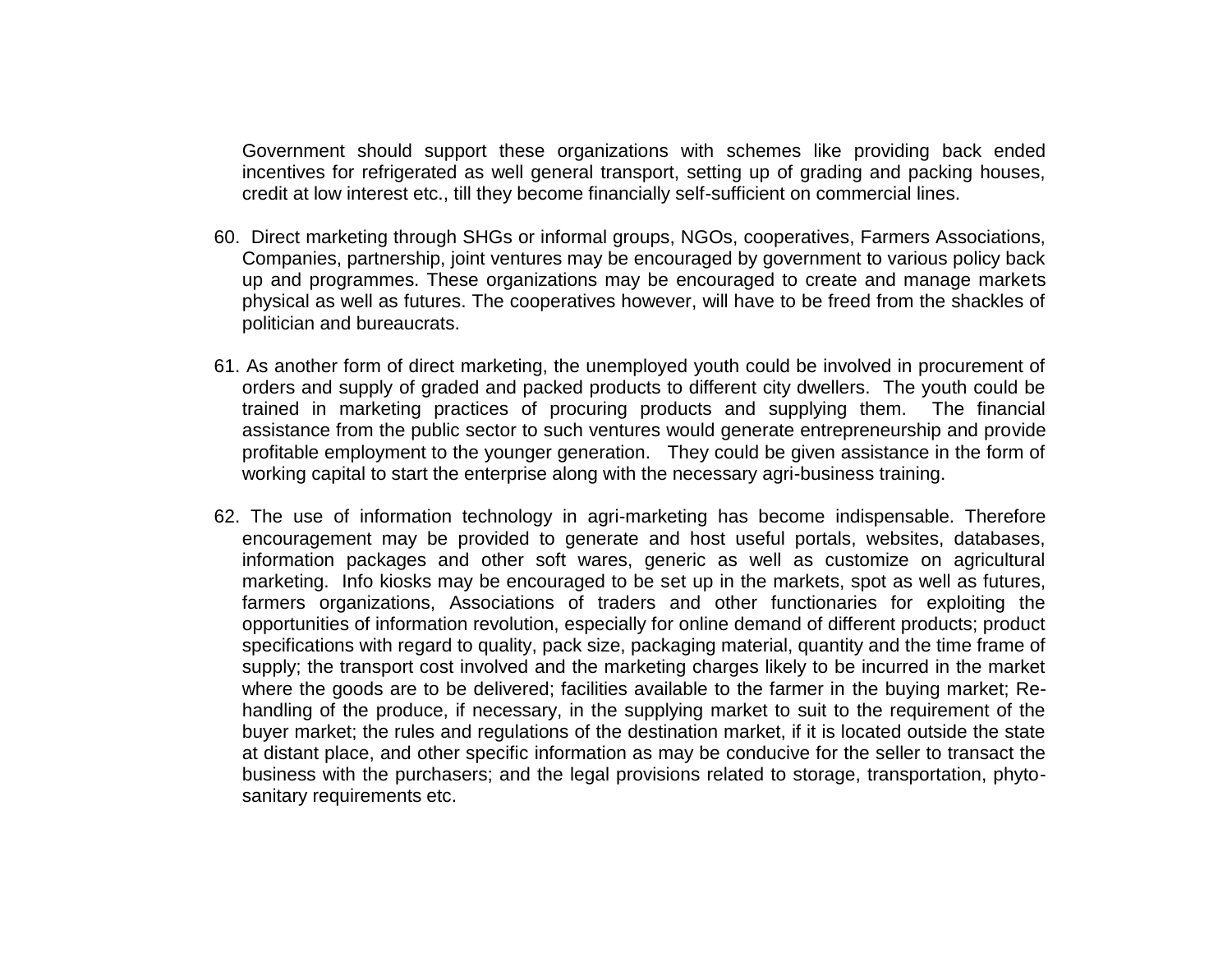- 63. Forward contract may well be regarded as direct and alternative marketing facilitator. With the initiation of the liberalization process in India, interest in futures markets has been revived for their price risk management and price discovery roles, as well as handling the situation of plenty's and scarcities. In the country currently, futures contracts are traded in nine commodities in 20 commodity exchanges. It is suggested that more and more commodities be added to facilitate competitive and free marketing system.
- 64. A recent study conducted by the IIM, Ahmedabad has indicated that the performance of the Indian commodity futures markets is varied across the commodities, exchanges and contracts. They are deficient in several aspects such as infrastructure, logistic, management, linkages with financial institutions, reliability, integrity and an efficient information system which do not encourage a large group of the market players in the commodity sector to trade in this market. Government has, therefore, to continue its efforts to strengthen the exchanges and to instill confidence and awareness among market players.
- 65. Poor credit flows have had an adverse effect on the development of agricultural marketing systems in the country. Certified warehouses and a system of negotiable warehouse receipts could lead to improved credit delivery, better loan recovery and convenience in asset management. The existing Government warehousing corporations should play a leading role in the development of warehousing. However, they can only cover part of the field, which should be opened up to private operators, particularly those who already provide storage services. The institutionalization of the warehouse receipts system through the commodity exchanges is most likely to yield the best results in the context of promoting and propagating warehouse receipts, in particular electronic warehouse receipts, and a national system of warehouse receipts.
- 66. Pledge financing enables the usage of inventories of graded produce as collateral for accessing credit from the organized credit market at cheaper rates of interest that reflect the lower credit and collateral risk, thus enabling farmers to dynamically take advantage of favourable prices and improve their net margin. It enables farmers to hold inventory of graded produce under favourable storage conditions and standardized preservation under supervisory conditions; promotes rural godowns and warehousing. It also advances grading of farm produce to the farm gate, thus enabling farmers to improve price realization considerably; identifying preserved storage closer to farms.
- 67. Produce market loan for a period up to six months to farmers availing crop loans up to Rs. One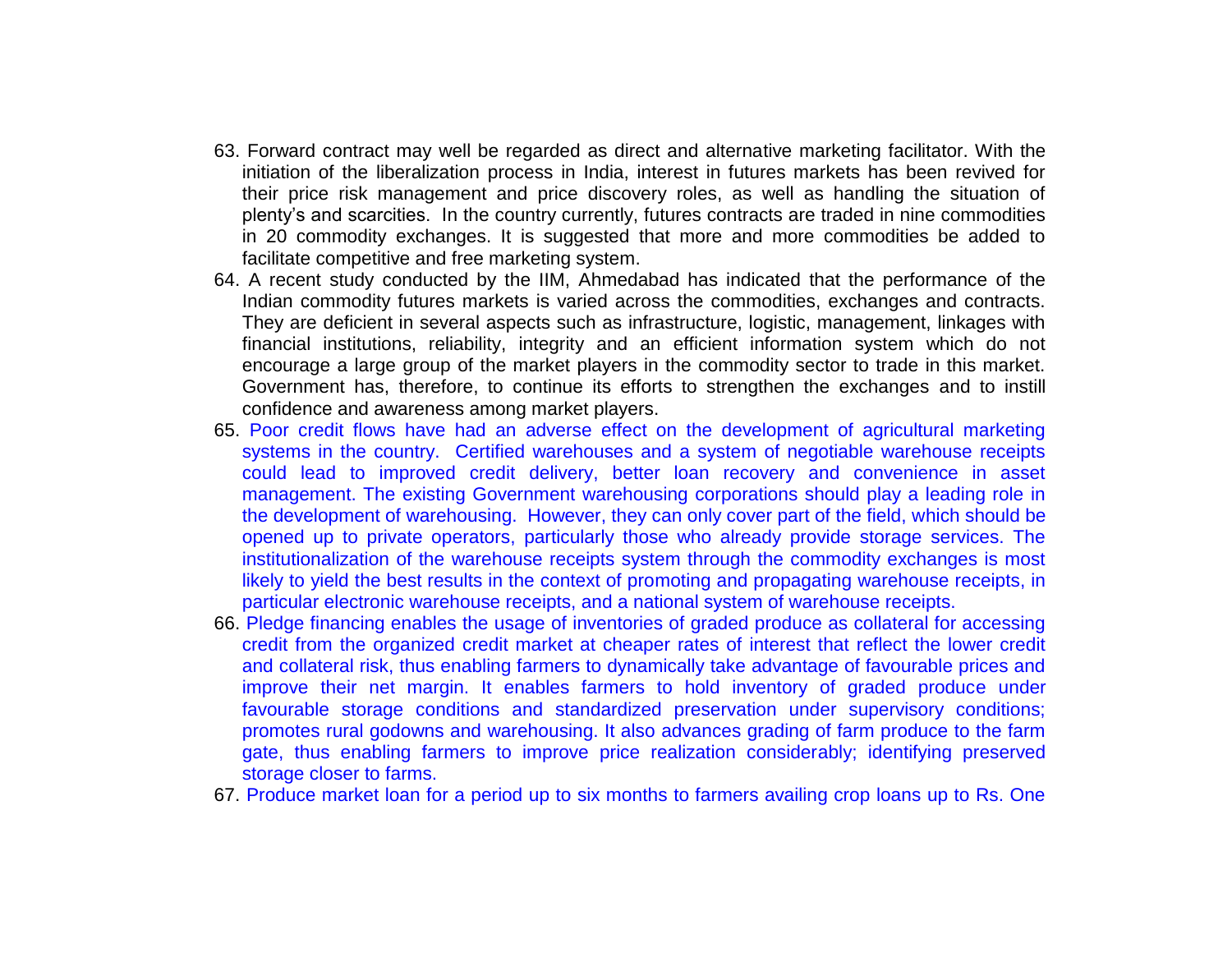lakh are reckoned as priority sector advance. Banks are financing Artiya's for provision of inputs to farmers. Finance to wholesaler / traders is not treated as agricultural finance. Loans for construction/ running storage facilities are already included under priority lending. It is suggested that the existing limit of priority sector advance should be revised upward suitably taking in to consideration innovation in agricultural sector in the post WTO regime. The credit flow to the agricultural marketing is very meager. The banking environment and lending policies and programmes for financing is not found conducive for the increased capital needs of agricultural marketing. Therefore government is requested to design full fledged agricultural marketing credit policy considering the requirement of increased production, market innovations, technologies and socio-economic changes with specific reference to post WTO regime.

- 68. Market infrastructure is important not only for the performance of various marketing functions and expansion of the size of the market but also for transfer of appropriate price signals leading to improved marketing efficiency. High investment with entrepreneurial skills are required for creation and managing these infrastructures. Therefore private investment in the market infrastructure development may be encouraged by modifying various procedure backed up by package of incentives. Nevertheless, for providing infrastructure in remote and difficult areas, the public sector would need to continue to play an important role.
- 69. Projections of production and marketed surplus of various farm products show that even at the existing marketed surplus-output ratios, the quantities which the marketing system will be required to handle in future, are quite large. The marketing system backed by strong, adequate infrastructure is the core content of agri-marketing. Development of infrastructure with in spot markets and others places is a huge task. Committee based on the estimates of the State Master Plan for Development of Regulated Markets found that there is a need of total investment of Rs 6026 crores.
- 70. Apart from general purpose markets, there is need for developing specialized markets for fruits and vegetables. It has been assessed that there are at least 241 such places in the country where fruit and vegetables markets should be developed. The investment requirement for fruit and vegetables markets in the country is around Rs.970 crores.
- 71. Rural periodic market is the first contact point for producer sellers for encashing his agricultural produce and buying other goods needed by them. There are in all 27294 rural periodic markets including those for livestock, in the country. There is urgent need to develop these rural periodic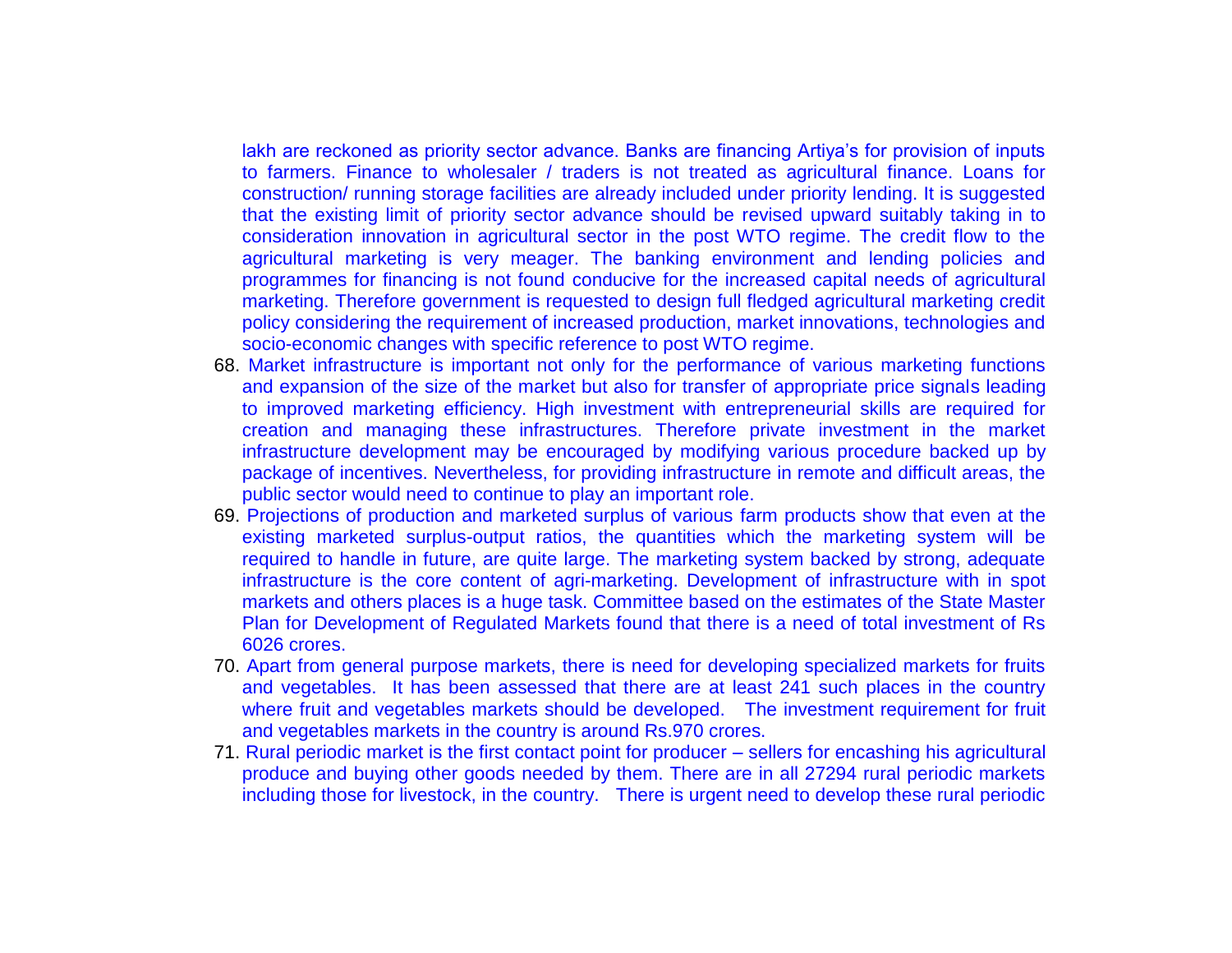markets in a phased manner with necessary infrastructural amenities to have a strong base level link in the marketing chain. The investment requirement for developing these primary rural market places is estimated at Rs.2146 crores.

- 72. Encouragement by way of policy back up as well as financial support is recommended for special type of markets like floriculture, cattles etc. For export promotion and inter state marketing setting up of 50 mega markets in the country with government financial support in private, public, cooperative or joint venture is suggested. Encouragement may be considered for promoting marketing of organically grown produce, fruits & vegetables, medicinal plants, herbs etc.
- 73. Storage infrastructure is found necessary for carrying the agricultural produce from production to consuming periods. Country needs much more storage facility than what is available now. This is specially more important for hill and remote areas in several states. For an additional 20 million storage capacity the investment required is estimated at Rs.5400 Crores. The private sector needs to be encouraged to enter the storage and warehousing activity and make investment of this magnitude. Village Panchayats, cooperatives, SHGs and farmers organizations may be encouraged for undertaking warehousing.
- 74. Committee deliberated various alternative, competitive and affordable preservation and temperature management technologies for perishables. The Expert Committee recommends increased use of alternate use of technologies like, Irradiation, Nitrogen fill packaging, Vacuum packaging, shrimp wrapping and others. However, the Committee recognize the relevance and utility of cool chains and therefore supports the government programme of end used subsidies for cold storages. Cold storages are most important infrastructural need for perishable and semi perishable commodities which need an immediate attention. The present storage capacity available is sufficient only for 10 per cent of total production of fruits and vegetables. In the next 10 years, 15000 cold storage units would need an investment of the order of Rs.27,000 Crores. The investment should basically be made by the private sector. In future, there would be a need for multi-chamber type of cold storage units for various perishable and other products in the country. For encouraging private entrepreneurs there is a need to provide incentives to make the units viable for some initial years.
- 75. The country require reefer containers/vans for transport of perishable items for domestic and export marketing. At present their availability in the country is negligible in comparison to the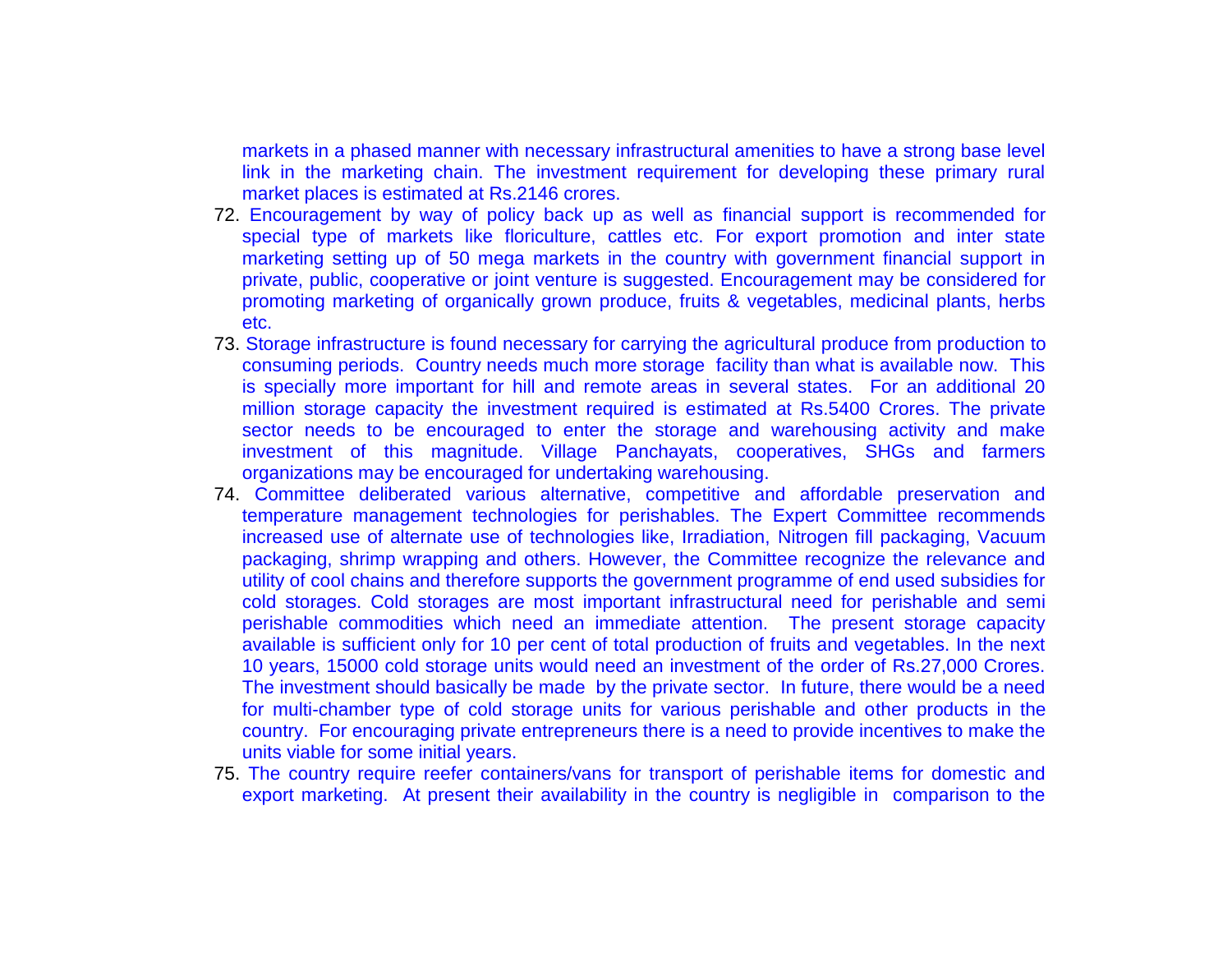present production of perishable commodities. For handling the expected higher production in the next 10 years, at least 3000 reefer containers/vans with a capacity up to 8 tonnes each would be required. This would require an investment of Rs.600 crores, which shall be created by private, cooperative and joint sector sector. There is a need to encourage the investors in the area by providing suitable incentives.

- 76. There is a need to create facilities for cleaning, grading and packaging not only in spot markets but also in the villages from where produce is brought to the market for sale. There is need to promote proper packaging after grading so that further chances of adulteration may not be there. Besides this there is a strong need to educate the farmers for proper packaging and grading before they bring the produce to the market. Scientific packaging should be encouraged at the farmer level through various incentives. The Expert Committee feels that this is an important activity, and an investment of Rs.2000 crores should be earmarked for this purpose during the next 10 years.
- 77. With a view to taking advantage of new international trade environment, there is a need to encourage export of high value non-traditional products grown in various parts of the country. The Government of India (Ministry of Commerce) has announced a scheme of creating Export Oriented Agri-Zone (EOAZ). It should be promoted by providing institutional and physical infrastructure in each of these as per the needs of the specific commodity. In some of EOAZs, there is also a need to establish what is called Food Parks. In these parks, some common facilities like electricity and warehouse should be created with central government assistance which will help in attracting investment by the private sector and the state government. While most of the investment should be made by the private entrepreneurs, as a way of incentive, government should invest in common facilities, and quality certification. The estimated public investment is Rs.200 crores and private investment of around 400 crores on fifty such EOAZs. In identification of EOAZs and Food Parks the Government of India should take an active stance, rather than leaving it to the state governments. The Group further recommends that commodity wise export potential studies be commissioned before establishing EOAZs.
- 78. Considering the rising demand for value added and processed products, there is a need for enhancing the capacity of agro-processing sector. For attracting private initiative and investment in food processing, the Government of India through Department of Food Processing and National Horticulture Board have already formulated several schemes of assistance. There is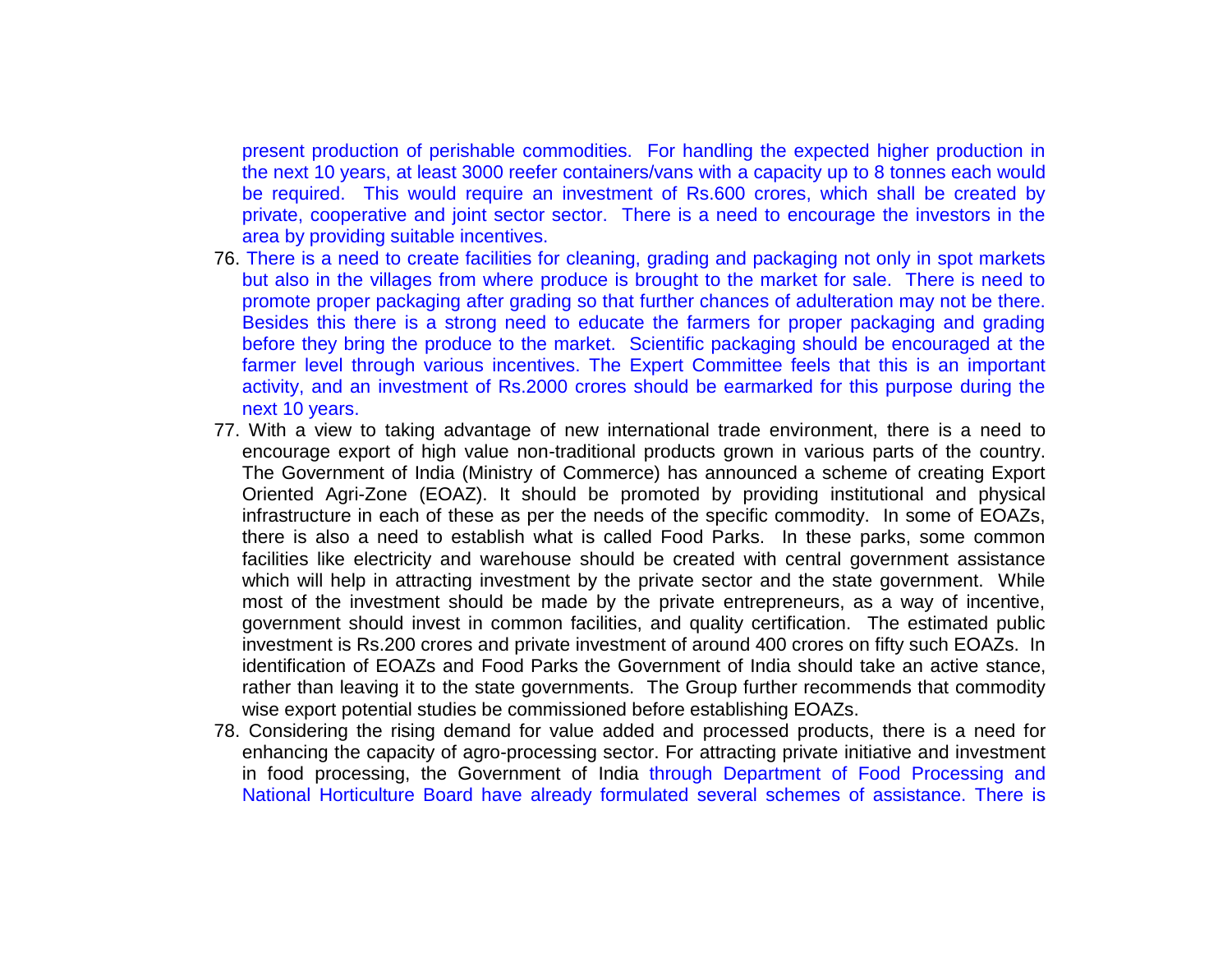strong need to popularize their implementation in different agro-climatic zones by creating awareness about these schemes.

- 79. At present, value addition is estimated at only seven per cent and processing only two percent of the total production. Within next ten year, there is a need to increase value addition to 35 percent and processing at least 10 percent. Quality control and standardization will be extremely important in this endeavour. The Central government should encourage a network of food analysis laboratories in the country. This will also be necessary to face competition from imported processed products.
- 80. Presently the alcoholic beverages based on fruit & vegetables are clubbed with other alcoholic beverages. Whereas world over items like wines and beer which are based on fruit & vegetables and have low content of alcohol (ranging below 11-12%) are considered as items of food and are promoted as health drinks. This sector has not developed in India so far because the Excise laws have implications both in terms of financial pricing of the products as well as restrictive legal frame work for setting up and operation of units for the manufacture of these health drinks.
- 81. The Word "Plantation Crops" as mentioned in some labour laws and Land Ceiling Act has a rather limited meaning pertaining mainly to coffee, tea, rubber, etc. If plantation is used as generic term for an advanced form agriculture where various types of management from the selection of land, selection of species to be grown, the financial support, the management of labour, the processing & marketing are all done at a higher level than what is done for ordinary agricultural crops, the horticulture is bound to get a fillip. The existing legal frame work will open new avenues for development of entire horticulture sector if production of fruit & vegetables, medicinal & aromatic plants, spices, is also brought under the definition of plantation.
- 82. NIAM should become 'Centre of Excellence' for Asian Region and be headed by Technocrat, Marketing Practitioner, Academician of national/international repute. Training in agricultural marketing should be strengthened and NIAM should take active stance in the programme. Training modules of different duration should be designed for farmers, NGOs, co-operatives, extension workers, development functionaries, PRI representatives, development administrators, people's representatives and policy makers.
- 83. In India, although at village and farm level agricultural production extension services exist but marketing extension work designed to benefit farmers and other market functionaries does not exist. In the absence of emphasis on marketing extension, technology transfer in the field of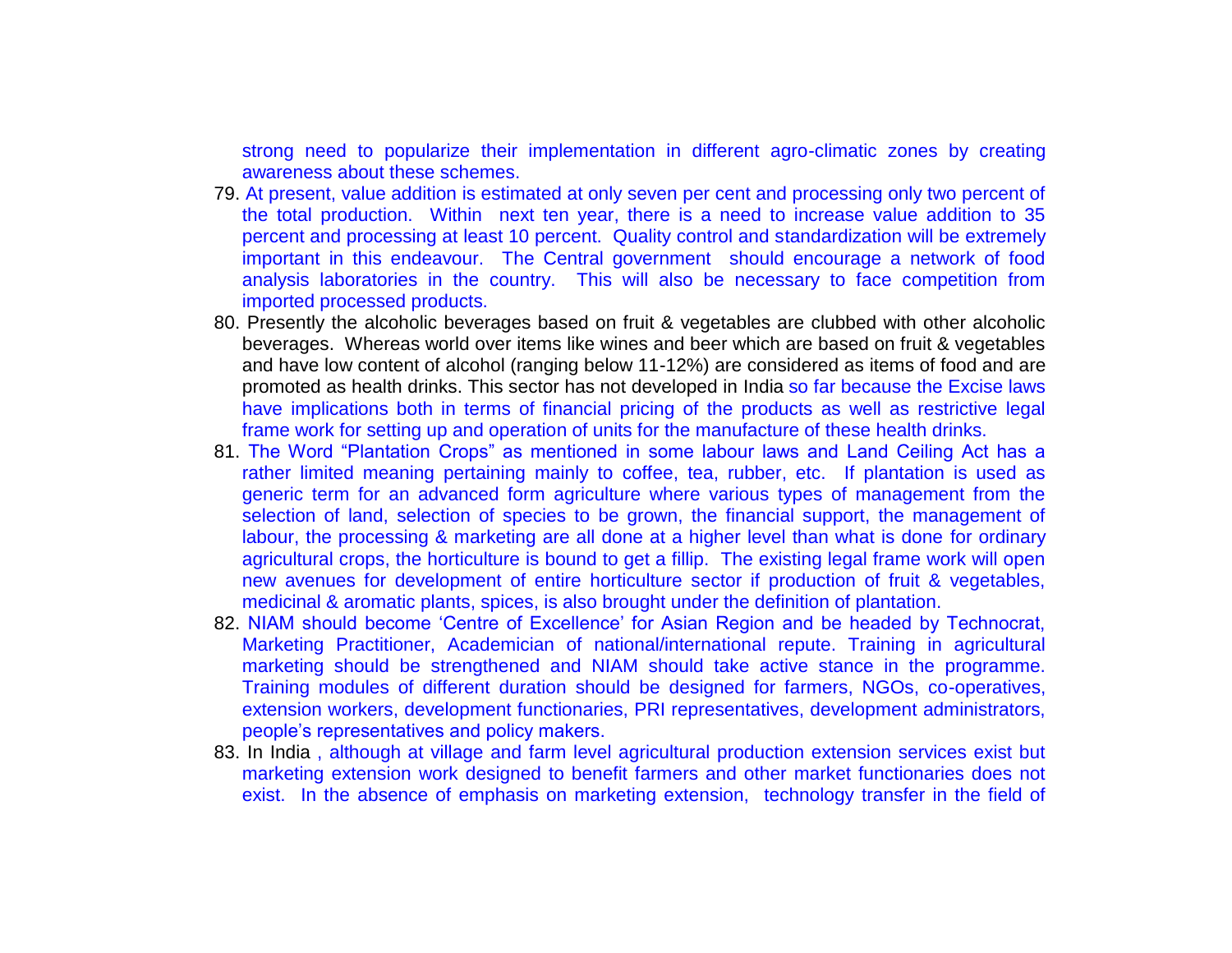agricultural marketing has been sluggish. The marketing extension service to assist small and marginal farmers in solving the problems faced in marketing their produce is a sine-qua-non in the liberalized trade environment. A massive programme of marketing extension should be launched at the disaggregated level. In each agro-climatic region the extension messages should include (a) advise on product planning; (b) market information; (c) secure markets; (d) alternate marketing channels; (e) improved marketing practices including grading and packing; and (f) advantages of group marketing.

- 84. Considering the limited reach of public extension service, it is felt that privatization of extension services with appropriate financial backup from the public sector is considered more appropriate and practical. The NGOs, Cooperatives, Trade Associations, Private Limited companies, and corporate bodies should be allowed and encouraged to undertake marketing extension. To facilitate private agencies to undertake extension programmes on regular basis for the country as a whole, a 24 hours TV Kisan Channel on Doordarshan is necessary. The Kisan Channel would be best visual media to educate farmers by public as well as private agencies for both agricultural as well as marketing extension service.
- 85. The agricultural marketing research which is becoming increasingly important has received inadequate attention in the past. There has been a need to set up a liaison, linkages amongst the research activities findings and the field position. The SAUs and the Regional & Other Centres of ICAR should be given a mandate for applied research in agricultural marketing and functioning of these units. Marketing organizations may be forced to set apart some funds for marketing research.
- 86. The probable areas for training, research and information technology for producers as well as different market functionaries could cover agri-business management; WTO and its implementation; post-harvest management; grading, standardization and quality assurance; information technology.
- 87. The sensitization programmes for state level, district level, farmers and stake holders would also be conducted. The programme on post-harvest management for agricultural, horticultural crops, livestock, marine products, etc. may be conducted on regular basis. Quality assurance specially for perishables awareness on standardization and grading & quality control are the other areas for government support.
- 88. Agricultural Produce Marketing requires connectivity between the market and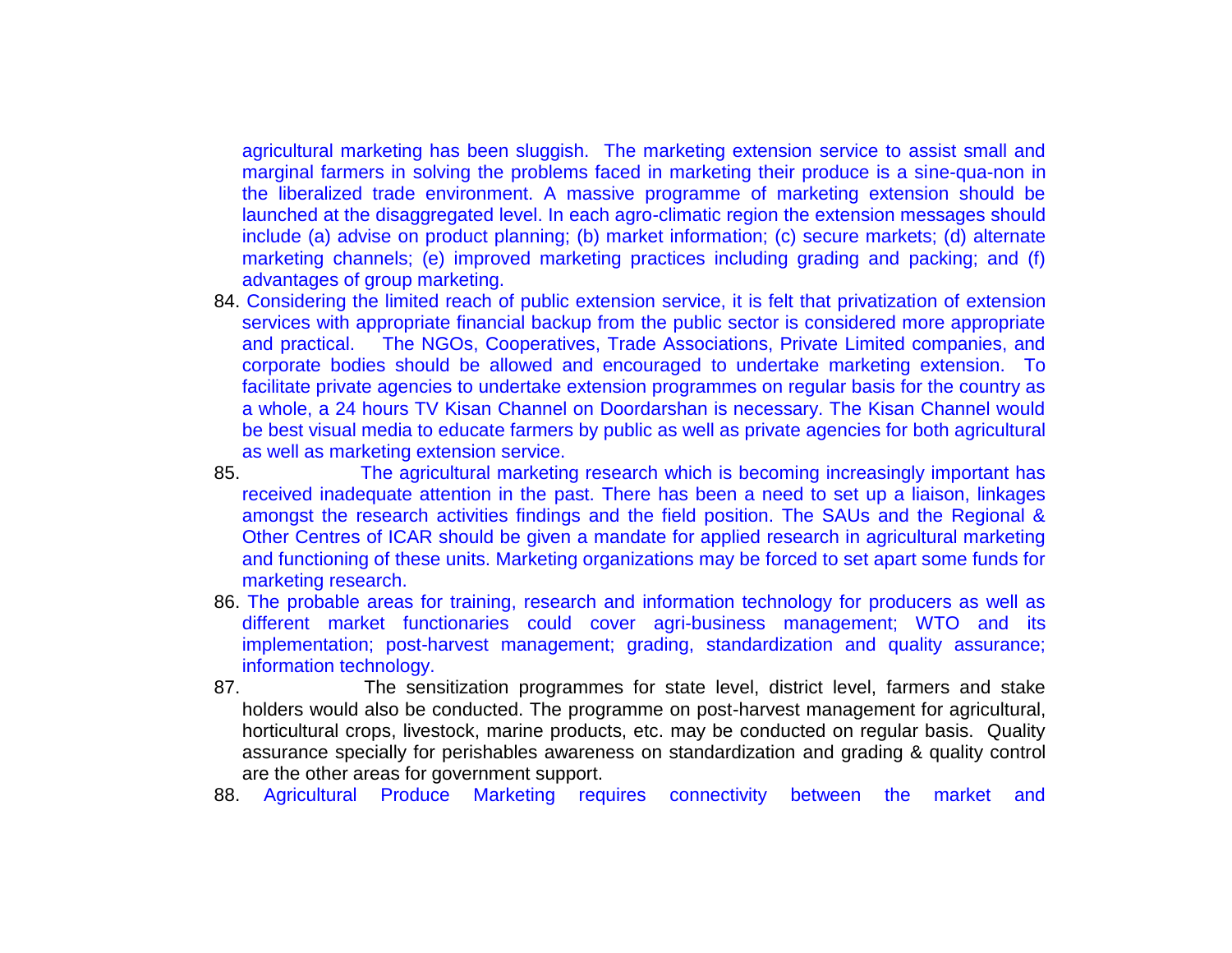Exporter/Growers/Traders, through wide area network (WAN) of National and International linkages in order to provide day-to-day information with regard to commodity arrivals and prevailing rates etc., to provide links for online International Market Information; to provide exportrelated documentation, to inform about the latest research in agricultural marketing, packaging/storage etc. related information and to provide linkage/Connectivity with the World Trade Centre (WTC), APEDA, NIAM, NHB, DMI, IIP, State Agricultural Marketing Boards, and universities.

- 89. Other areas of importance are a) Setting up of value added networks services, Information Kiosks in rural areas; b) promotional E- Catalogue for Commodity Profiles; c) Farmer advisory services in the fields of agricultural marketing, d) National Atlas of Agricultural Markets.
- 90. Till today, agricultural marketing in the planning process has not received the required priority, therefore the Committee recommends that highest priority may be given to the needs of agricultural marketing in the planning process. The investment requirement for strengthening agricultural marketing infrastructure comes to Rs. 268742 crores. Most of these would need to come from private sector. This may require a conducive and favourable environment consisting of (a) making complementary investment by the state and Central Government (b) subsidizing a few activities to enable private sector initiatives to attain viability (c) active stance by the Central Government in some initiatives (d) reducing the regulatory control and simplifying the procedure and (e) ensuring adequate credit flow to agricultural marketing activities.

### **1. INTRODUCTION**

1.1 Agricultural Marketing includes the movement of agricultural produce from farm where it is produced to the consumers or manufacturers. This covers physical handling and transport, initial processing and packing to simplify handling and reduce wastage, grading and quality control to simplify sales transactions and meet different consumers' requirements, and holding over time to match concentrated harvest seasons with the continuing demands of consumers throughout the year. For the farmer, the strategic function of the marketing system is to offer him a convenient outlet for his produce at a remunerative price. To the consumers and the manufacturers of agricultural raw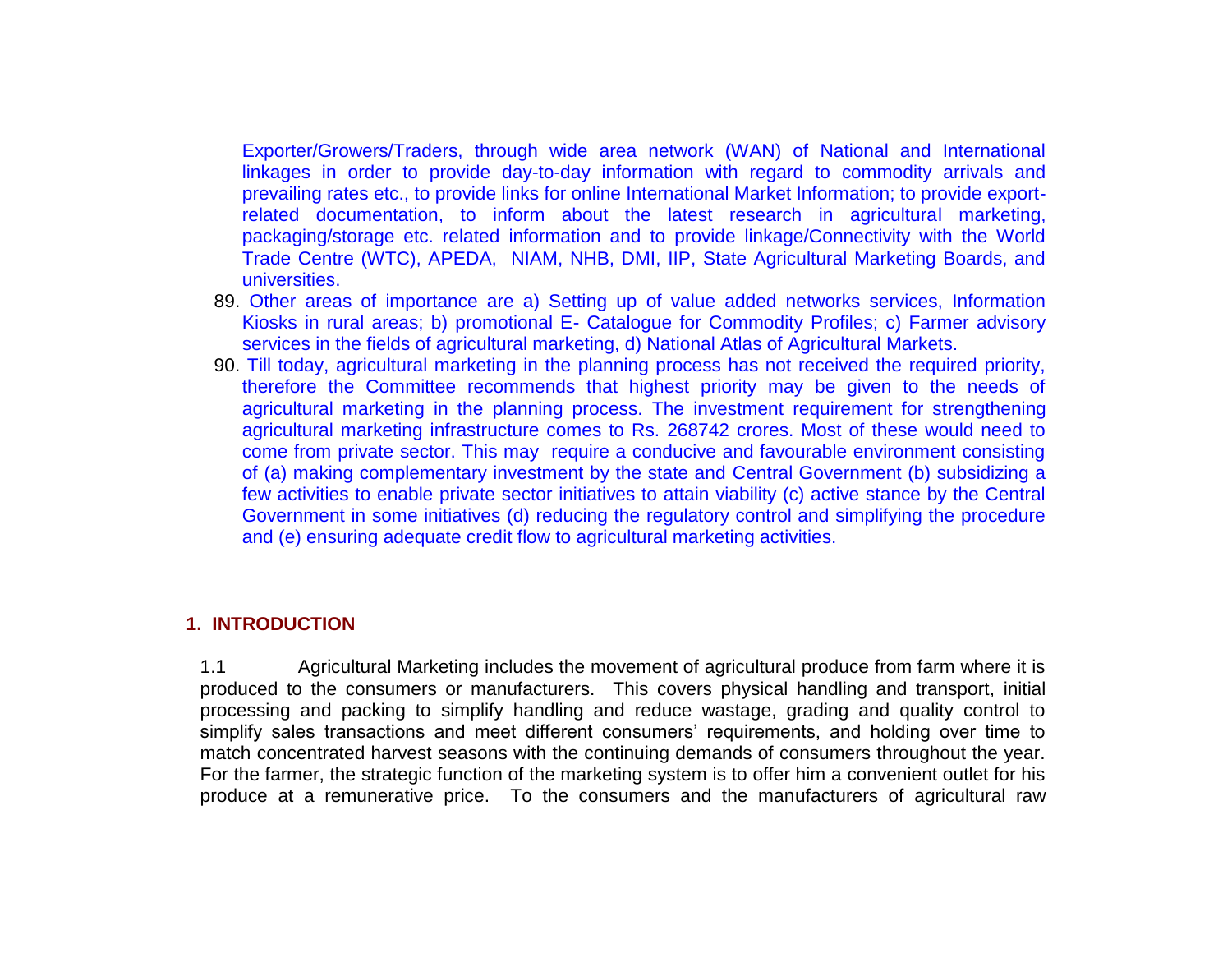materials, assurance of a steady supply at a reasonable price is the vital service. Prices are determined through free market process by negotiations at rural purchasing, wholesale and retail stages, and represent a balance between the consumers' ability to pay and the farmers' need for incentive to produce. An effective marketing system will be geared toward expanding the range and types of consumer service, and will thus offer producers expanding outlets.

1.2 Agricultural marketing also includes the marketing of production inputs and services to the farmers. Some of these include fertilizers, pesticides and other agricultural chemicals; livestock feed; and farm machinery, tools and equipment. As the mass of small farmers in the developing world becomes aware of the value of these supplies, the organization of distribution systems adapted to their needs becomes vital. Through all the stages of marketing, financing and easy access to credit is vital if goods are to move freely and bargains be concluded without duress.

1.3 An efficient marketing system is vital to a) provide an incentive to farmer to produce more; b) convey the changing production needs of the economy to producers to enable production planning; and c) foster true competition among the traders and eliminate the exploitation of farmers particularly the small and marginal ones, who predominate agrarian sector in our country. The present Expert Committee has examining the issues related to only output marketing to make suggestions to strengthen and develop agricultural marketing in the country.

**\*\*\*\***

### 2. **PRESENT AGRICULTURAL MARKETING SYSTEM**

2.1 Agriculture continues to be main stay of life for majority of the Indian population. It contributes around 25% of the GDP and employs 65% of the workforce in the country. Significant strides have been made in agriculture production during the last 50 years of independence. The agriculture production of food grains increased from 51 million tones in 1950-51 i.e. before beginning of the 1<sup>st</sup> Five Year Plan to 209 million tones in 1999-00. The output of oilseeds went up to 22 million tones. Similarly, the production of fruit and vegetables also increased to more than 134 million tones owing to the production efforts through all these years. The subject of agriculture and agricultural marketing is dealt with both by the States as well as the Central government in the country. Balanced regional development has been essential component of the development strategy and different Five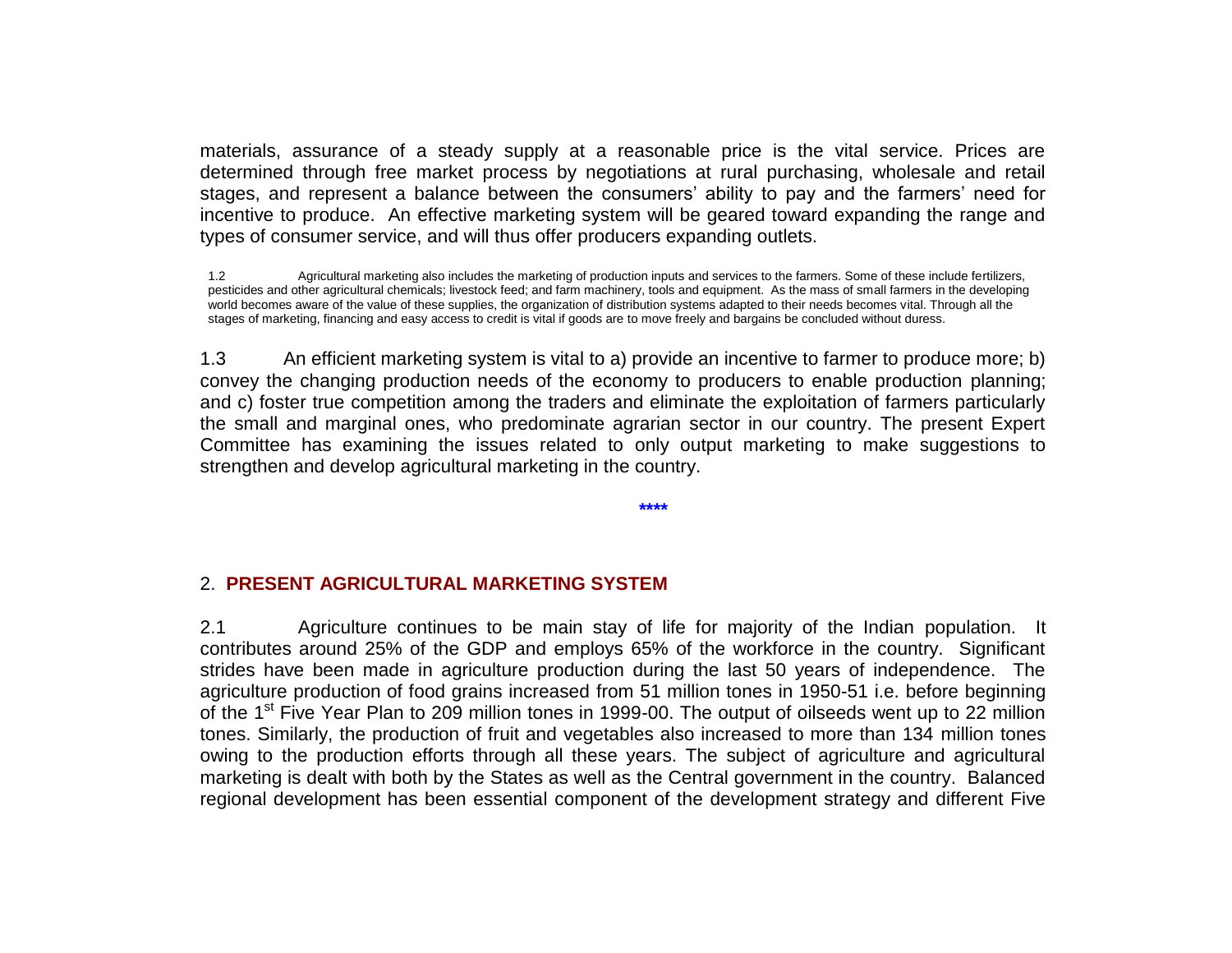Year Plans aimed at achieving socio-economic development of the country.

2.2 Predominant Public Sector: Starting from 1951, the different Five Year Plans laid stress on development of physical markets, on farm and off farm storage structures, facilities for standardization and grading, packaging, transportation etc.. Development of horticulture marketing attracted attention of policy makers during the 3<sup>rd</sup> Five Year Plan. The year 1965 witnessed coming into existence of Central Warehousing Corporation, Food Corporation of India , Agricultural Prices Commission (later renamed as Commission for Agricultural Costs and Prices) and several other organizations. Besides number of organizations under the aegis of Ministry of Agriculture, Consumer Affairs and Commerce were set up in the form of commodity boards, cooperative federations and export promotion councils for monitoring and boosting the production, consumption, marketing and export of various agricultural commodities. The prominent among them included Cotton Corporation of India Limited (CCI), the Jute Corporation of India Ltd. (JCI), the National Cooperative Development Corporation Ltd. (NCDC), the National Agricultural Cooperative Marketing Federation Ltd. (NAFED), the National Tobacco Growers Federation Ltd. (NTGF), the Tribal Cooperative Marketing Development Federation Ltd. (TRIFED), the National Consumers Cooperative Federation Ltd. (NCCF), etc for procurement and distribution of commodities; and the Tea Board, Coffee Board, Coir Board, Rubber Board, Tobacco Board, Spices Board, Coconut Board, Central Silk Board, the National Dairy Development Board (NDDB), National Horticulture Board (NHB), State Trading Corporation (STC), Agricultural & Processed Foods Export Development Authority (APEDA), Marine Products Export Development Authority (MPEDA), the Indian Silk Export Promotion Council, the Cashewnuts Export Promotion Council of India (CEPC), etc. for promotion of production and exports of specific commodities.

2.3 Free Market Forces: Most agricultural commodity markets generally operate under the normal forces of demand and supply. However, with a view to protecting farmers' interest and to encourage them to increase production, the Government also fixes minimum support/statutory prices for some crops and makes arrangements for their purchase on state account whenever their price falls below the support level. The role of Government normally is limited to protecting the interests of producers and consumers, only in respect of wage goods, mass consumption goods and essential goods. It is promoting organized marketing of agricultural commodities in the country through a network of regulated markets. To achieve an efficient system of buying and selling of agricultural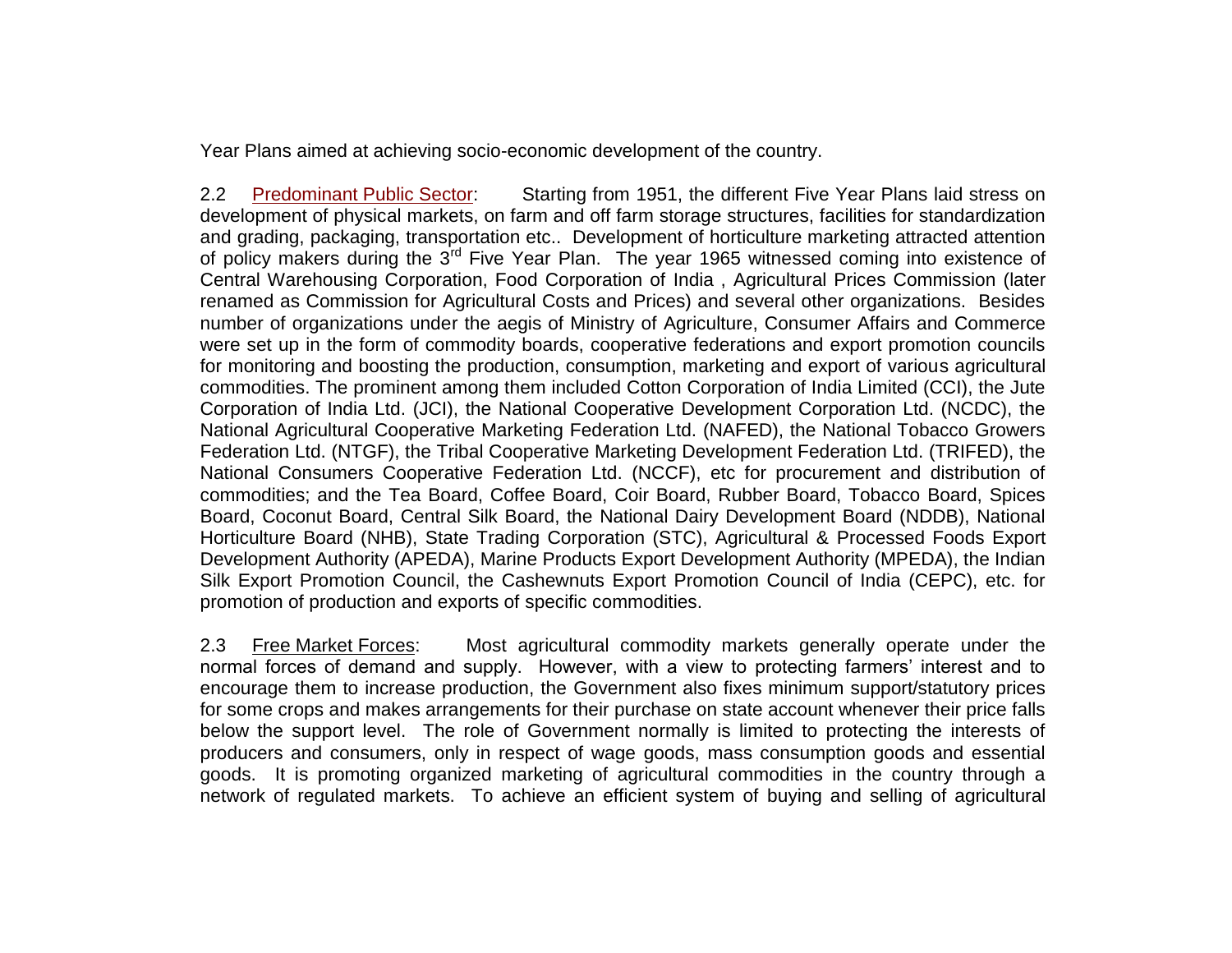commodities, most of the state Governments and Union Territories have enacted legislations to provide for development of agricultural produce markets. The basic objective of setting up of network of physical markets has been to ensure reasonable gain to the farmers by creating environment in markets for fair play of supply and demand forces, regulate market practices and attain transparency in transactions.

2.4 With a view to coping up with the need to handle increasing agricultural production, the number of regulated markets have also been increasing in the country. While by the end of 1950, there were 286 regulated markets in the country. Today the number stands at 7161(31.3.2001). The Central Government advised all the State Governments to enact Marketing Legislation to provide competitive and transparent transactional methods to protect the interests of the farmers. Barring a few, most of the States and Union Territories embarked upon a massive programme of regulation of markets after enacting the legislation. Most of these regulated markets are wholesale markets. There are in all 7293 wholesale markets in the country. Besides, the country has 27294 rural periodical markets, about 15% of which function under the ambit of regulation. The advent of regulated markets has helped in mitigating the market handicaps of producers/sellers at the wholesale assembling level. But, the rural periodic markets in general, and the tribal markets in particular, remained out of its developmental ambit.

### **2.5 The projections of production and marketable surplus of agricultural products (2006 to 2007) are presented in Table –1.**

**Table -1**

## **India : Projections of Production and Marketed Surplus of Agricultural Products (2006-07) (Million Tonnes)**

| Commodity   Marketed   Production<br><b>Marketed Surplus</b> |
|--------------------------------------------------------------|
|--------------------------------------------------------------|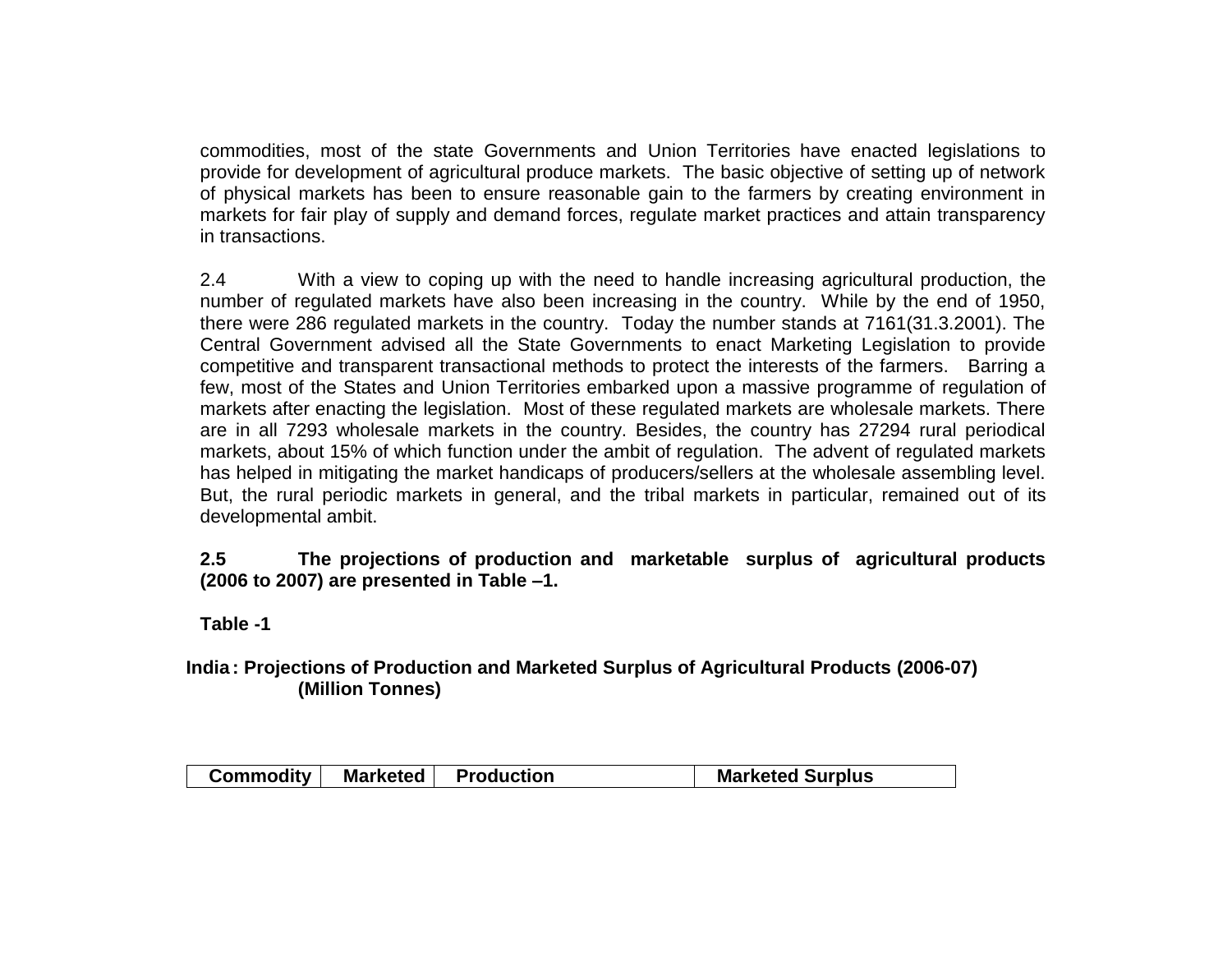|                 | <b>Surplus</b><br>Ratio (%) | 1999-2000   | 2006-07     | 1999-2000   | 2006-07     |
|-----------------|-----------------------------|-------------|-------------|-------------|-------------|
|                 |                             | (Estimated) | (Projected) | (Estimated) | (Projected) |
| <b>Rice</b>     | 43.0                        | 87.5        | 103.5       | 37.63       | 44.50       |
| Wheat           | 51.5                        | 68.7        | 84.3        | 35.38       | 43.41       |
| Coarse          | 43.1                        | 39.2        | 34.4        | 16.89       | 14.83       |
| Cereals         |                             |             |             |             |             |
| Total           |                             | 195.4       | 222.2       | 89.90       | 102.74      |
| Cereals         |                             |             |             |             |             |
| <b>Pulses</b>   | 72.4                        | 13.5        | 21.0        | 9.77        | 15.20       |
| Food<br>Total   |                             | 208.9       | 243.2       | 99.67       | 117.94      |
| grains          |                             |             |             |             |             |
| <b>Oilseeds</b> | 79.6                        | 21.6        | 33.8        | 17.19       | 26.90       |
| Groundnut       | 68.3                        | 5.9         | 11.5        | 4.03        | 7.85        |
| Mustard<br>&    | 84.3                        | 6.1         | 8.9         | 5.14        | 7.50        |
| Rape            |                             |             |             |             |             |
| Other           | 86.3                        | 9.6         | 13.4        | 8.28        | 11.56       |
| oilseeds        |                             |             |             |             |             |
| Sugarcane       | 92.9                        | 315.1       | 352.8       | 292.72      | 327.75      |
| Cotton          | 100.0                       | 2.1         | 3.2         | 2.10        | 3.20        |
| Vegetables      | 83.0                        | 85.0        | 110.7       | 70.55       | 91.88       |
| <b>Fruits</b>   | 97.0                        | 49.5        | 70.5        | 48.02       | 68.38       |

### **Source:**

- 1. Market Surplus Ratio Sub-Group on Estimation of Marketed Surplus Ratio, Constituted by GOI.
- 2. Production Projection Kumar P. and V.C.Mathur, "Agriculture in Future: Demand Supply Perspective for the Ninth Five Year Plan", Economic and Political Weekly, Sept., 28, 1996 .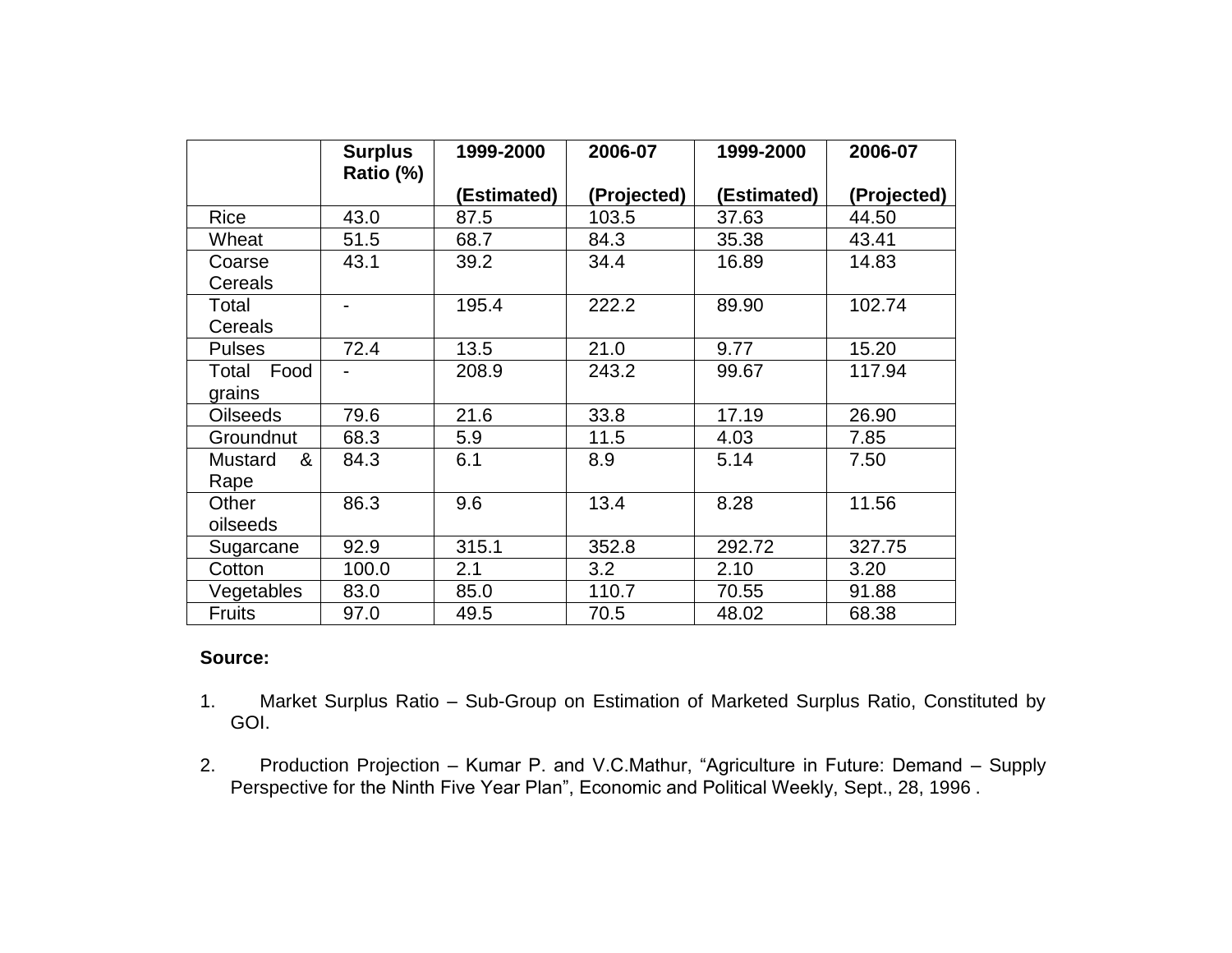2.6 In India , agricultural marketing has more than 100 years' history of Government intervention, which goes back to British time. However, the objectives and forms of intervention have undergone a substantial change over time. It was envisaged that physical markets with facilities and services attract the farmers and the buyers creating competitive trade environment thereby offering best of the prices to the producers/sellers. While instances are common where the agricultural produce is marketed bypassing the regulated market yards, nevertheless, the physical markets as cardinal points of distribution will continue to remain important.

2.7 APMC and Boards: Agricultural Produce Marketing Committees (APMC) are corporate bodies established under the respective State Agricultural Produce Marketing Regulations Acts. They are either elected or nominated by the Government from amongst representatives of agriculturists, traders and other functionaries and local representatives. All the State Acts provide for constitution of separate market committees for individual market except in Tamil Nadu where it is constituted at the district level to administer all the regulated markets in the district. The market committees are either controlled by the Director of Agricultural Marketing or the State Agricultural Marketing Board. States like Delhi , Uttar Pradesh, Rajasthan, Karnataka, Maharashtra , Gujarat , Madhya Pradesh, West Bengal and Orissa etc. have separate Marketing Department.

2.8 The Expert Committee observed that both the State Agricultural Marketing Departments as well as the Marketing Boards are functionally strong in U.P., M.P. and Rajasthan. In these States, regulatory functions have been entrusted to the State Marketing Departments while developmental functions are performed by the State Agricultural Marketing Boards. In Andhra Pradesh, Tamil Nadu and Karnataka, the Marketing Departments are functionally powerful, but the Boards are very weak and are more or less advisory in nature. In Punjab , Haryana and Bihar , the Boards are powerful and attend to almost all functions and the Marketing Departments are either non-existent or weak. The Committee visualizes that the State Agricultural Marketing Departments, Marketing Boards and Market Committees are like the vertices of a triangle which are vital and important for sustainable growth of the marketing sector. Their roles need to be clearly defined and demarcated to avoid any friction and impediments and to promote consistently progressive marketing management and development. The committee feels that a 'Code of Conduct' should be prepared for the market committees, as well as the boards and the State governments outlining their responsibilities, functioning and working conducive to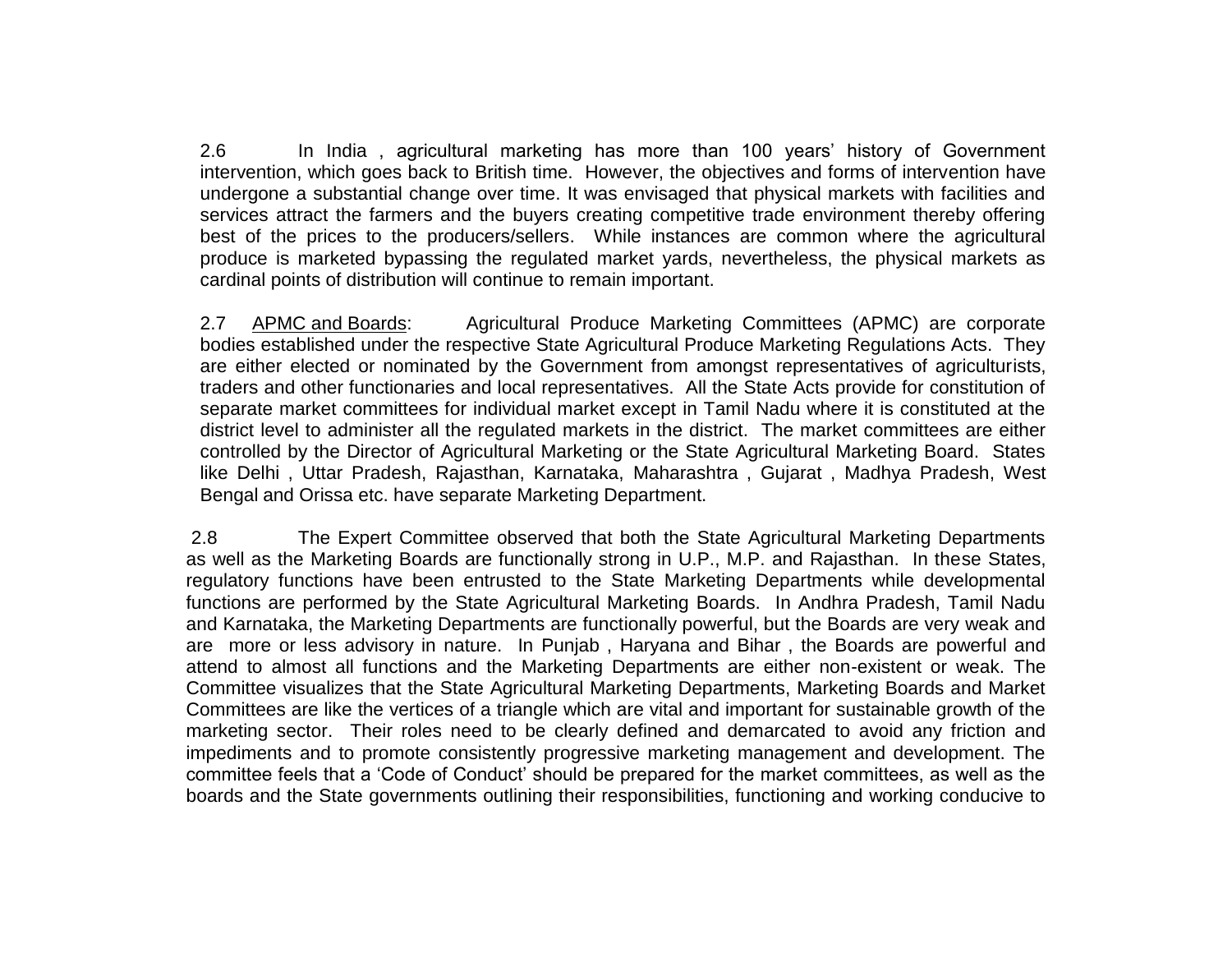efficient marketing system.

 $\overline{a}$ 

2.9 The State Agricultural Marketing Boards are represented by both official and non-official members. There is an imperative need to make the Boards administratively viable and managerially competent in keeping with liberalized trade atmosphere. The marketing activities are many-fold and need liaison and collaboration with related organizations such as Railway Board, Forward Markets Commissions, Department of Posts & Telegraphs, Doordarshan, All India Radio, State Planning Commission/Board, consumers and farmers organisations, ports etc. It is desirable that the State Agricultural Marketing Board is given appropriate official recognition in these organizations so as to facilitate presentation of marketing activities and programmes of the State in their meetings and accelerate the pace of implementation of these programmes.

2.10 Although, market committees are, by and large, constituted democratically, they lack in professional management. The marketing manpower is controlled by three agencies, namely, Market Committee, State Marketing Department and State Marketing Board. Market Secretaries are yet to become market managers. The Committee strongly feels that all the market committees including subyards should be headed by professionals. Existing Secretaries need to be trained in professional management of the markets to facilitate liberalized, competitive and free marketing system.

2.11 Restrictive Regulated Markets: The institution of regulated markets, set up to strengthen and develop agricultural marketing in the country has achieved a limited success in providing transparent transactional methods/marketing practices, need based amenities and services conducive to efficient marketing. The restrictive legal provisions such as "all agricultural produce brought into or processed within market area shall pass through the principal market yard or sub market yard and shall not be bought or sold at any other place within the market area2" or "no such person shall carry on business as trader in agriculture produce into market area except in accordance with the license issued in this behalf by the Market committee3" did not augur well with competitive market structure. The power of the market committees to suspend and cancel the license granted to traders has become an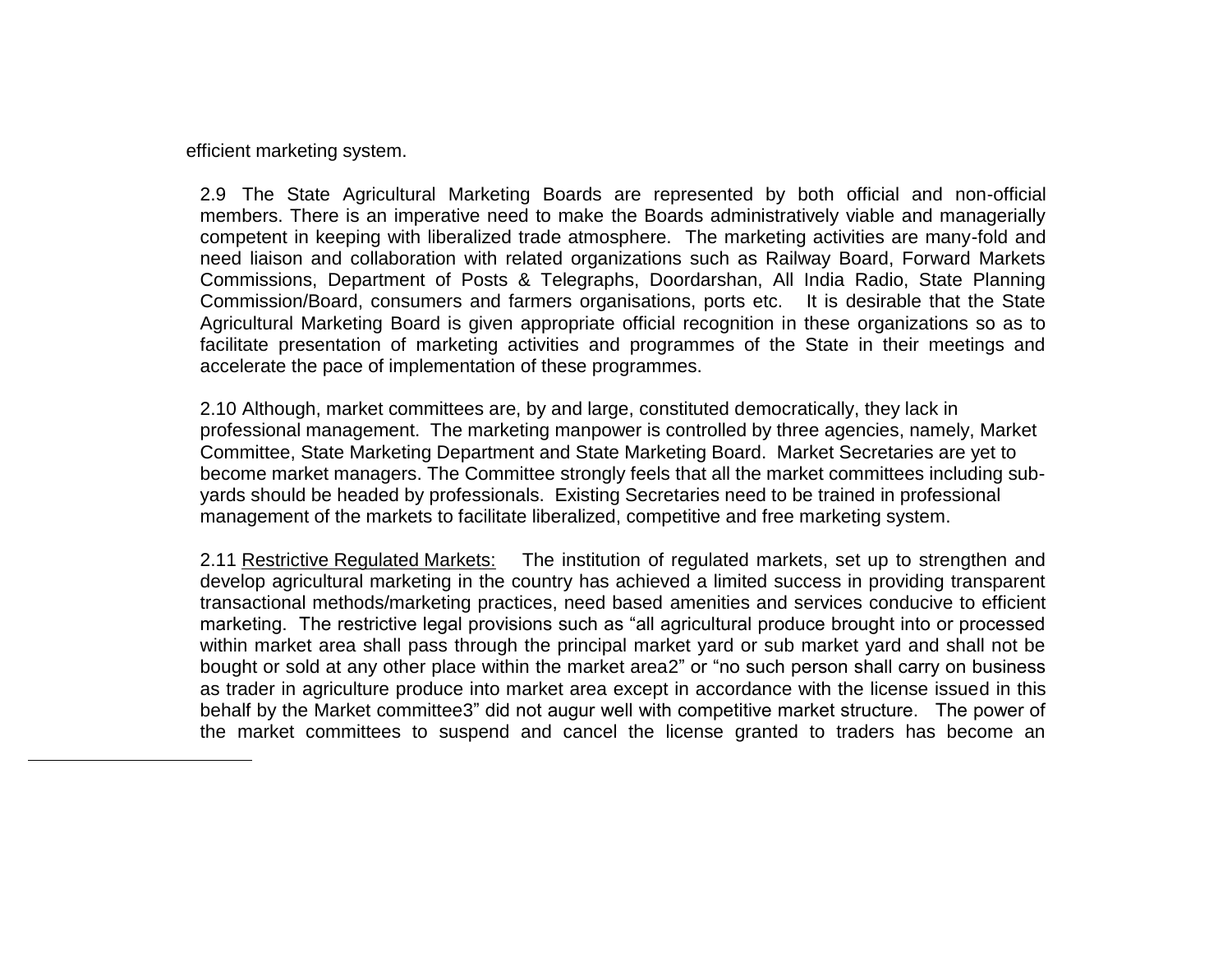impediment to the free structure. The licensed traders also have not favored new entrants in the arena to maintain their grip over trade in market yard. The Agricultural Produce Market Committees have often yielded to unethical practices, which they were supposed to control and have instead become monopoly trading grounds. Promoting competition in trade and facilitating farmers with supporting services like grading, standardization, storage with pledge finance and facilities in the market yards have become secondary activities. Even basic function of regulation, proper method of sale, correct weighment and prompt payment have eluded the market authorities. State-wise distribution of wholesale and rural periodic markets in the country have been given at Annexure-II.

2.12 The programme of development of markets in the country has remained confined mostly at the level of wholesale assembling markets. The regulated markets in the country generate income from market fee, license fee, rentals and miscellaneous income. The rate of market fee varies from 0.5% to 2% ad-valorum. The market Committees contribute 5 to 50% of their income to the State Agricultural Marketing Board, depending on the relevant provisions, for development of market infrastructure in the State. The Rajasthan Government recently constituted a separate Market Development Fund, discontinuing the earlier practice of contribution to the Board by the Market Committees from their income. While these Boards undertook infrastructure development in respective States, instances are also common where funds from the Boards have been siphoned off to Public Ledger Account by the State Authorities.Consequently,modernization/ infrastructure development conducive to operational efficiency of the markets has suffered heavily.

2.13 The state Governments are empowered to initiate the process of setting up of a market for certain commodities, which are regulated and for certain areas, in which the Regulation is enforced. As a result of this very process of initiation of a market, the service providers for agricultural marketing do not have any role. Nobody can take initiatives in assessing the viability and feasibility for setting up the markets equipped with the best facilities at competitive cost. Therefore, these provisions will have to be replaced by providing an omnibus provision that anybody can set up a market, provided minimum standards, specifications, formalities and procedures are complied with. The purchaser should not be prevented from buying directly from the farmers. Products which are not locally grown and which have no substantial marketed surplus need not be included in notified commodities. Purchasers as well as sellers should be free to transact anywhere without attracting any of the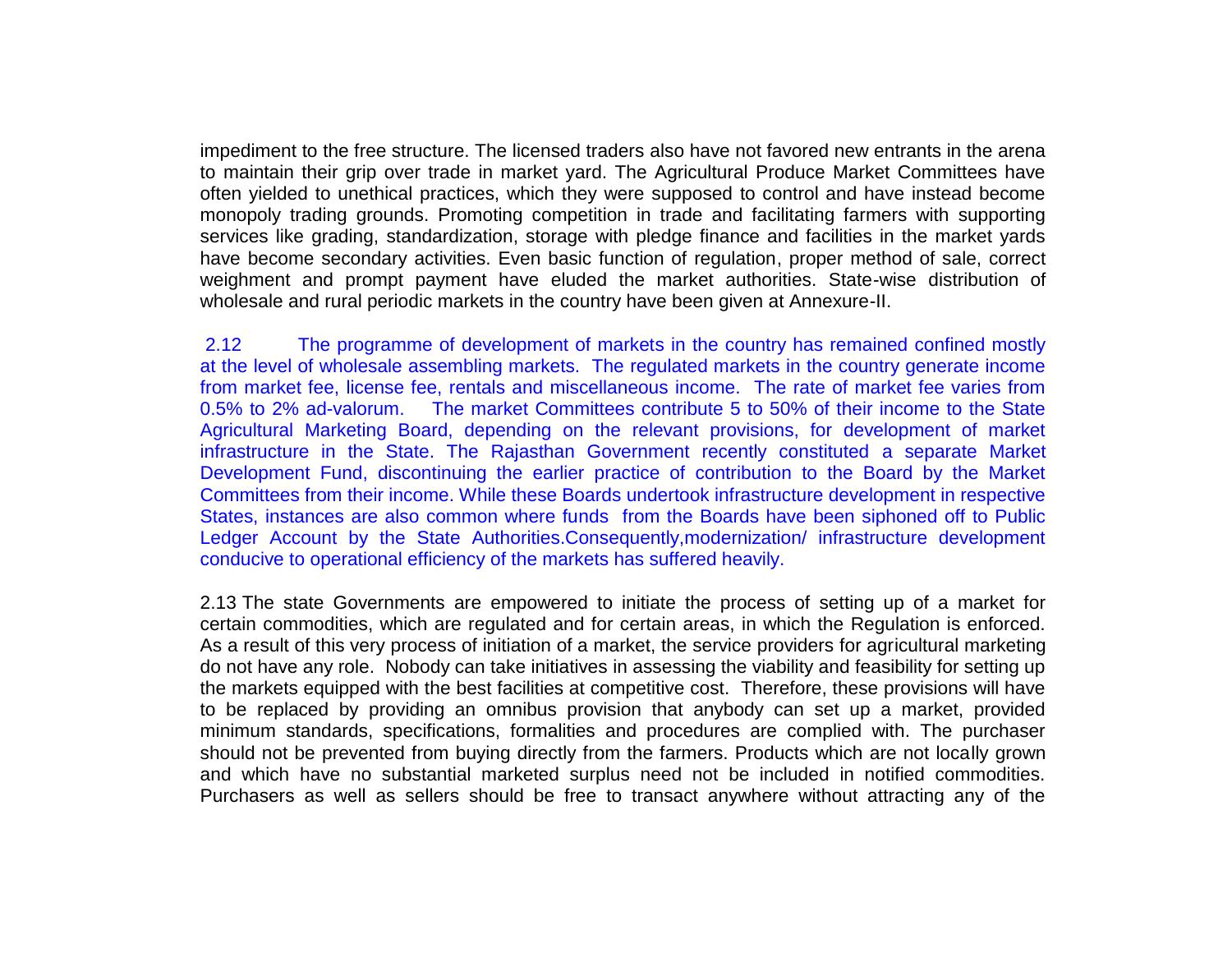provisions of APMC rules and byelaws. The Government of Karnataka has set the ball rolling by amending its Act to allow the National Dairy Development Board to set up wholesale fruit and vegetables market at Bangalore with the subsidiary collection centers etc. to promote integrated marketing of horticultural produce grown in the State. The States, by an amendment, now should allow joint ventures or any other organisations, to set up markets in the interest of farmers, traders & consumers.

2.14 Although, technically the farmer/seller is free to sell his produce in any mandi he likes, practically he has no liberty to sell his produce in his village or to the retail chain/processor/bulk buyer directly. He has to take his produce to regulated market where the sales and deliveries are effected. This has hampered development of retail supply chain and direct supply to the processing, consuming factories or other bulk purchasers. Wherever there is a principal market, in the city or in the metropolitan, the sub-market or the collection center is not permitted, though in recent times "Rythu Bazar" or "Apni Mandis" or "Farmers' Mandis" are coming up on the peripheries of the metropolis, cities and towns. Therefore, the very basic concept of a single market, as a "principal market" for one agglomeration, has created monopoly in many respects, resulting a huge power center with plenty of exploitation practices.

2.15 The experience of the farmers, the consumers and the trade functionaries indicates that, under the existing legal provisions, there is no scope for –

- a) direct marketing by the farmers or their groups to the retailers;
- b) the retailers can not directly approach the farmers or their groups in their farms or villages;
- c) the processors find it difficult to procure material at the production source and hence have to go the Mandis for procurement of the material;
- d) electronic trading as the marketing includes trade by "electronic media", which is subject to the Regulation. Therefore, the electronic media traders have been shifting to the places, where there is no regulation, or where the regulation is not enforced. These markets resultantly have not seen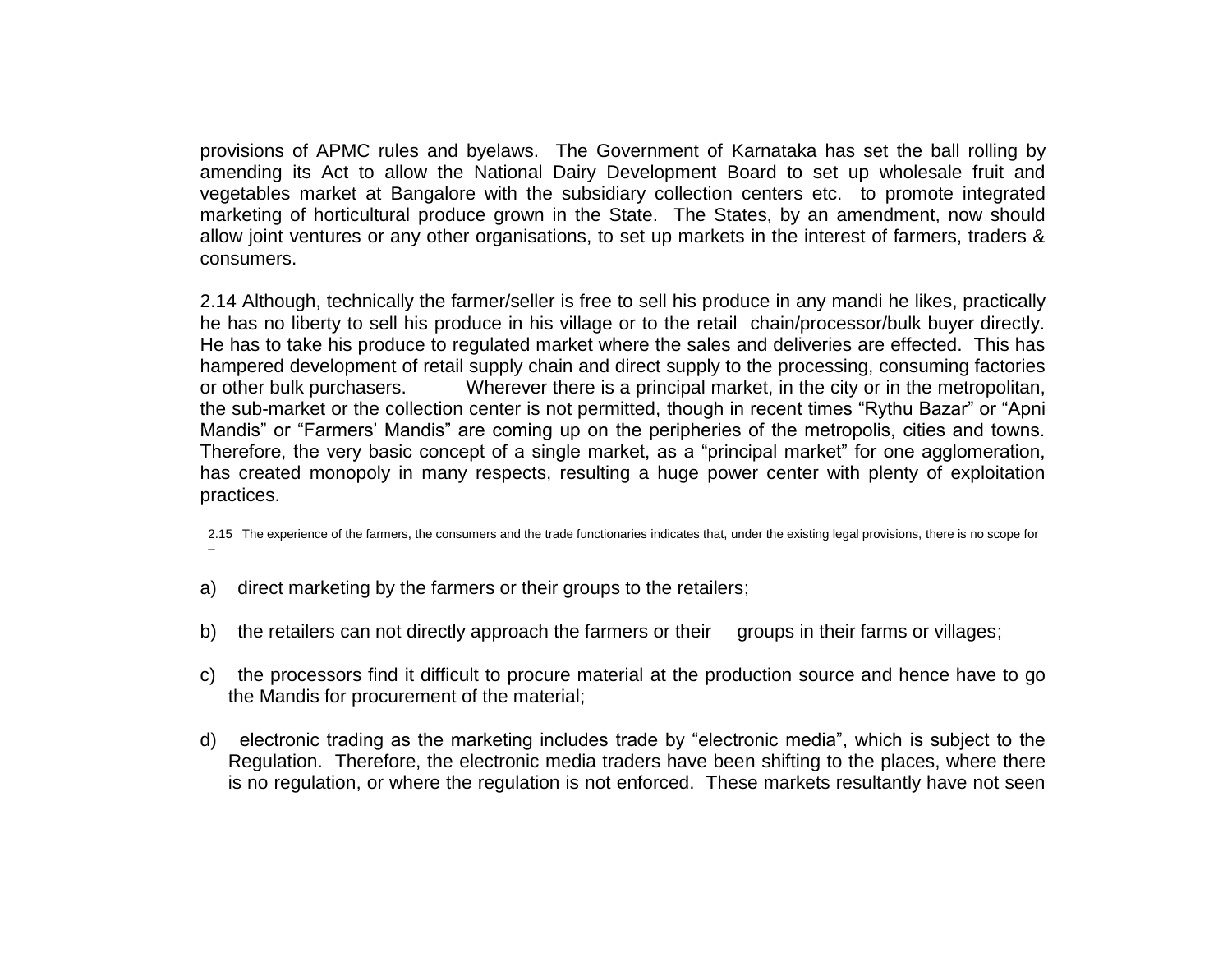#### any linkage with "futures" or "commodity exchanges" so far.

2.16 Licensing**:** Functionaries of the market yard such as commission agent, trader, processor, weighman, surveyor, broker, hamal, warehouse owner, transporters etc. to function in the area, as well as in the market or sub-market, are required to obtain a license. Instead of license, registration with APMC should be enough for any body to trade/operate in the market. Licensed functionaries in the markets such as traders, weighman, mathadis (Hamals), procurers, surveyor etc. have over a period acquired a monopoly status. New entrants are normally not permitted at the behest of respective associations and unions. The monopolies in marketing and handling have added to marketing costs detrimental to both producers and consumers. The typical example is that of transport charge from the principal market (Gultekdi Market yard) in Pune to various centers in the city. The transporters in principal market yard, Pune have unwritten agreement that no outsider would be allowed to enter into transport activity. As a result, transport charges from Pune Principal Market for a distance of about 3 or 5 kms. are more than transport from upcountry areas like Solapur, Nasik, etc. In the process, farmer suffers most.

2.17 The Rules and Bye-laws stipulate lot of procedures and documentation for licensing. The documentation mainly consists of Solvency Certificate, Certificate of good behavior, cash security, Bank Guarantee or third party guarantee, etc. The License is granted for the area, but they have to operate in the market or the sub-market. Moreover, the license is granted for only one year, which has to be renewed. Renewal takes time and business is hampered. Therefore, only registration with APMC should be there as has been suggested earlier. As the Rule provides that no one shall market any declared agricultural produce in the market area, other than the principal yard or sub-yard. The very fact of licensing has converted the entire scenario into handing over the monopoly to those, who have already got the license. The new-comers are normally kept aside on the ground that there is no potential of additional business. This monopolistic circumstance has caused lot of hardships to the producers and the consumers. They disallow latest systems of handling, like cleaning, grading, packaging, weighing, transporting, etc. Their organizations, associations and unions have become so strong that they can dictate their terms to anybody, including the Government. Thus, the element of cost efficiency and competitiveness is lost because of licensing.

2.18 Neglected Rural Haats: The present haats or weekly bazaars which constitute first contact point with commercial circuits for the producers have not been provided with amenities and facilities required for operational, technical and pricing efficiency. Improvement in the efficiency of the rural markets has direct impact on farmers' level of income. These markets need improved services for users to facilitate marketing of the local produce, creating an element of market security for the growers. The rural market can also be used for effective credit, input marketing and procurement activities. Haats need to be provided with mobile banks on haat days by Gramin Banks.

2.19 Even though the 73<sup>rd</sup> Amendment to Constitution bestowed management of rural markets to village panchayats, different authorities still continue to own and operate these markets. Moreover, where these markets are brought under regulation as sub yards, and have turned to a case of multiple collection of ground rent, market fee and other charges etc. by different agencies disregarding their developmental responsibilities. The fees or other charges collected in these markets are also disproportionate to the amenities and facilities rendered. The rural periodic markets, besides transacting agricultural and allied commodities, also perform the function of distribution of items of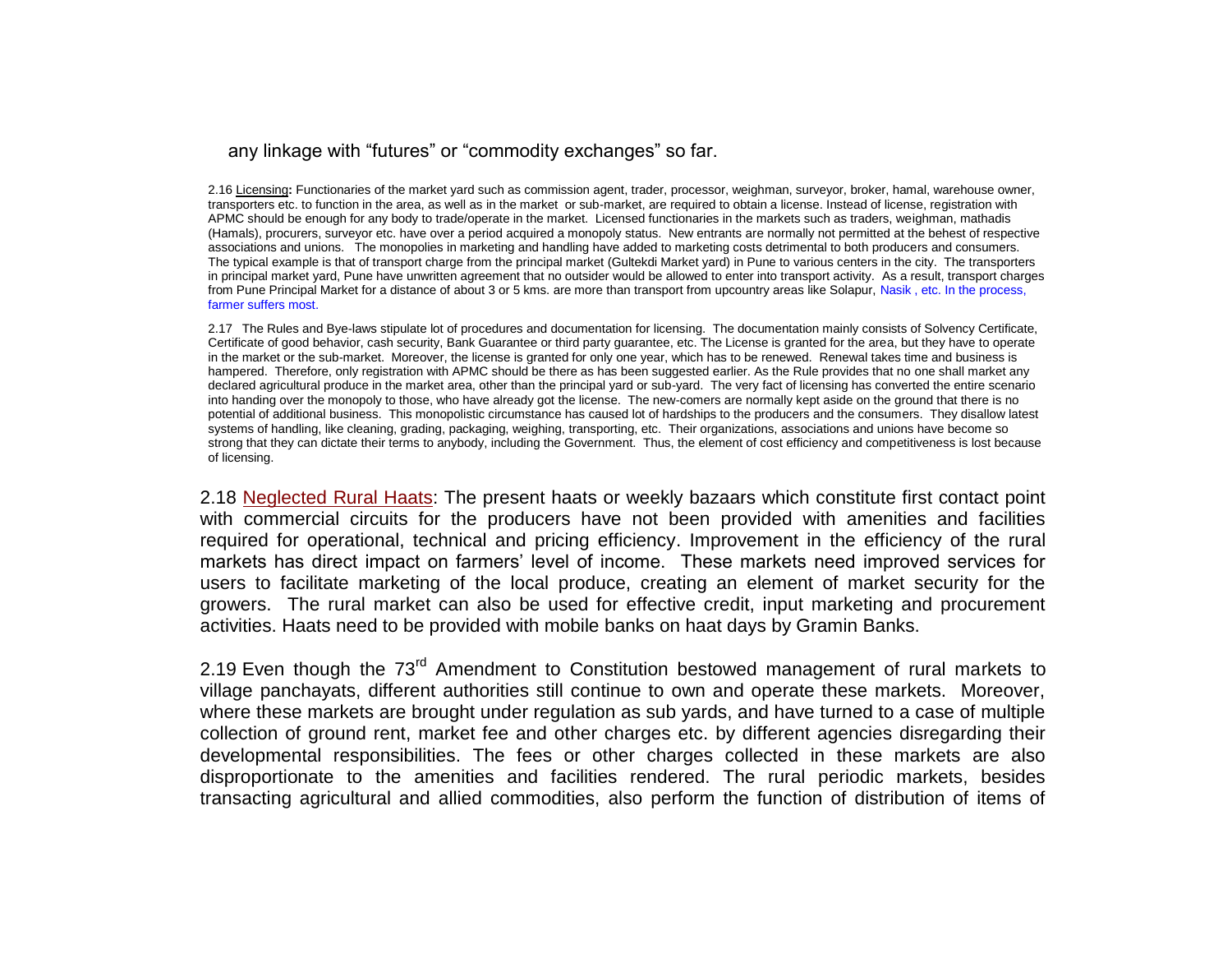daily needs of the rural population. Farmer is a seller, consumer and even trader in these grass root level markets. 80% of the household income of the rural masses is estimated to be spent at these markets. Their development, therefore, with proper operational, pricing and technical efficiency constitute foundation of integrated market system for distribution of agricultural and allied produce. Owing to their financial non-viability, these markets did not receive adequate attention either from the State or Central Government for their developmental requirements. Their development should be looked as socio-economic development as multipurpose growth centers so that these places could be used for other developmental activities related to health, education, animal husbandry on days other than haat day and a scheme to this effect in the sector is, therefore, necessary.

2.20 Multiple Legal Instruments: Apart from the Agricultural Produce Markets Acts, activities of market functionaries are regulated by several other legal instruments promulgated by the Central government and the States. The important ones are:

- a. The Indian Sale of Goods Act 1930.
- b. Agricultural Produce (Grading and Marking) Act, 1937, 1986
- c. Drugs and Cosmetics Act 1940.
- d. Vegetable Oil Products (Control) Order, 1947.
- e. The Emblems and Names (Prevention of Improper use) Act 1950.
- f. Prevention of Food Adulteration (PFA) Act, 1954, 1964, 1976, 1986
- g. The Essential Commodities Act, 1955
- h. The Sugar Control Order 1956.
- i. The Export ( Quality Control & Inspection) Act 1963.
- j. Fruit Products Order (FPO), 1965, 1997.
- k. Solvent Extracted Oil, Deoiled Meal and Edible Oil (control) Order, 1967
- l. Monopolies and Restrictive Trade Act, 1969.
- m. Meat Food Products Order, 1973
- n. Vegetable Oil Products (Standards of Quality) Order, 1975.
- o. The Packaged Commodities Order 1975.
- p. Standards of Weights and Measures Act, 1976
- q. Pulses, Edible Oilseeds and Edible Oils (storage control) Order, 1977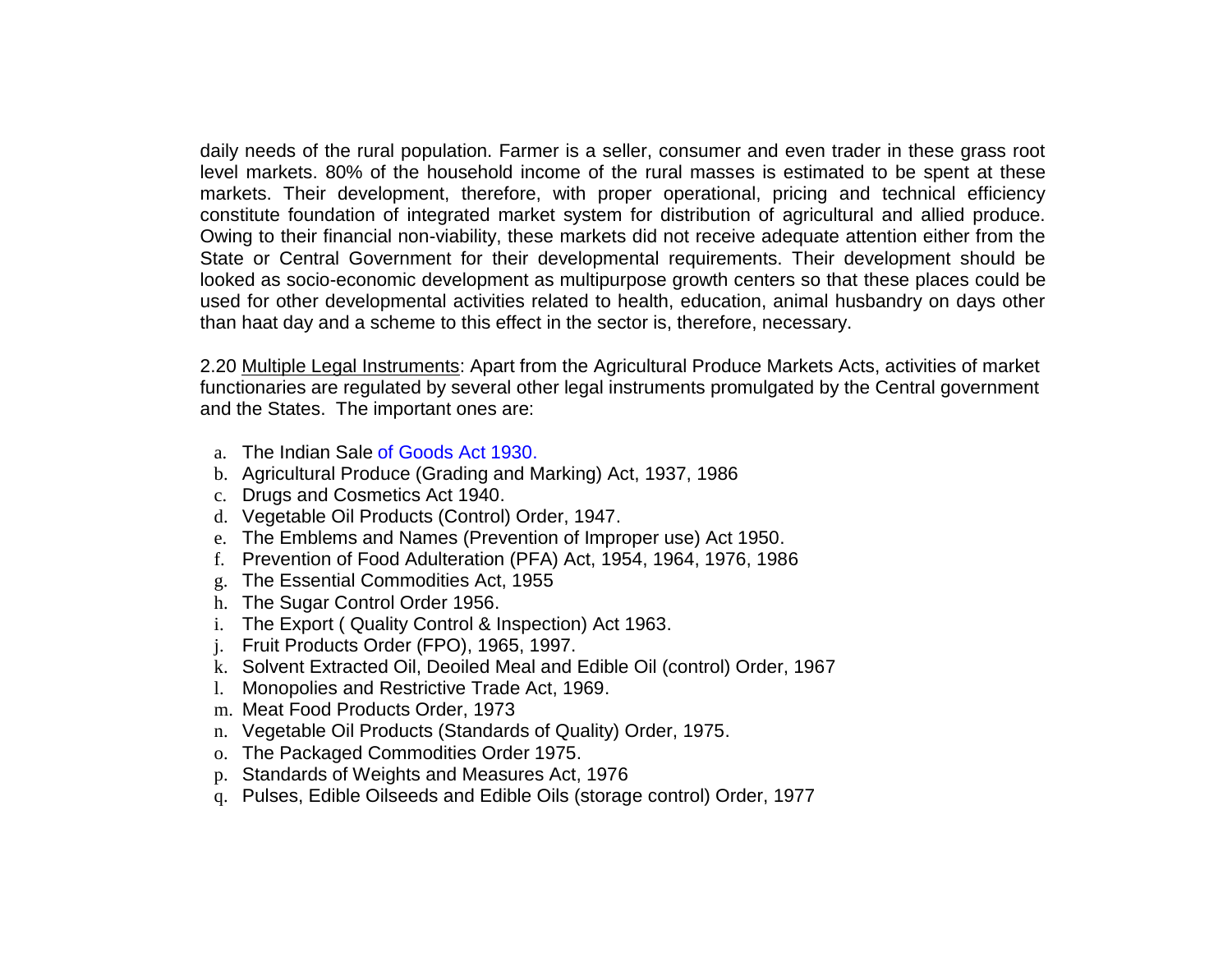- r. Consumer Protection Act, 1986
- s. Cotton (Control) Order, 1986
- t. Milk and Milk Products Order, 1992
- u. Bureau of Indian Standards Act 1986.
- v. Jute and Jute Textiles (Control) Order, 2000.
- w. The Trade and Merchandise Marks Act.
- x. The Town & Country Planning Act.
- y. The Muncipalities Act.
- z. Labour Laws.

2.21 These apart, in exercise of the inherent powers of the Central Government and delegated powers to the States/Uts, various orders in respect of foodgrains have been made by the Central/State Governments relating to: (i) licensing of dealers/retailers for trade in foodgrains; (ii) regulation of stock limits; (iii) restrictions on movement of foodgrains; (iv) compulsory purchase by the Government under the system of levy. The recent position with regard to restrictions on movement of food and agricultural produce reveals that some of the States have impsed restrictions on movement of some essential commodities. Most of these restrictions relate to foodgrains and more particularly to rice/paddy. States like Andhra Pradesh, Tamil Nadu, Karnataka, J&K and Madhya Pradesh have imposed statutory restrictions on movement of rice/paddy outside the State with a view to maximizing procurement and to meet internal requirements (though Government of Andhra Pradesh has kept in abeyance the order imposing restrictions on movement of paddy from 27.7.2000). Besides the statutory restrictions, some States also imposed informal restrictions on movement of foodgrains outside the state during particular periods of the year. In the light of the present position with regard to production and supply of foodgrains in the country, it is essential to review all such restrictions. With the removal of restrictions on stocking and storage, warehousing activities will get a fillip and stored foodgrains acting as a collateral will facilitate marketing credit or pledge finance for producers, as well as entrepreneurs. In the light of 'one world one market' there is no use keeping such restrictions. In order that market should be free and competitive, all restrictions must go.

2.22 The provisions under the legal instruments, are used particularly during the periods of short supply as reflected through high prices to regulate the activities of traders and processors pertaining to trading, stocking, maintenance of quality, grading, packing, processing, blending and movements. These instruments are administered by different Ministries and Departments of the Central government and the States. Considering the fact that shortages have now been replaced by surpluses, these restrictive provisions have to be put to an end for uninhibited free marketing system. The Essential Commodities Act, 1955 needs to be repealed in the new context.

2.23 Linking Spot Markets with Futures Markets: The regulated markets, which are spot markets, have not been able to link themselves with the forward and future markets to receive price signals. The futures trading in agricultural commodities is also regulated by the Government. Till recently, it was permitted in jaggery, blackpepper, turmeric and hessian. The Kabra Committee appointed by the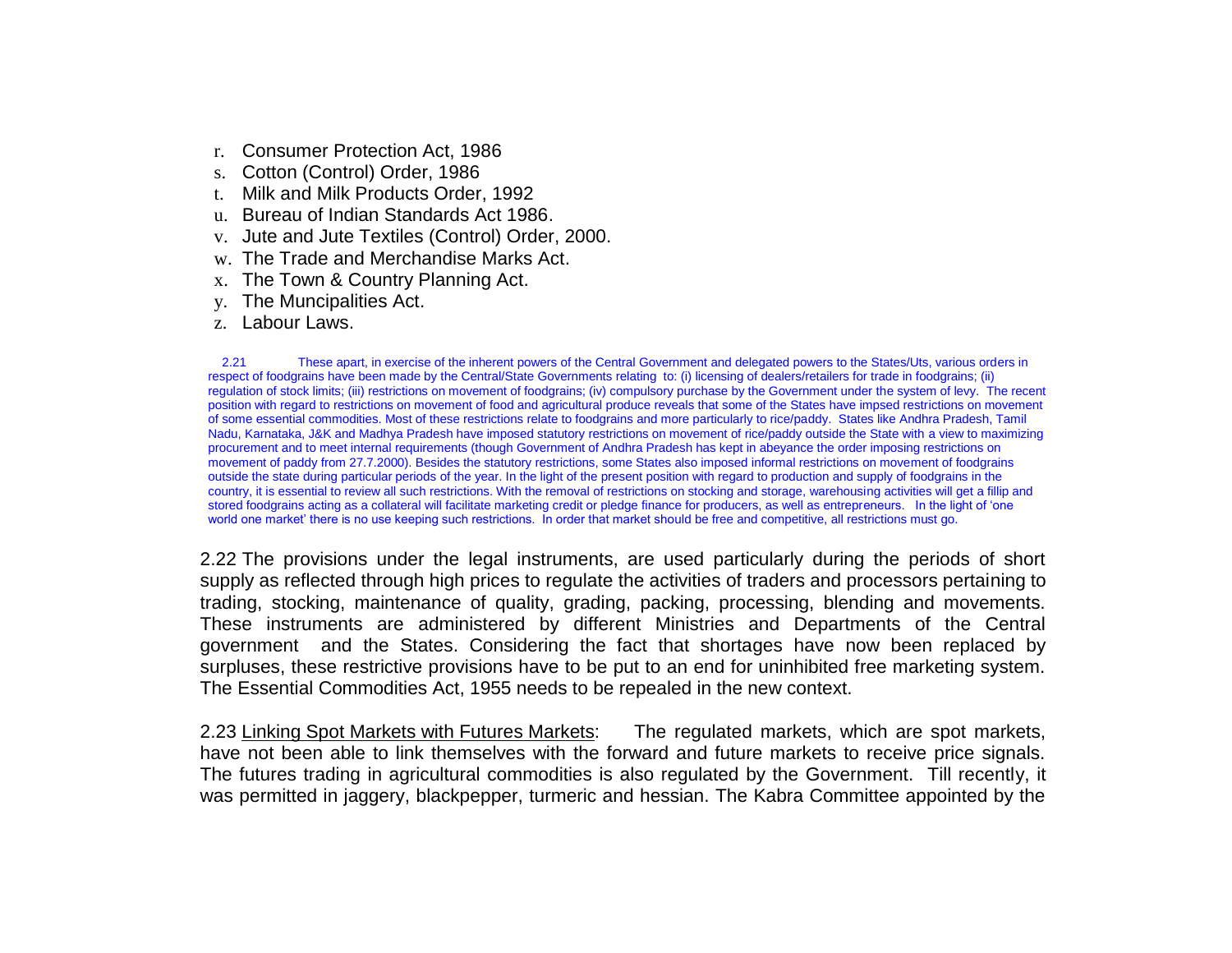Government of India in 1993 recommended for permitting futures trading in 17 major agricultural commodities. The Government has now notified the introduction of futures trading in cotton, kapas, raw jute and jute goods, all major oilseeds and their oils and cakes; rice bran oil and coffee. The recent addition to this list is sugar. The Committee is of the view that more and more commodities should be added to the list of commodities allowed for futures trading to facilitate integration of domestic market with international market.

2.24 Domestic Market Reforms: Reforms in the domestic markets for farm products have to precede trade liberalization. Certain provisions, which come in the way of efficient functioning of the domestic market for agricultural commodities and adversely affect both the growers and the consumers, should be done away with in phases. These are levy on rice millers, statutory rationing of rice and wheat in Calcutta , monopsony procurement of raw cotton in Maharashtra , levy on sugar mills, system of state advised prices of sugarcane prevalent in some states, stocking limits particularly in post-harvest season etc.

2.25 The food grains marketing system has been a subject of considerable debate in recent years. In this connection, it needs to be noted that the intervention by the government in food grains markets, specially of rice and wheat, in the form of price support, buffer stocking and P.D.S., has helped the country in achieving near self-sufficiency in staple food and in improving physical and economic access of masses to food. The Committee recommends that the food security and food management system built up over the years should be retained as an essential component of national security policy. For this purpose, a multi agency approach along with Food Corporation of India may be adopted in the national food management system.

2.26 Government Marketing Support Programme: Because of heavy dependence on nature, the production of agricultural commodities is uncertain. Sometimes good harvest causes scenario of plenty's, while the poor harvest creates scarcity or short supplies. Both these situations adversely affect the farmers. Government's minimum price support scheme in this context has remained very useful to the farmers. The minimum price support policy is applicable to 24 agricultural commodities. Under this scheme government agencies are asked to start purchase of the commodities when market prices fall below the minimum support price so as to save farmers from the distress sales. Though scheme has proved very useful to the farmers, its implementation has remained faulty and inefficient. The agencies involved in such purchases do not start operations in time. They do not make payments in time. They do not have sufficient arrangement for weighing, bagging, storage, documentation and payment of purchases. Sales of purchased commodities is normally not done in time and with marketing efficiencies. Therefore heavy losses do occur. However it is generally viewed that government intervention in food grains specially rice and wheat, in this form of price support, buffer stocking and PDS has helped the country in achieving self sufficiency in staple food and in improving economic access of masses to food while protection the interests of the producers. The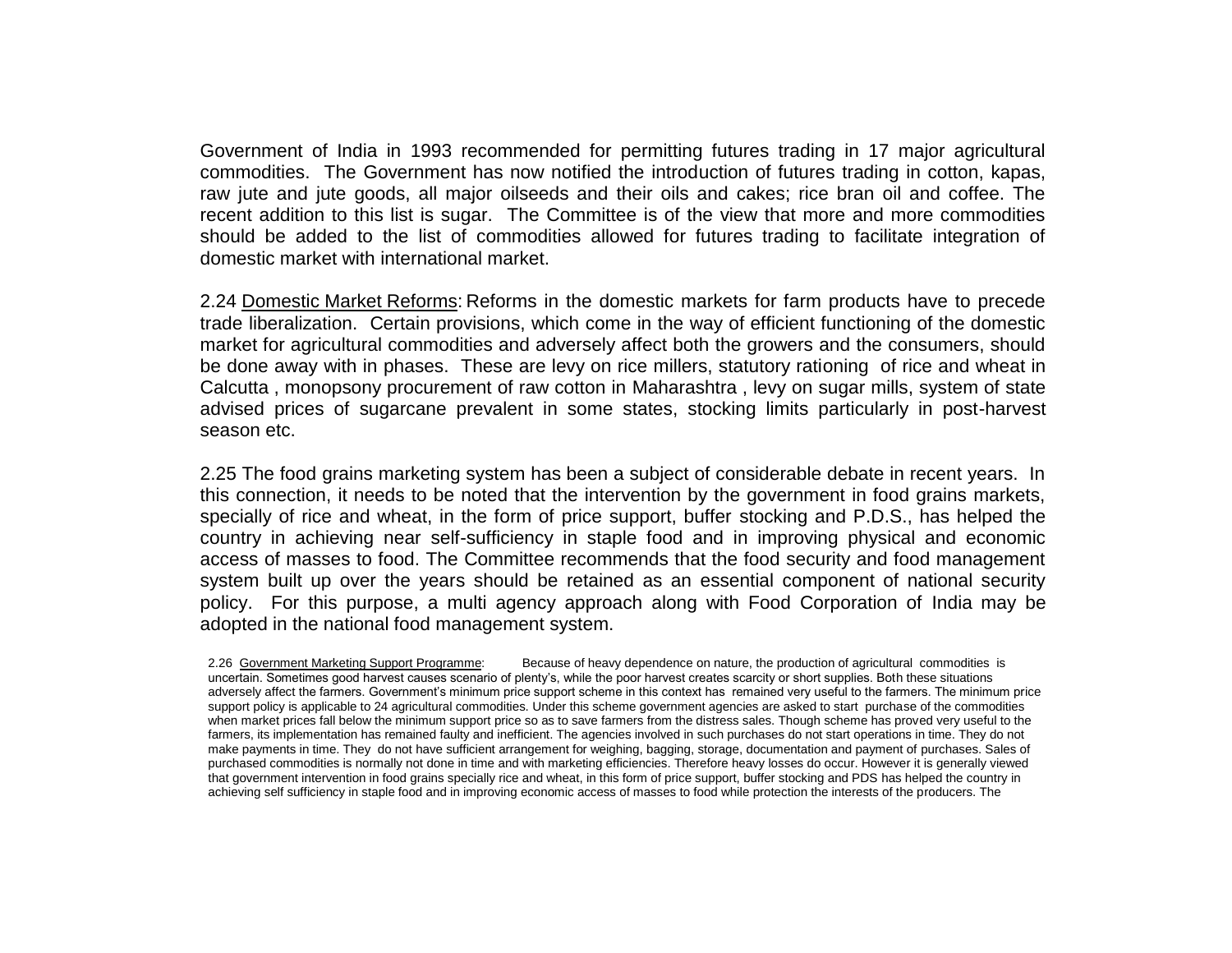committee therefore recommends the continuation of the food security and food management system built up over the years as essential component of National Food Security. However the agencies involved in this management should be encouraged for optimum efficiency and diligence.

2.27 Market Intervention is another marketing support policy of the government. Over and above the commodities under minimum support price, the prices of some commodities especially of horticultural crops tend to fall drastically forcing the farmers for distress sales. Under these circumstances with the help of state government , GOI launches Market Intervention Scheme for that particular crop in that season so as to avoid distress sales by the farmers. Prices based on the cost of production and other factors for that season are decided for Market Intervention. Government agencies are assign the job of intervention. The losses are shared equally by Government of India and State Government.

2.28 This policy of Market Intervention also has proved a boon to the farmers in distress. The operational efficiency of purchasing agencies need to be toned up in the context of cost efficient purchases vis -a -vis competitive sales so as to avoid or reduce losses. Therefore the Committee not only recommends continuation of Market Intervention Scheme but also suggests expanding the coverage of this scheme to more commodities. The Expert Committee also recommends that the Government of India may encourage the state government to initiated market intervention operations well in advance for saving the farmers in distress.

2.29 The experience shows that while in most of the surplus producing regions, the state governments and their agencies remain active for effective implementation of the policy of assuring minimum support prices, in those areas where the need for price support arises only once in two or three years, the public agencies have not been able to provide effective support to the farmers as they could not tie up with central nodal agency for making necessary purchase arrangements in time. Such failures on the part of the state agencies lead to a set back to the production programmes. Most of the upcoming regions like Eastern Uttar Pradesh, Madhya Pradesh, West Bengal , Orissa, Bihar and parts of other states are likely to experience such situation more frequently. And these are the areas where there is considerable scope to increase the yield levels. It is in this context that for accelerating the production of food grains and other agricultural commodities, not only the market infrastructure needs to be strengthened but the price support policy also needs to be effectively implemented in all the regions of the country.

2.30 The minimum price support policy is currently applicable to 24 agricultural commodities which should be continued. However, there are several other commodities which are of considerable economic significance in various agro-climatic regions of the country. The fluctuations in their prices are considerably more. For protecting both the producers and consumers against wide fluctuations in the prices, there is a need for initiating a comprehensive price stabilization scheme applicable to selected important crops of each agro-climatic region. The scope and contents of market invention scheme of Ministry of Agriculture be expanded and state governments should be encouraged to formulate and implement market intervention programmes for establishing the prices of crops not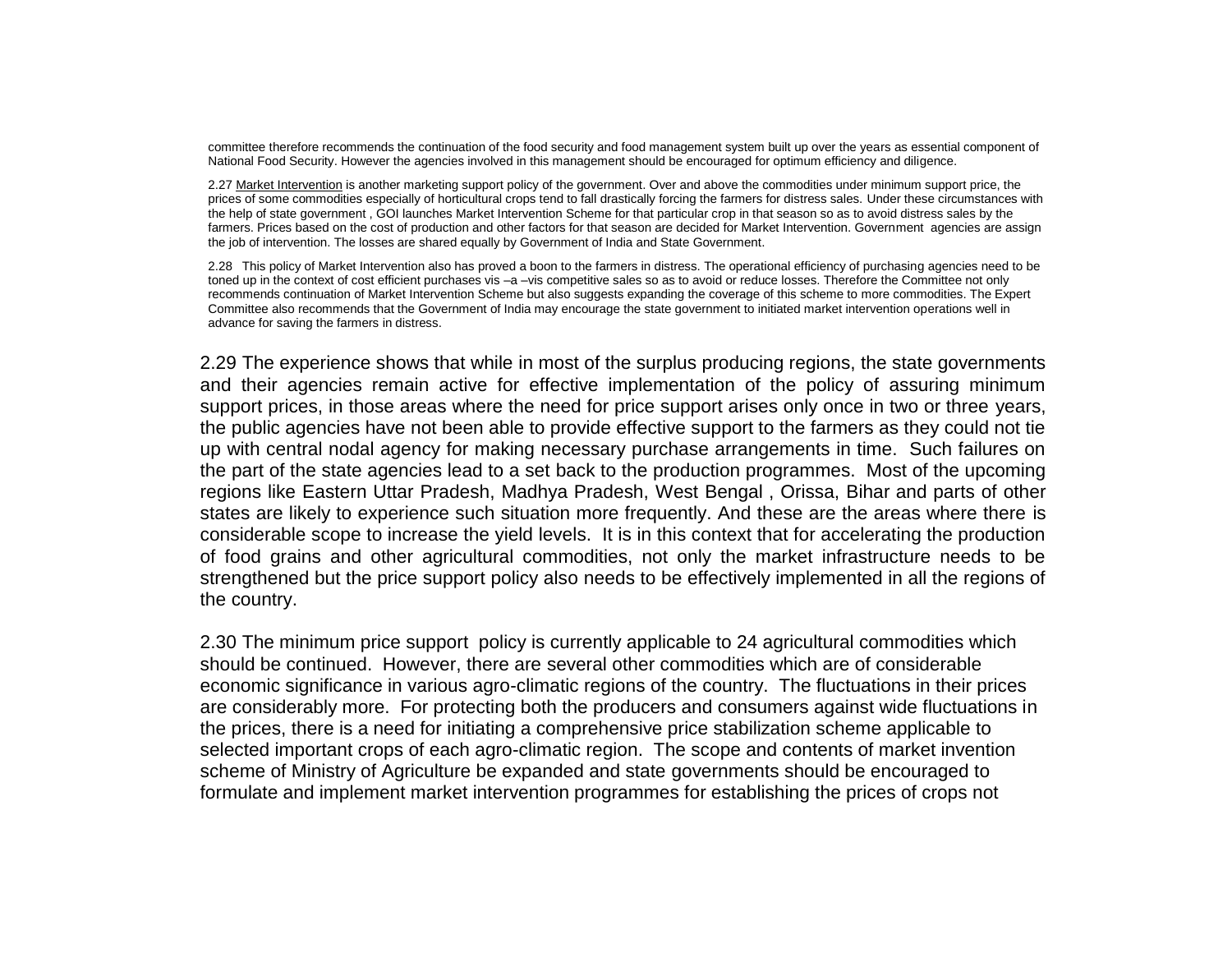covered by MSP policy.

2.40 There is a considerable variation in the structure of taxes and fee on the agricultural produce in various states which also distorts the operation of the domestic market, gives wrong signals to the producers and leads to considerable fallacy in the efficiency of the operation of private trade vis-à-vis farmers cooperatives and public agencies. There is a need for bringing uniformity in the state level tax structure for agricultural commodities for improving the marketing efficiency.

2.41 India has created considerable infrastructure at the wholesale market level in terms of market yards with associated facilities, approach roads and market committees with representation of farmers. These committees are supervised by the state level marketing boards and state Departments of Agricultural Marketing. These organizations have helped in orderly marketing of the farmers produce. However, there is a need for redefining their role and structure in the context of emerging economic environment and market reforms. The emphasis now, should shift to other important activities of topical relevance. Some of the activities which should receive increasing attention of APMCs and departments of agricultural marketing include : (a) creating cleaning, grading and packing facilities; (b) encouraging the local farmers, traders and processors to market the produce under their brands and promoting such local brands based on graded produce; (c) creating minimum infrastructure in all, around 28 thousand rural periodic market places (haats) and linking these with other markets through roads; and (d) in the event of prices of any commodity, which is covered under the price support programme, tending to dip below the support level, either ensuring that an agency is in place to make purchases at the support price, or entering into the market on behalf of the nodal agency to prevent the prices from falling below the support level.

2.42 The objectives and forms of intervention in the marketing system have undergone a substantial change from mid sixties when the country opted for a package of interventions for protecting and reconciling the interests of consumers/producers as well as the industry. One of the important instruments used by the Government to intervene in produce markets consists of fixation and announcement of administered prices and arrangements for their implementation. The administered price regime currently in vogue includes (a) minimum support prices (MSP) for 23 commodities (7 cereals, 4 pulses, 8 oilseeds, copra, raw cotton, raw jute and VFC tobacco); (b) statutory minimum prices for sugarcane; (c) levy prices for rice; and (d) central issue prices for rice, wheat and coarse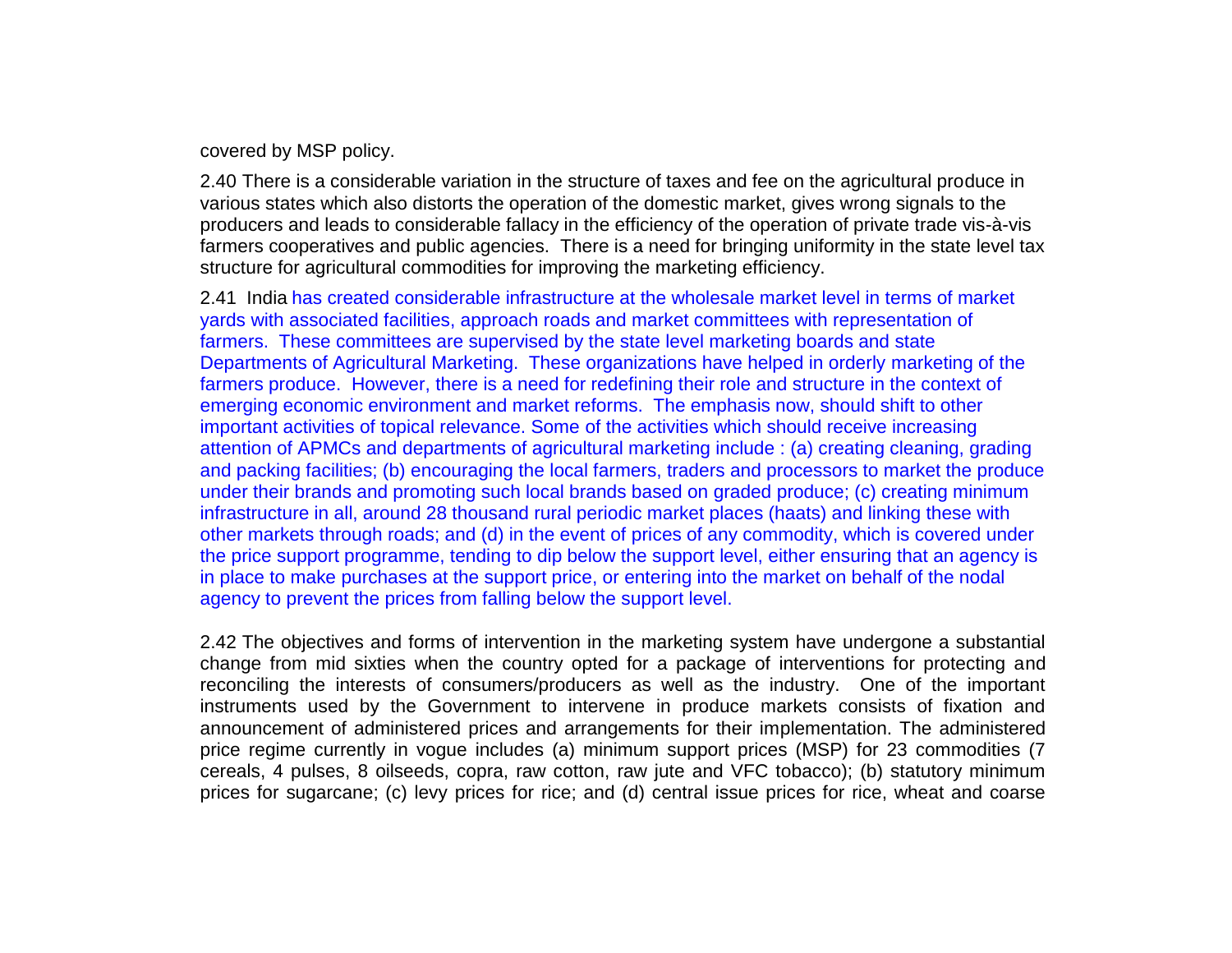cereals for sale under public distribution system. Direct entry of public agencies in the marketing have influence on its structure, conduct and performance. Maintenance of stock of rice and wheat; distribution of cereals and sugar at prices lower than market prices; and open market operations by public agencies cast their influences on market.

2.43 Poor Credit Flow: Poor credit flow to agriculture and wholesale trade has been one of the major bottlenecks in the country's agricultural marketing system. Most of the lending to the agriculture sector is short term, and is in the form of crop loans. Farmers are expected to buy all the required inputs to raise a crop with the credit made available to them and then return all loans soon after harvest. Post-harvest credit from banks is usually not available. Given the importance of a good credit history, most farmers, especially small farmers, take the produce to market soon after harvest. Most farmers face the same objective function and produce is brought to market simultaneously by several farmers. As a result of the temporal supply conditions, prices fall. Often such fall in prices leave little surplus for the next crop.

2.44 The wholesale trade combines several functions. Financing is one of these functions rendered by the Commission agents and traders known as *adatiyas* in many parts of the country. *Kuccha adatiyas* are provided finance by *pucca adatiyas* to make payment to the farmers. Where produce can be carried in inventory with associated incentives, farmers often access credit from the wholesale trade. *Pucca adatiyas* often carry inventory consisting of produce sold by farmers. The informal sector provides significant credit to agriculture and wholesale trade, but the cost of credit is high compared to the rate at which it may be provided by banks. Lending against stocks or inventory of produce is a significant activity of banks. For example, banks lend to cotton spinning mills against stocks of cotton. However, bank credit to farmers against agriculture produce is quite uncommon. These lacunne should be corrected.

2.45 Post-Harvest Losses: Although, India produces a wide variety of fruits and vegetables, in the absence of adequate post harvest and marketing infrastructure viz. irradiation facilities, storage/cold storage and cold chain facilities, the horticulture produce suffer heavy post harvest losses. The problem is further complicated due to the fact that there are no storage facilities at the farm level and the farmers are forced to dispose off the entire produce immediately on harvesting.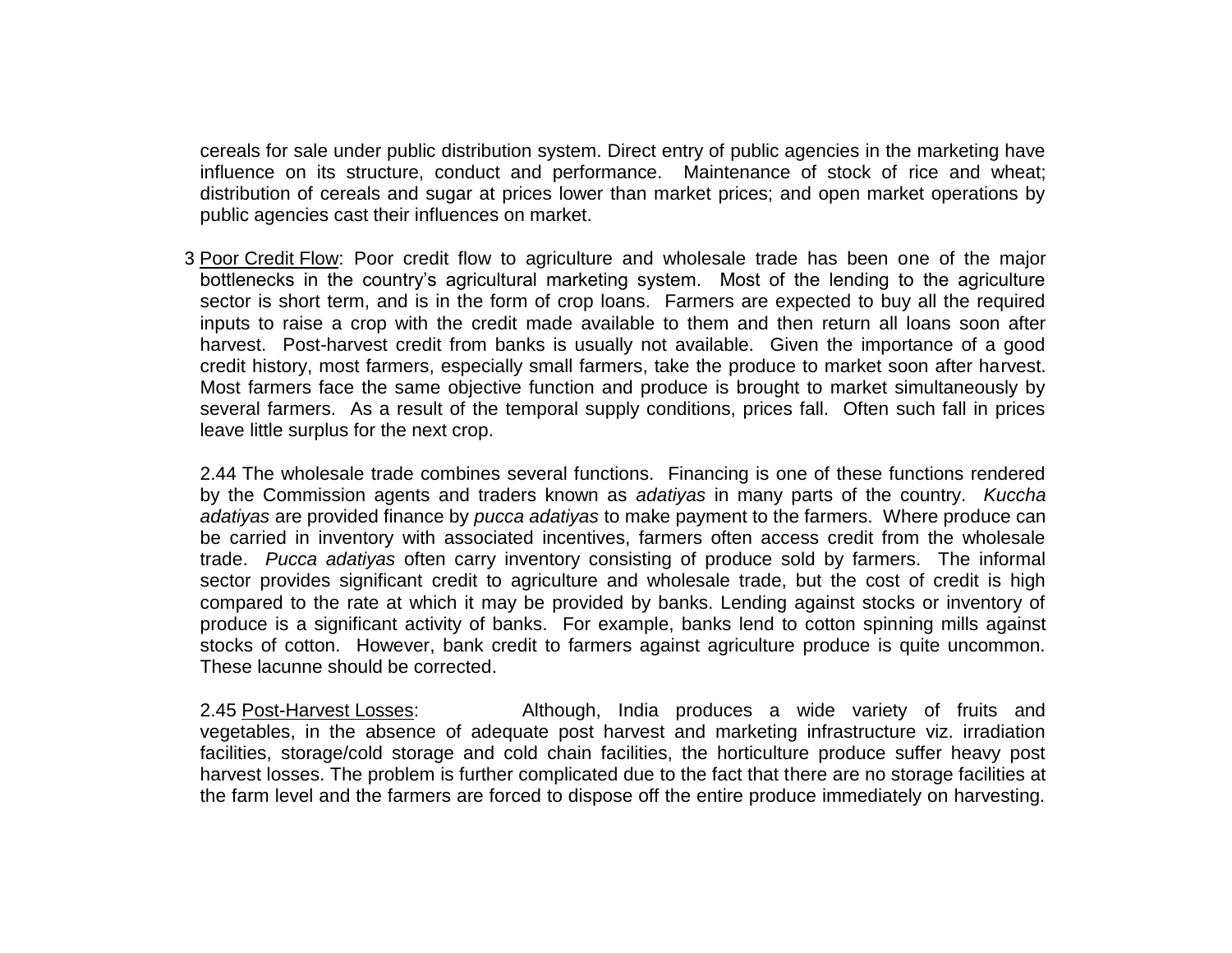This creates a glut situation in the market. The margins of the wholesalers and retailers are therefore much higher in our country. The entire burden of the distress sale in the form of low prices falls on farmers.

2.46 The horticulture marketing practices lack systems approach. Trading and marketing structure is traditional consisting of a long chain of intermediaries. As many as 75% of the farmers sell their produce at the farm level. They cannot afford to go to distant mandis on account of lack of facilities, expensive transportation and malpractices in the assembling markets. The long marketing channel is detrimental to quality and safety of those perishable products. It is essential to shorten the channels. As has been suggested earlier these commodities can be taken out of the exclusive purview of State Agricultural Marketing legislation to facilitate direct sales and other competitive outlet after proper grading, packing, transportation such as through refer vans to the final destination. The multiple handling add costs and increase post-harvest losses, adversely affecting the income of farmers and making produce comparatively costlier to the consumers. To minimize these losses, improvements are required at various levels, viz.: harvesting; grading; transport; storage; processing, packing and marketing.

- 2.47 Need for Legal Reforms: The nature of legal framework within which agricultural markets operate has a fundamental effect on the functioning of the agricultural marketing system. Legal reforms can play an important role in making the marketing system more effective and efficient by removing unnecessary restrictions and by establishing a sound framework to reduce uncertainty of the market. The volatility of commodity prices has been one of the main justifications for State intervention to control or direct the functioning of agricultural markets. Today most developing countries have adopted national policy committed to the liberalization of their domestic agricultural marketing systems and to encourage an efficient and competitive private sector. In South Korea , for instance, a Task Force for Regulating Reform was set up and on the basis of its recommendations, 75.2 per cent of total of 701 regulating items in agricultural sector were either improved or abolished.
- 2.48 In promoting private sector marketing systems, Government need to examine existing policies, rules and regulations with a view to minimizing conflict in successful private sector operations. A review is required in respect of all laws which regulate participation in market such as registration/licensing, commodities traded, controls on packaging and labeling, laws affecting market place, laws affecting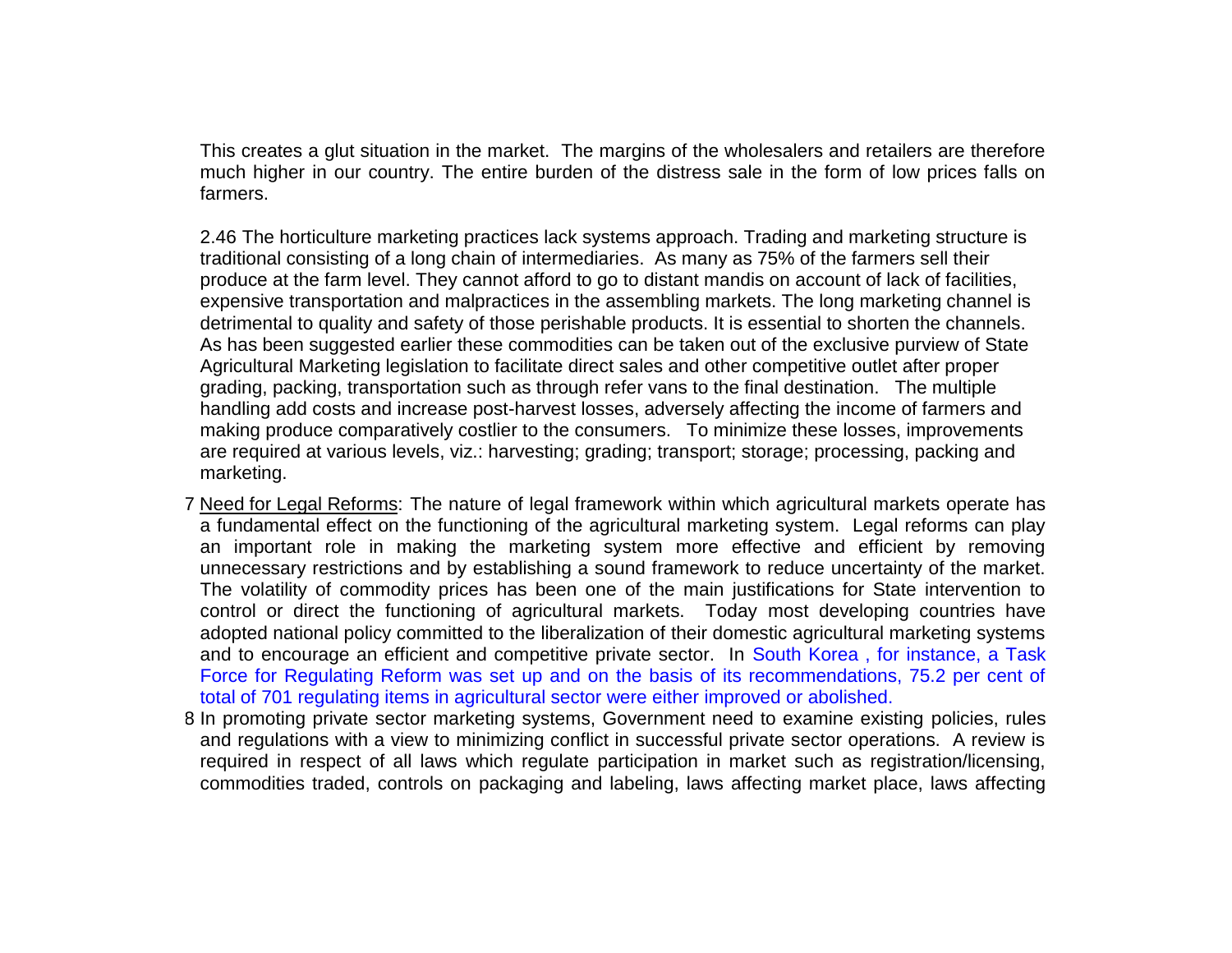supply including controls on movement of produce and volume of commodities traded. The Expert Committee recommends that a Task Force be set up under the Ministry of Agriculture, Department of Agriculture & Cooperation to undertake a review of all marketing legislations and suggest introduction of necessary legal reforms to promote free and fair marketing system for agricultural and allied products.

---

#### **3. DIRECT/ALTERNATIVE MARKETING AND PLEDGE FINANCING**

3.1 Wholesale Markets: In almost all the states, wholesale markets are established and regulated under their respective Agricultural Produce Marketing Regulation Acts. Under these Acts, the whole geographical area in the State is divided and declared as market area where in the markets are managed by the Market committees constituted by the state governments. Within an area declared to be a market area, marketing of agricultural produce specified in the notification is regulated in accordance with the provisions of this Act. Once a particular area is declared a market area under Agricultural Produce Marketing Act and falls under jurisdiction of a particular Market Committee, no other person or association/agency is allowed to carry on any wholesale marketing activity. The monopoly of wholesale markets due to regulation has created an oligopoly set-up and made the traders a dominant market force. Most of the agricultural produce marketing committees and board members are nominated. Therefore, they lack direct accountability to the users of market, a problem accentuated by the monopoly role of regulated markets. In actual operation of the market, farmers lack effective voice and hence marketing power. Large number of the small farmers are unable to effectively bargain in the market. Intermediary and system inefficiency consume a disproportionate share of consumer price, thereby eliminating incentive for improved productivity and quality. Due to farmer's dependency on credit from trader, farmers receive small and irregular payment, perpetuating dependence on trader credit. Farmers loose freedom to find the best buyer. Services to farmer are ineffective and inadequate, leaving them without proper price information and technical advice.

3.2 Alternative Marketing Systems: Role of government in managing markets is on the decline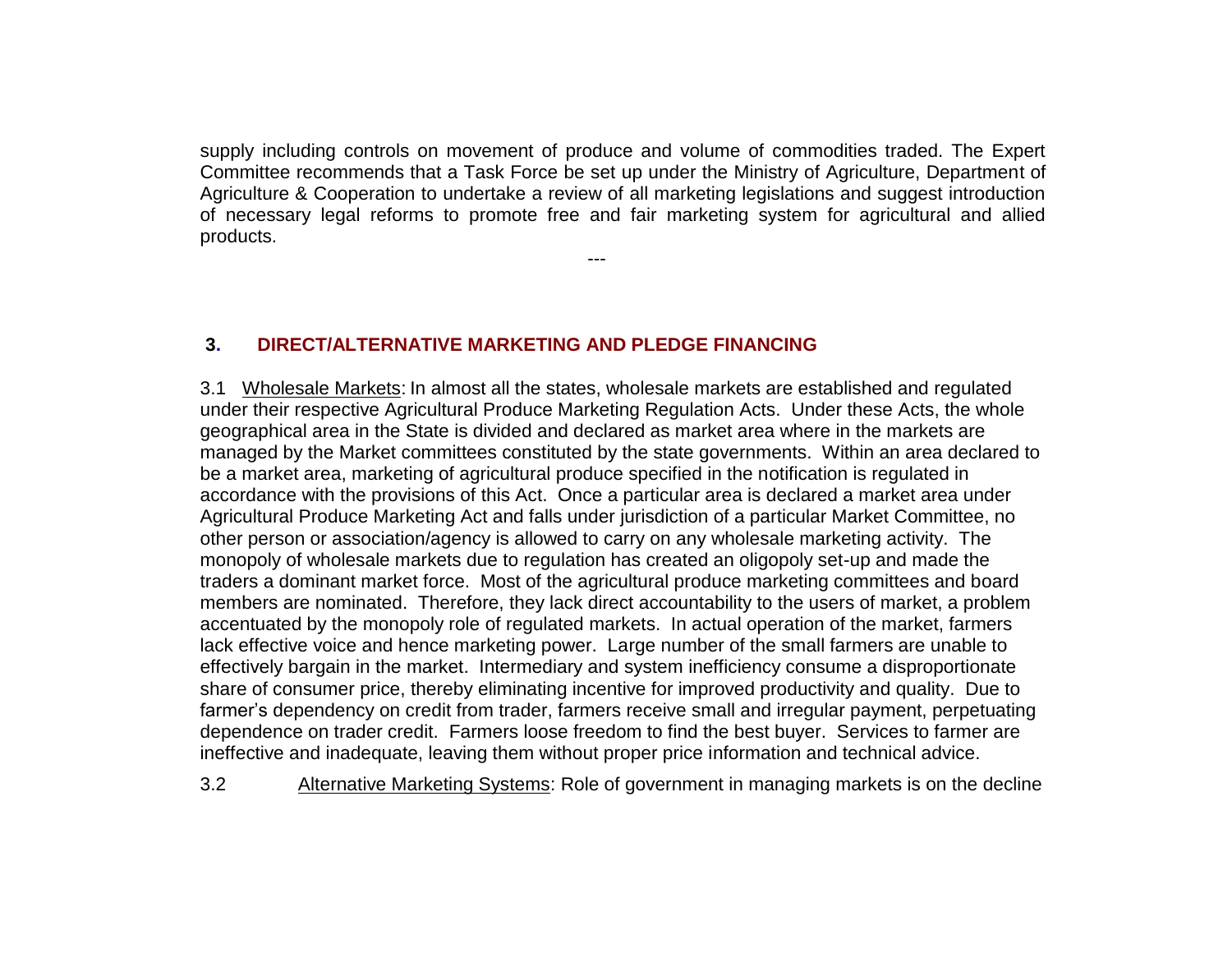worldwide. The present system being not amenable to easy transformation, the only way to modernize marketing is to set up an 'alternative marketing system' that may operate parallel to, and in addition to present Mandies. The purpose of the proposed alternate marketing structure is to establish modern efficient trade practice as a catalyst for changes in the market towards improved transparency and efficiency. Experience throughout the world has shown that markets depend in part on growers having a say in the marketing of their produce. Growers Cooperatives and Marketing Boards own and operate markets. In Holland , for instance, all central auctions of fresh produce and flowers are owned and managed by the grower co-operatives. To achieve a high degree of professionalism in the selling/ marketing process, these co-operatives are acquiring new companies specialized in commodity exports and imports. To evolve competition between various system of organizations namely public, private, cooperative, corporate is the best way.

3.3. Government as Facilitator: In most countries in the world, market operation is conducted by the corporate sector. In countries similar to India like, South Africa and Brazil the process of government withdrawal from the markets management has already been initiated. In South Africa , in 1997, the New Agricultural Products Marketing Act, No.46 of 1996 was enacted. As a result Agricultural Marketing was changed from controlled marketing to a free system. A new National Agricultural Marketing Council has been reconstituted which took over from the previous marketing council. All the different Agricultural Marketing Boards and different marketing schemes officially ceased to exist and function. They are being taken over by the corporate sector with minimal government intervention. Keeping in view the above, it is recommended that the government's role should be that of a facilitator rather than that of a financier having control over the management of the markets.

3.4 The Committee suggests establishment of an alternative marketing structure that sustains incentives for quality and enhanced productivity, improving farmer incomes with improved technology support and methods. Central to the new structure are professionally managed 'alternate markets' that set prices based on open auction in which all buyers participate. Transparency and fair competition, standardization and quality control, efficiency and hygiene should be the defining characteristics of alternate market operations. The market will operate outside the purview of the Agricultural Produce Marketing Act and be owned by professional agencies in private sector, wholesalers, retail trade associations/corporates, joint ventures and other investors. The markets be professionally managed and financed by transaction-based charges to sellers and buyers and fees for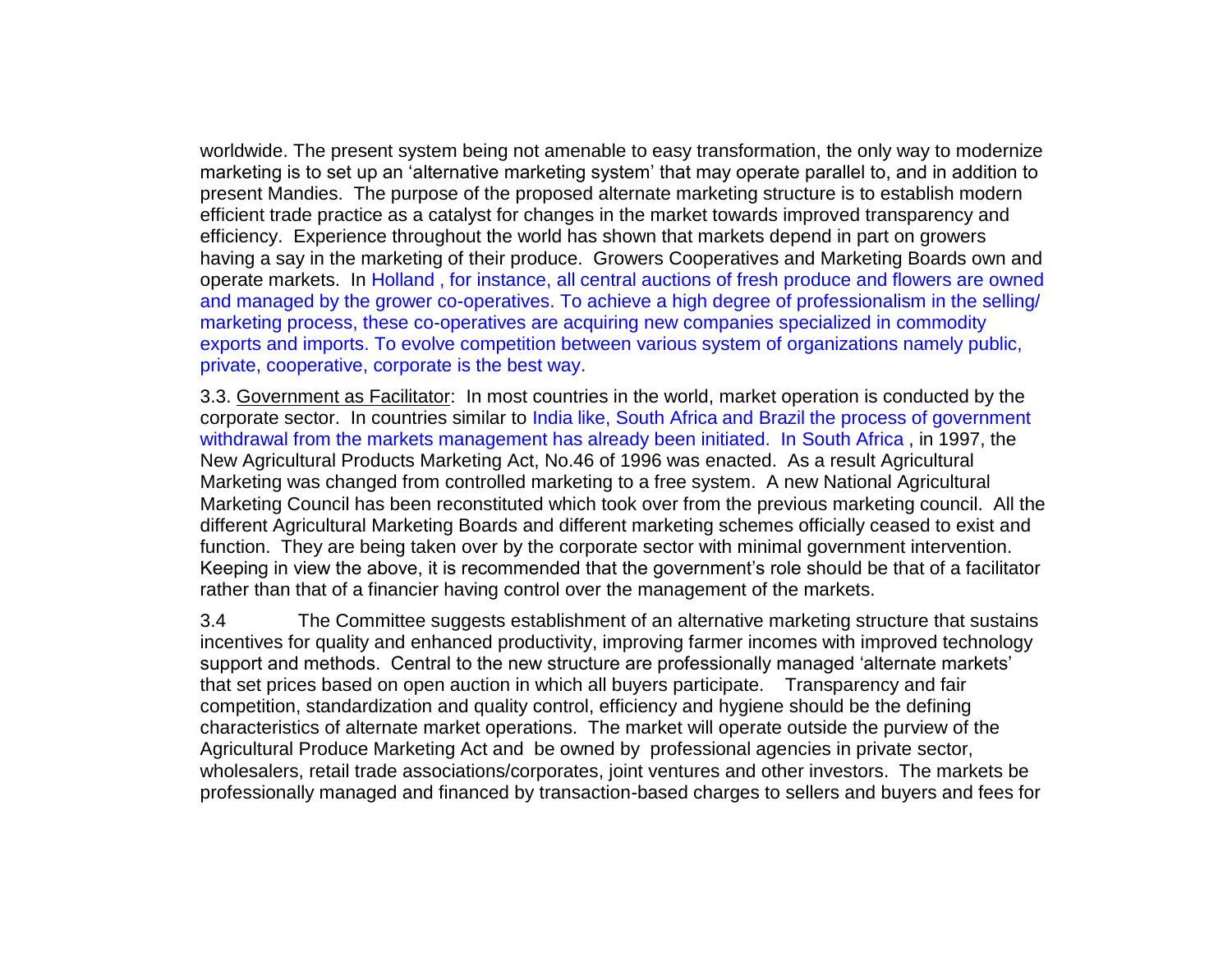use of facilities. Volume and price information be disseminated widely to farmers' associations as well as to retailers and consumers. Key functions include efficient, professional management of the market, coordinating retailer payments to producers and resolution of disputes between users.

- 3.5 Forms of Alternative Marketing: The different forms of alternative marketing could be:
- a. Direct marketing by producers;
- b. Marketing through Farmers Interest Groups;
- c. Setting up of Terminal markets by the private sector;
- d. Forward markets and futures exchanges;
- e. Electronic trading e-commerce;
- f. Setting up mega markets covering all marketing functions for domestic as well as export trade; and
- g. Introduction of negotiable warehouse receipt system.

3.6 Direct marketing enables farmers to meet the specific requirements of wholesalers from the farmers' inventory of graded produce and of retail consumers based on consumers' preferences, thus enabling farmers to dynamically take advantage of favourable prices and improve their net margin. It encourages farmers to undertake grading of farm produce at the farm gate, thus enabling farmers to improve price realisation considerably. Direct marketing obviates the necessity of farmers to haul produce to regulated markets that are not necessarily spaced on the principles of efficiency derived through cost analysis based on operations research. Direct marketing enables farmers and buyers to economise on transportation costs and to improve price realisation considerably. It will also act as a break to monopoly of regulated market.

3.7 Direct marketing to wholesalers and agro-industrial processors presupposes prior knowledge of buyers' needs among farmers and presupposes prior knowledge of the capability of farmers among wholesalers and agro-industrial processors. Such prior knowledge cuts costs related to the gathering and assimilation of needs and capabilities. Such knowledge also has a favourable impact on the exchange of goods and payments thereof. More importantly, such knowledge enables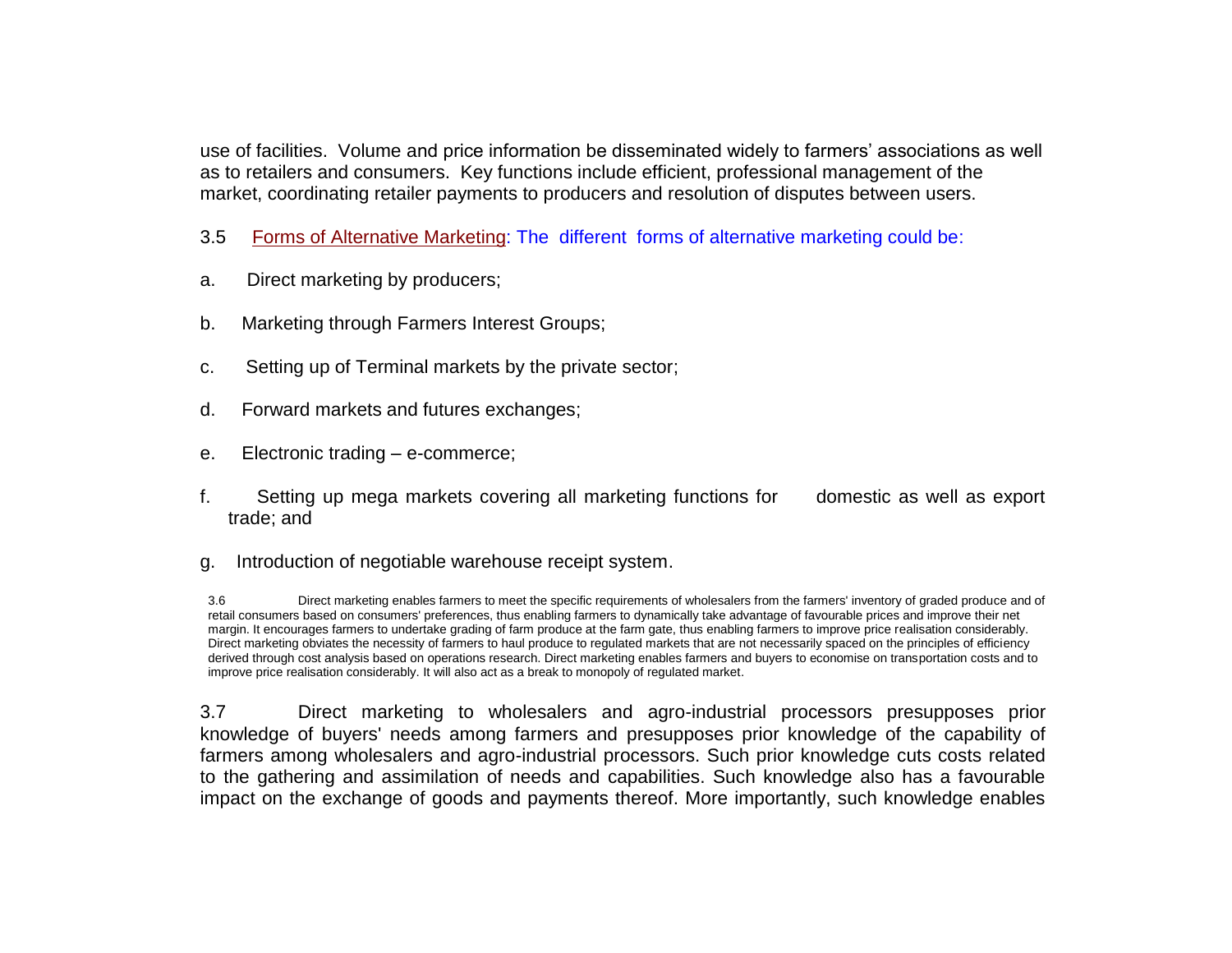farmers on the one hand and wholesalers or agro-industrial processors on the other hand to transact through purchase orders for long-term deliveries and payments. Such orders constitute the cornerstone for a range of contracts that include forward contracts at the personal, bilateral level.

Direct marketing (retailing) by farmers to the consumers was experimented through Apni Mandis in Punjab and Haryana. The concept, with certain improvements got popularized in Andhra Pradesh through Rythu Bazars and in Tamil Nadu as Uzhavar Santhaigal. These markets are more popular for retailing of fruit and vegetables grown in the green belt around metro-polis and have subsequently been able to attract produce from within the radius of 60 to 80 Kms. At present, these markets are being run at the expenses of State exchequer, as a promotional measure, to inculcate habit of marketing without help of middlemen by the small and marginal producers of fruit and vegetables. Considering the vastness of the country, more and more such markets need to come up in the organized sector with private investment so that they can be developed in tune with the market requirements with backward and forward linkages. There is also need to prepare cost effective lay out plans with a minimum of expenses on market infrastructure so that more and more areas are covered under the system. The rythu bazaar in Andhra Pradesh and Uzhavar Santhaigal in Tamil Nadu are required to be studied in depth for their possible propagation in other parts of the country and also in respect of other agricultural commodities. A common code of conduct and modalities with regard to ownership, operation and need based infrastructure will have to be prepared and circulated to spread the concept of direct retailing by the farmers. The development of rural roads will greatly help this process.

Direct marketing by farmers' organizations needs to be promoted in the light of the continued criticism that both farmers and consumers suffer economic losses in the existing agricultural marketing system/structure. The similar logic holds good for consumer organizations also who can procure directly from producers and distribute to the consumers commensurate with their purchasing powers. The Government should support these organizations with schemes like providing back ended subsidy for refrigerated as well as general transport, setting up of grading and packing houses, credit at low interest etc., till they become financially self-sufficient on commercial lines, development of communication links.

0 Marketing through informal groups by hiring common facilities of post harvest management and hiring joint transport have also been successful in Asian countries like Philippines, Malaysia etc. The group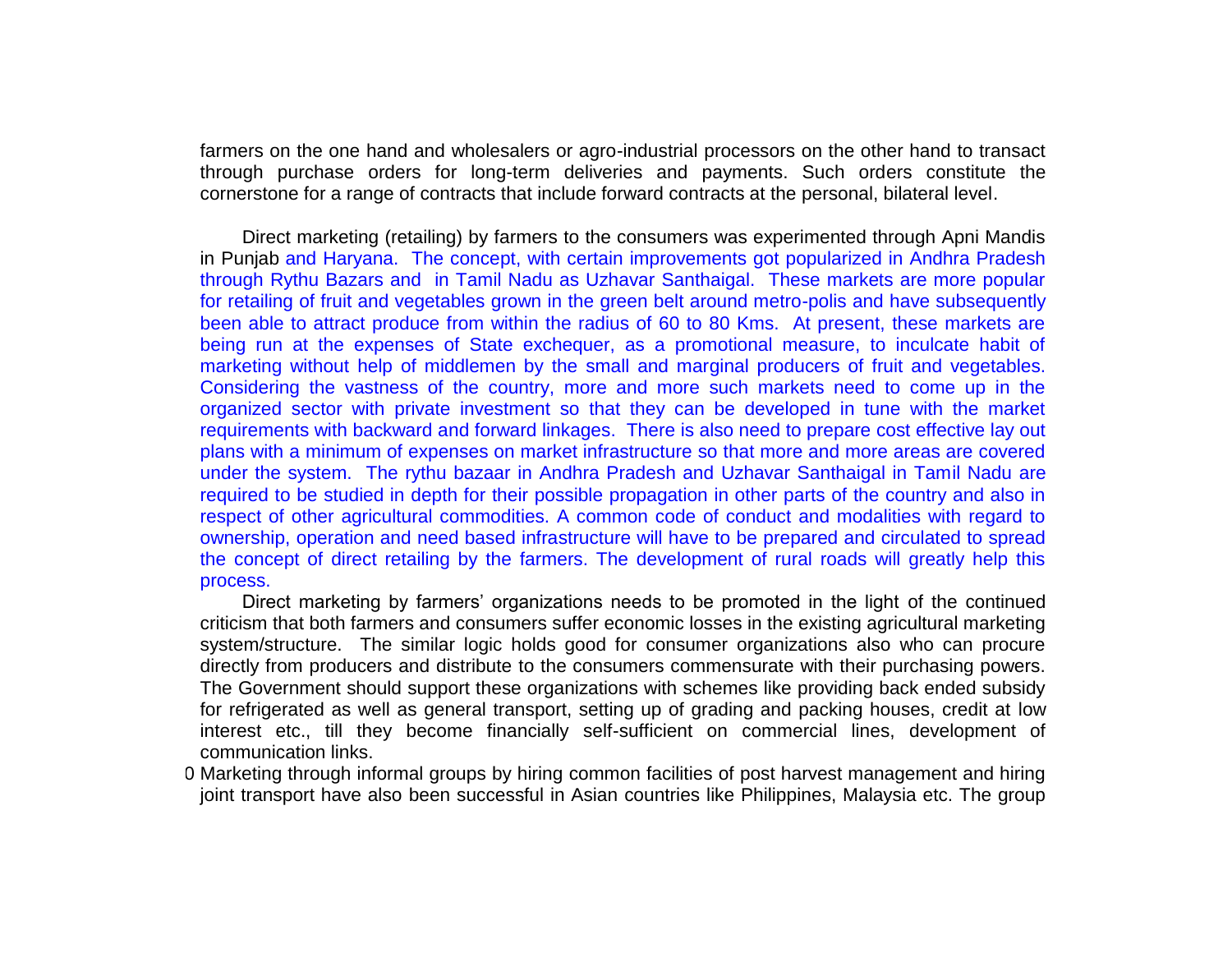action strengthens bargaining power of the farmers and the marketing expenses get distributed resulting into better share in the net returns. Whether self-help groups or NGOs, everybody should be encouraged to market in the interest of farmers.

3.11 In a liberalized marketing environment, for protecting the interest of growers, apart from the effective implementation of price support policy, it would be important for the farmers to organize into strong cooperatives or self-help groups (SHGs). A market friendly economy, producer or member friendly cooperatives or SHGs would be critically important in competitive trade environment but to enable them to compete effectively with private trade it would be necessary to allow them to function freely. The experience shows that unless the cooperatives are freed from the shackles of politicians and bureaucracy these may not become effective alternative to private or corporate sector. There is a need to drastically change the cooperative laws.

- 3.12 As another form of direct marketing, the unemployed youth could be involved in procurement of orders and supply of graded and packed products to different city dwellers. The youth could be trained in marketing practices of procuring products and supplying them. They will move into different localities to obtain door to door orders and procure supplies of needed quality and packs directly from the producers for onward transmission to the consumers. The financial assistance from the public sector to such ventures would generate entrepreneurship and provide profitable employment to the younger generation. They could be given assistance in the form of working capital to start the enterprise alongwith the necessary agri-business training.
- 3. The international demand for organic products is increasing fast. India is better placed for taking advantage for supply of such products. Marketing organisation, it is recommended should take product specific, area specific, market specific steps for increased supply of such organic products. Accredited agencies of certifying this type of products should be set up by farmers associations and the government.

3.14 Risk Management: Forward and futures contracts enable price discovery. The price discovery function allows important economic decisions to be made as to which commodities to produce; how to produce the commodities ; how much of each commodity to be produced; how much to sell and at what prices; how much to store and for how long; what commodities to consume and how much to consume and at what prices. The above questions and answers typically constitute the marketing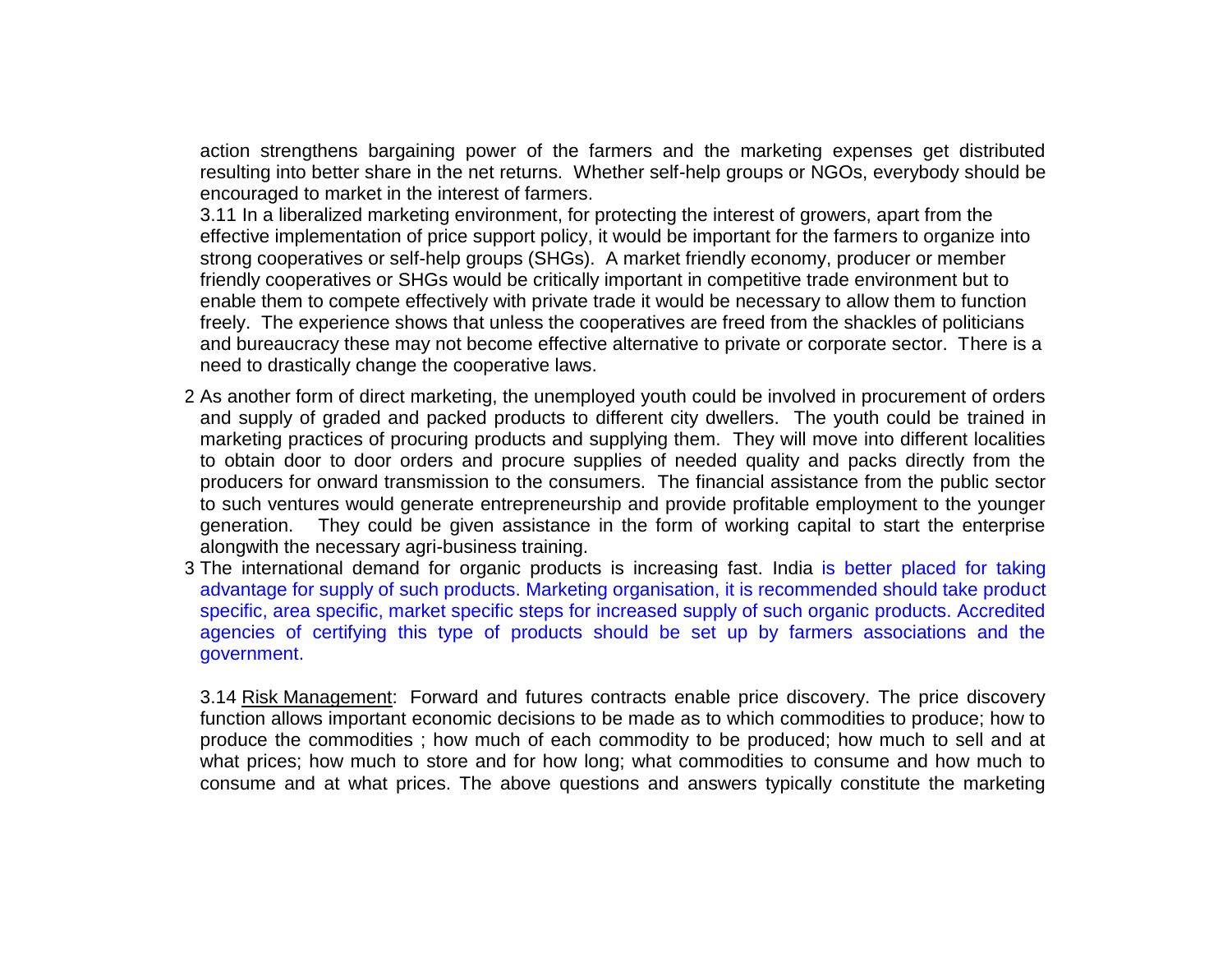function of an economy. Of course, storing is an economic decision that is driven by the opportunity costs and the availability of credit.

- 3.15 The move towards direct marketing and the move towards hedging and delivery through forward and futures contracts do not obviate the need for market yards for conducting spot transactions in general between farmers and buyers. The Expert Committee holds the view that direct marketing between farmers on the one hand and (1) wholesalers and (2) agro-industrial processors on the other hand is effective only if farmers have an opportunity to access reliable reference prices for a range of grades, qualities and time of deliveries. Effectiveness would narrow the spread between producer and consumer prices and enhance incomes to farmers. Marketplaces of high fidelity best generate such reference prices.
	- 3.16 Forward contract may well be regarded as direct and alternative marketing facilitator. It is an agreement between two parties to buy and sell a commodity at a predetermined future date at a price that is agreed when the contract is entered into between buyer and the sellers. The three principal elements of the forward contract are:
		- a) the commodity and its characteristics are known to the buyers and the sellers but may not be known to other potential buyers and sellers;
		- b) the date on which the commodity will be bought and sold is determined in advance by the buyer and seller;
		- c) the price to be paid by the buyer to the seller at the future date is determined on the day the contract is entered into between the buyer and the seller, but is not made known to other potential buyers and sellers.

3.17 Forward contracts facilitate the lock in of prospective purchase and sale prices. Future markets by devetailing its functioning with spot markets can work as a tool to handle the situation arising out of good harvest as well as poor harvest for stabilization of supplies along with prices. The estimated poor harvest in the beginning of crop sowing/ planting would enable the buyers to enter in to future contracts at higher rates. The spot market operaters if given incentives for holding adeuate stocks to regulate the flow in spot markets will facilitate the honouring of forward contracts. They may also after knowing the stock position can request to imports of such quantities matching the requirements of future as well as of spot markets. Thus the scenrio of good harvest will enable the future to contract as lower prices so as to signal the farmers to reduce the area of respective crops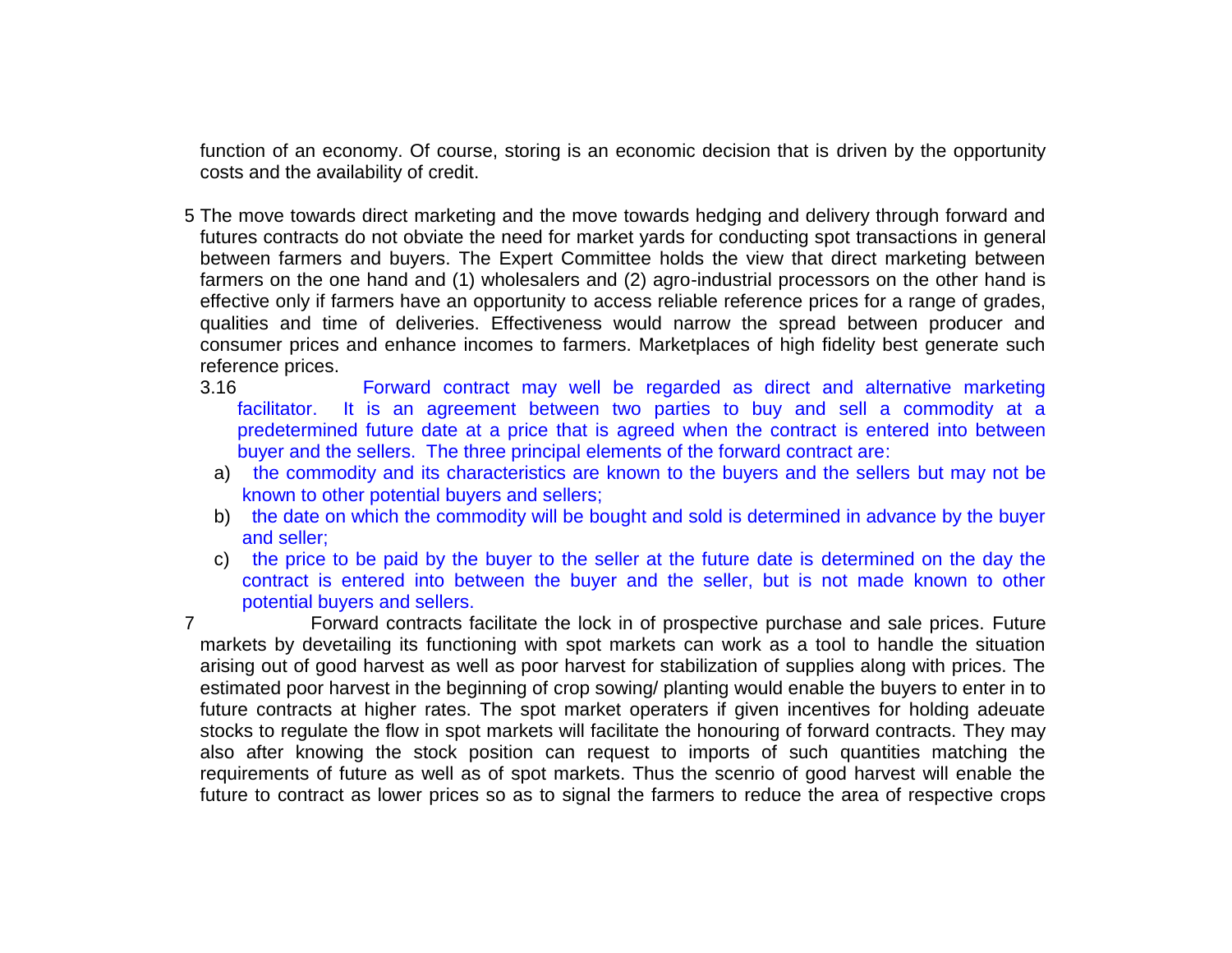and encourage the farmers for easy and timely diversion of cropping pattern. This itself will plan for reduced/ adequate supplies for the markets in the time of good harvest. The storage shall be regulated as per the futures requirement at one end and the avilability of produce at the other. There by the sudden flow of produce at the time of season gets rationalized. A digramatic view can be seen at page …..

3.18 Commodity futures markets in the country are regulated through Forward Contracts (Regulation) Act, 1952 and are under the jurisdiction of the Department of Consumer Affairs, the Ministry of Civil Supplies and Consumer Affairs, Government of India. The Forward Markets Commission (FMC) performs the functions of advisory, monitoring, supervision and regulation in futures and forward trading. Forward/futures trading is done in exchanges owned by the private associations registered under the Act. These exchanges operate independently under the guidelines of their byelaws approved by the FMC. In the country currently, futures contracts are traded for nine commodities in 20 commodity exchanges; pepper, castor seed, castor oil, potato, gur, turmeric, hessian, sacking, cotton, and coffee. Futures contracts of only potato, gur and castor seeds are traded in the multiexchanges. International futures trading has been initiated for pepper in Kochi and castor oil in Vashi (Mumbai). In all the exchanges, futures contracts are traded through the open outcry system and settlements take place daily.

# **PRICE STABILIZATION WHEN POOR HARVEST IS EXPECTED**

- 3.19 Commodity futures contracts overcome many of the inadequacies of commodity forward markets. In the main, futures contracts are designed to overcome the two deficiencies of forward contracts; futures contracts retain all other favourable properties and characteristics of forward contracts.
- 0 A recent study conducted by the IIM, Ahmedabad has indicated that the performance of the Indian commodity futures markets is varied across the commodities, exchanges and contractors. However, they reveal the potential of performing the functions of price discovery and risk management. Nevertheless, they are still not congenial markets for the hedgers and other economic agents. They are deficient in several aspects such as infrastructure, logistic, management, linkages with financial institutions, reliability, integrity and an efficient information system which do not encourage a large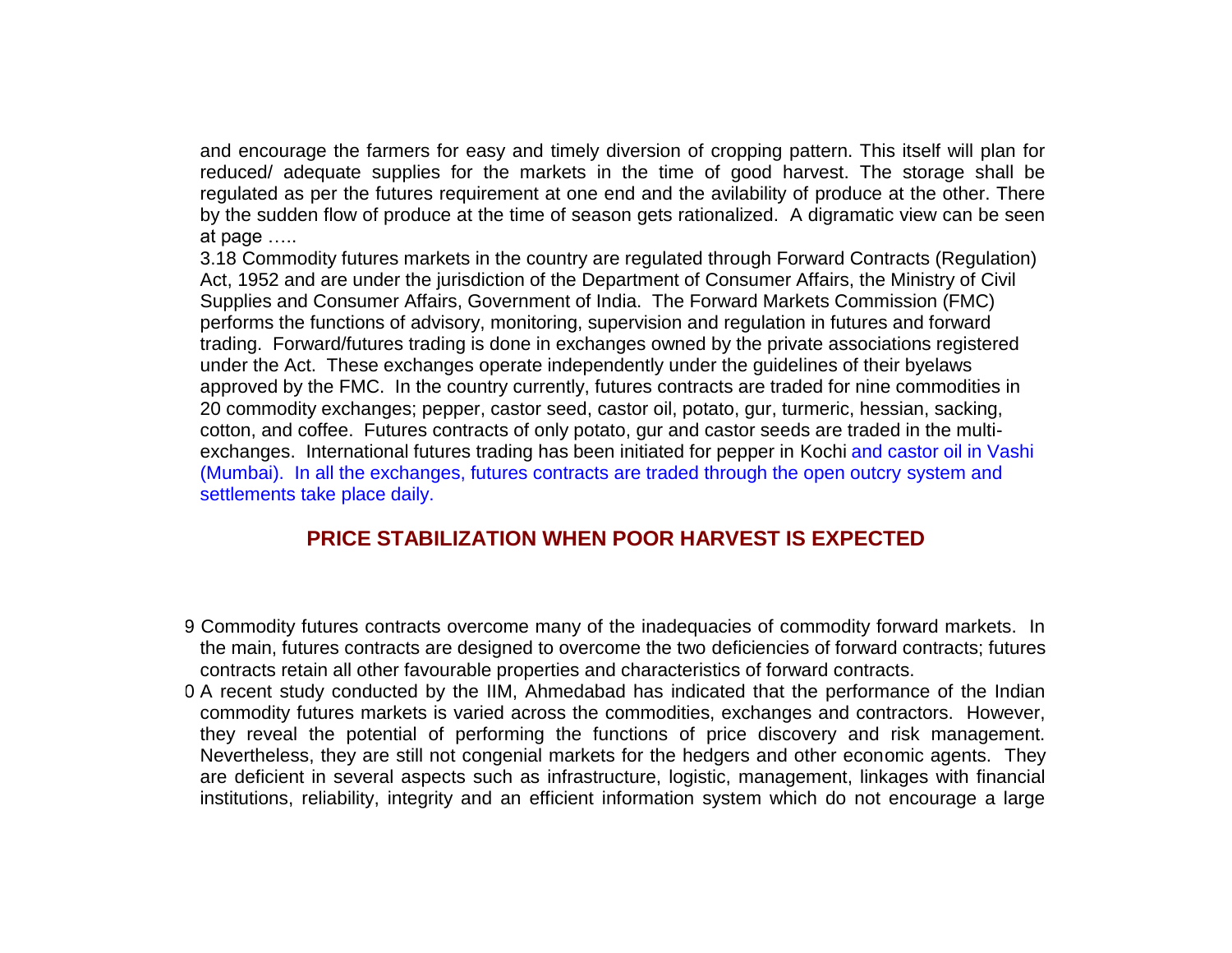group of the market players in the commodity sector to trade in this market. The linkage between the spot and futures markets seems to be poor due to domination of the speculators. Government has, therefore, to continue its efforts to strengthen and institutionalize the exchanges and to instill confidence and awareness among market players. Efforts have also to be made to extend role of exchanges in other services like warehousing, financing, investment and market intelligence, which would improve existing working of future markets.

3.21 Liberalization of Trade: With the initiation of the liberalization process in India where commodity futures markets were in dormant stage, interest in futures markets has been revived for their price risk management and price discovery roles. After committing to the agreements on agriculture under the World Trade Organization (WTO), the need for effective price risk management has become imperative to protect the agricultural sector from price volatility. The new economic liberalization policy has strengthened the process of commercialization of agricultural sector. As a result, several new agro-based industries including traditional ones are being set up. The performance of these industries depends heavily on the price of raw materials (agricultural commodities), as they constitute a major share in their costs. High volatility in price makes agro-based industries prone to high price risks. Therefore, agro-based industries need a risk management mechanism to safeguard their business from price risk and to plan their production and sales economically.

3.22 In the process of the economic liberalization and signing of the WTO Agreement, government has given a thrust to enhance international trade in raw agricultural commodities and their value added products. This would expose the domestic market to international price risk. Since exporters generally operate their business on a thin margin, an efficient price risk management mechanism would be essential in the new environment. Withdrawal of Government's intervention from commodity sector ensures only demand and supply forces will determine market price in the new economic environment. It is also argued that an efficient price management mechanism for agricultural commodities encourages commercial banks to finance the commodity sector and attract direct foreign investment in the agricultural sector. Therefore, in the new economic environment, futures markets are expected to play a vital role in the agricultural commodity sector.

3.23 Certified Warehouses and Warehouse Receipts: Poor credit flows have had an adverse effect on the agriculture produce economies of the States. Certified warehouses and a system of warehouse receipts could lead to better credit delivery, better loan recovery and convenience in asset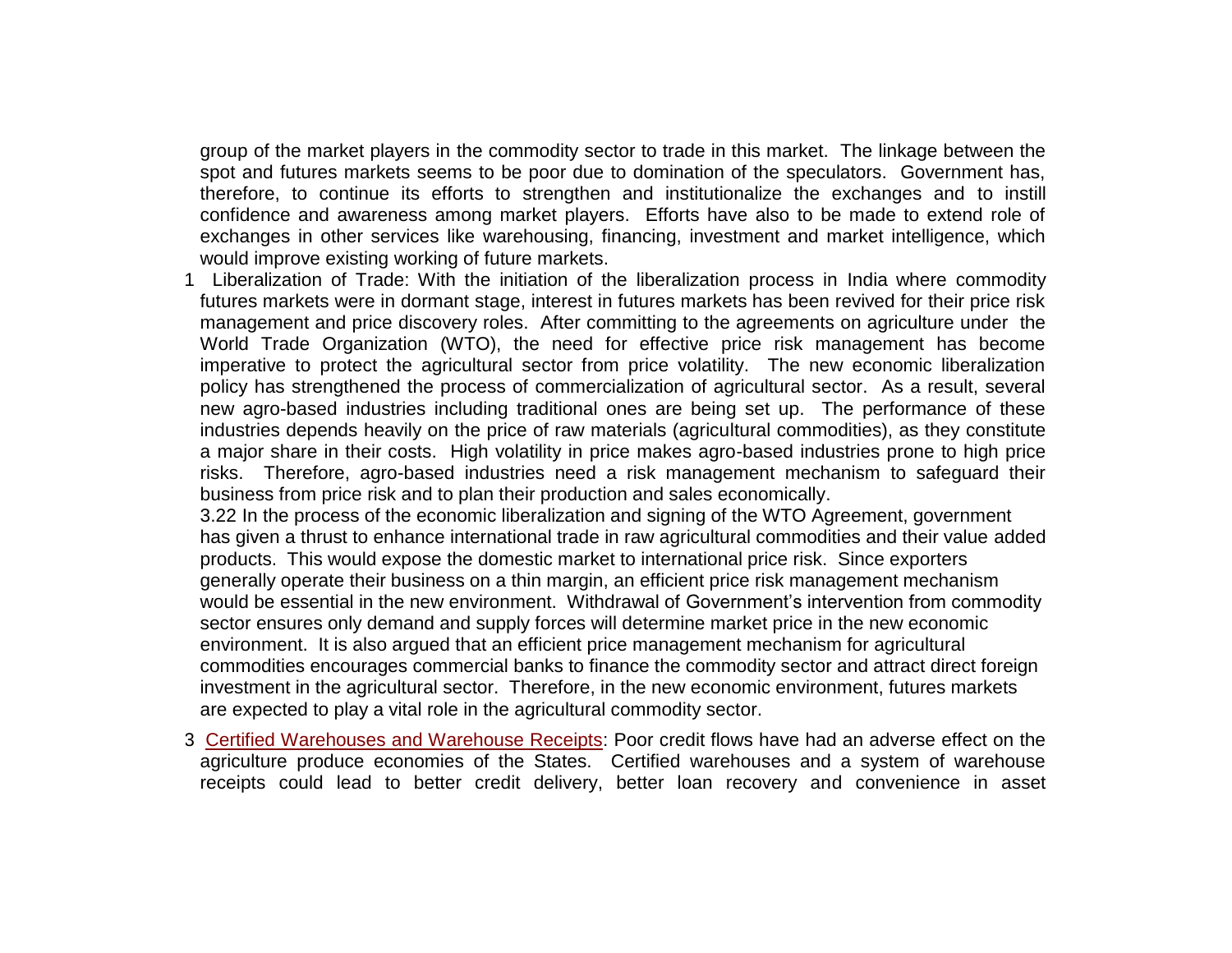management. The banking sector might be more willing to extend post-harvest credit facility to the agriculture sector for wholesale trade and a system of warehouse receipts. The presence of certified warehouses would enable the development of market instruments that may reduce the pressure on State Governments to carry large inventories of agriculture produce.

- 3.24 Warehouse receipt when backed by a suitable legal frame work, is an instrument that shows proof of ownership of agricultural commodities. It states the quality and quantity that is owned by the receipt holder and the warehouse in which the commodity is stored. It is issued by warehouses approved by an independent body. The warehouse receipt is issued after the produce is certified for quality and quantity. The process involves rigorous but rapid testing and grading often based on official standards. It can be successfully negotiated by endorsement without returning it to the warehouse operator. These receipt may be used in commodity linked loans. Warehouse receipts are being operated in three commodity exchnages – Coffe Futures Exchange Indian Ltd. (COFEI), SOPA Board of Trade (SBOT) and BOOE. These boards have setup institutional framework for warehouse receipts. There is tremendous scope for massive expansion of use of warehouse receipts.
- 5. Warehouse receipts can play an important part in making indian agriculture more responsive to market opportunities and more competitive in relation to world markets. They can also be made an important instrument to make it more attractive for banks to lend to the agricultural sector, to reduce the cost of public support for agricultural marketing, to reduce transaction costs and to improve price risk management. They enable to ensure increased liquidity in rural areas, lower cost of financing, shorter and more efficient supply chain, enhanced rewards for grading and quality, development of other productivity enhancing agricultural services and better price risk management.

3.26 The Expert Committee proposes following strategy for the Government of India:

To promote development of a national warehousing receipt system for agricultural commodities, as apart of its policy of ensuring that indian agriculture is globally competitive while enhancing rural welfare and food security;

To declare CWC and SWC as Acredition Agencies for certified warehouses for warehouse receipt.

Laydown various standards, specification for certified warehouses, so also rules and regulation for managing them including fidality aspects.

All licensed warehouse to confirm to the minimum professional standards in order to provide confidance to lenders and the public in general. They will be encouraged to develop their own code of coduct for self regulation.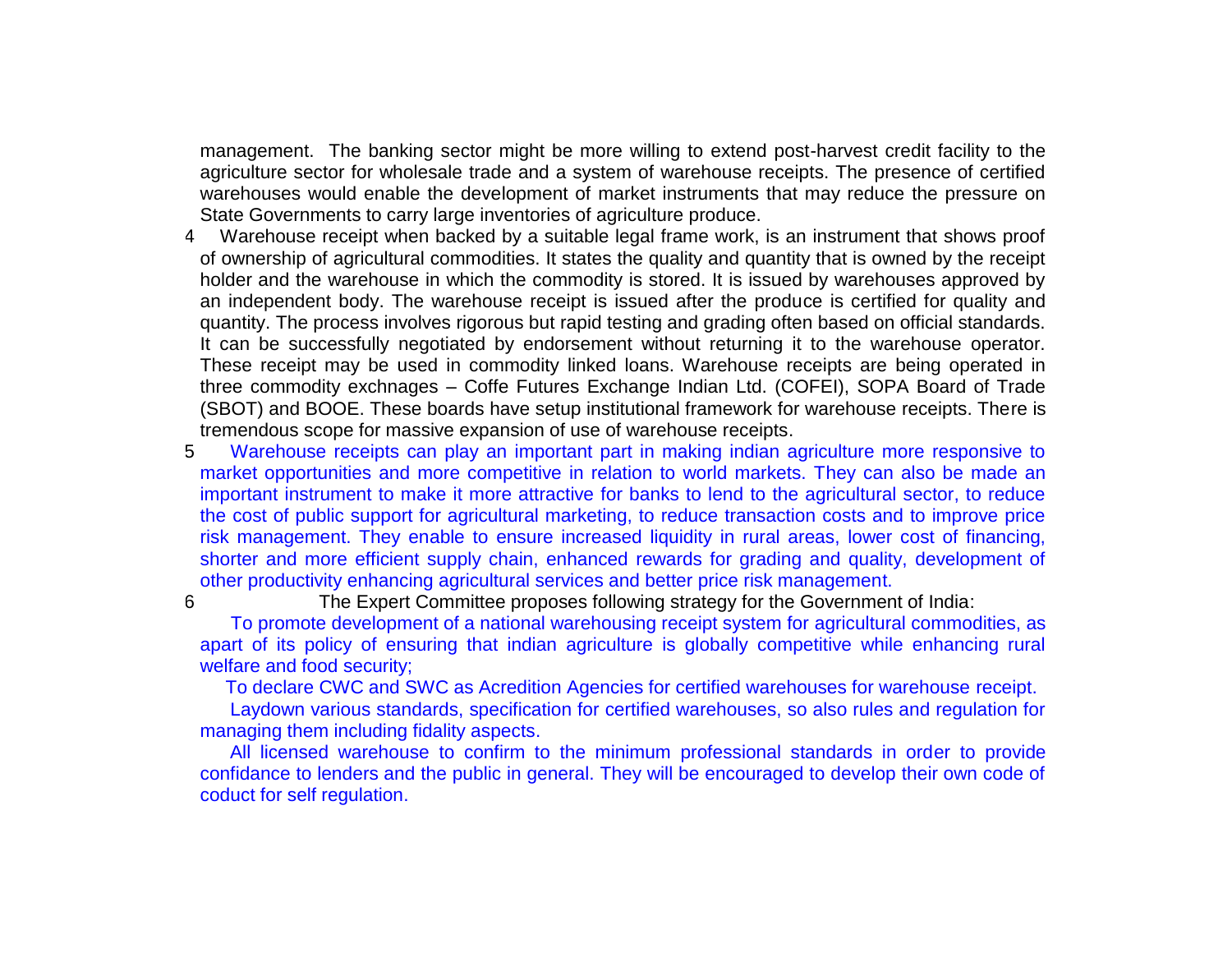Existing warehousing laws may be suitably amended. A formal regulatory authority may be consittuted to enforce standards and protect the interest of those holding warehouse receipt against negligence malpractices or fraud. The regulatory authority has to be strctured to ensure its complete autonomy and freedom from political interfrence.

To promote latest information system for warehouse receipt to help in identifying ownership of produce, transferors of lien, holder of lien, hypothycation of receipt for loan and trading of the produce in the context of spot delivery.

g. On the negotiability of the instrument i.e. warehouse receipt there may be incidence of various taxes and levies which should be exempted for five years to begin with, to make these receipts popular.

The negotiabity of warehouse receipt require amendments to various Acts of Central ad State Government which may have to be looked into.

- 3.27 Warehouse receipts and a warehouse system where the objects of legislative efforts nearly three decades ago. A warehouse receipt Bill was drafted in 1978 with the principle, if not sole, objective of endowing upon warehouse receipts the status of negotiability under the negotiable instrument Act 1881. The warehouse receipt Bill was initiated by the Banking Laws Committee and did not proceed beyond the stage of discussion of the draft. The constitution of a Task Force comprising representative of the Commodity Exchanges, The FMC, The Ministry of Consumer Affairs and Public Distribution, the Ministry of Agriculture, The Ministry of Information Technology, NABARD and the RBI is recommended.
- 3.28 Warehousing Corporations: Outside of the ports, the Central and the State Governments dominate the warehousing industry, both as client and as service provider. Warehousing facilities owned by the central and the state Governments account for 65.9 million tons of warehousing capacity. About 46 million tons of capacity is owned or leased by the Food Corporation of India and the State Food and Civil Supplies Corporations. The storage capacity that can be made available by state-owned warehousing corporations is 19.7 million tons. Notably, banks and insurance companies are the "implicit stakeholders" of more than 36 percent of this capacity.
- 3.29 While Government warehouses have hitherto mainly served the public sector, they constitute a major asset that can be used to further the employment of warehouse receipts. Government warehouses are present across the country. They have developed homogeneous storage and quality practices, and their warehouse receipts are accepted by most banks. Their main weaknesses in the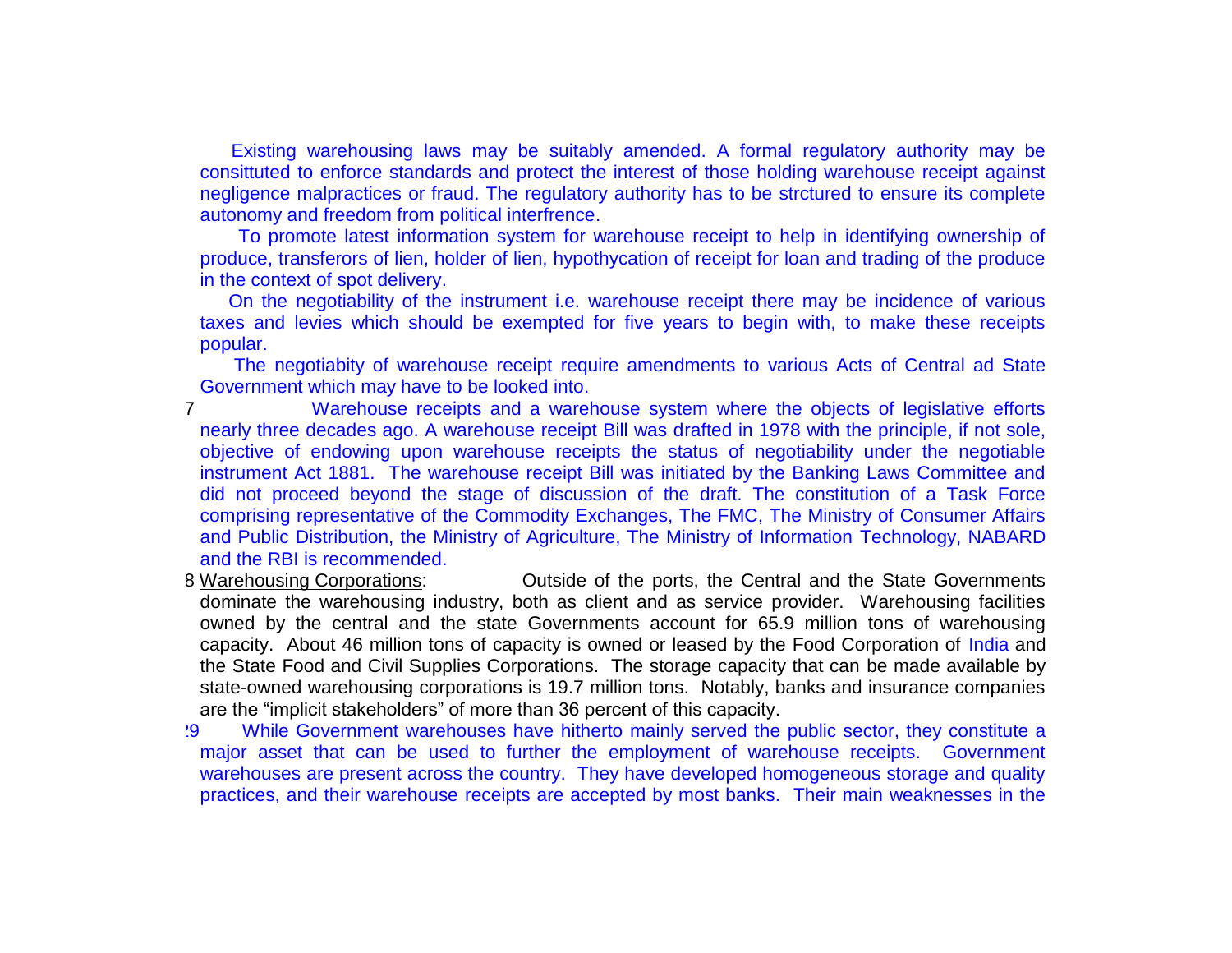context of liberalization and globalisation are that they are not well integrated with private supply chains; they do not inspire confidence among some lenders, particularly, international banks and they lack certain form of autonomy they need to improve services. They are also not well managed.

3.30The existing Government warehousing corporations should play a leading role in the development of warehousing. However, they can only cover a part of the field, which should be opened up to private operators, particularly those who already provide storage services including loan facilities. Moreover, divestment should be pursued with a view to increasing their private sector orientation and autonomy. The existing usage of warehouse receipts by commodity exchanges are extremely limited. However, the institutionalization of the warehouse receipt system through the commodity exchanges is most likely to yield the best results in the context of promoting and propagating warehouse receipts, in particular electronic warehouse receipts, and a national system of warehouse receipts.

3.31 Pledge Financing: Pledge financing enables the usage of inventories of graded produce as collateral for accessing credit from the organized credit market, thus enabling farmers to take advantage of favorable prices; to hold inventory of graded produce under favorable storage conditions; promotes rural godowns and warehousing, thus enabling farmers to hold inventory without having to dispose of produce at adverse prices in the regulated markets; advances grading of farm produce to the farm gate, and enables identity preserved storage closer to farms, thus enabling farmers to improve price realization considerably.

3.32 Produce Marketing Loan Scheme formulated by the Government in 1988, could not take off due to its limited applicability.There is an imperative need to improve the flow of credit to agricultural produce marketing to afford to the growers a reasonable opportunity to hold on to their produce in falling markets at the time of harvest. The recently announced 'National Agriculture Policy' of the Govt. of India lays emphasis on the need for adequate institutional credit for marketing of agricultural produce, creation of storage facilities, improving marketing infrastructure, etc. Marketing credit can be improved by introducing a user-friendly pledge financing scheme. The Committtee recommends that Credit policy of the Government should support pledge financing by treating it as priority sector lending to agriculture with the facility of concessional refinance and a major thrust given to its implementation to save the farmers from resorting to distress sales after harvesting.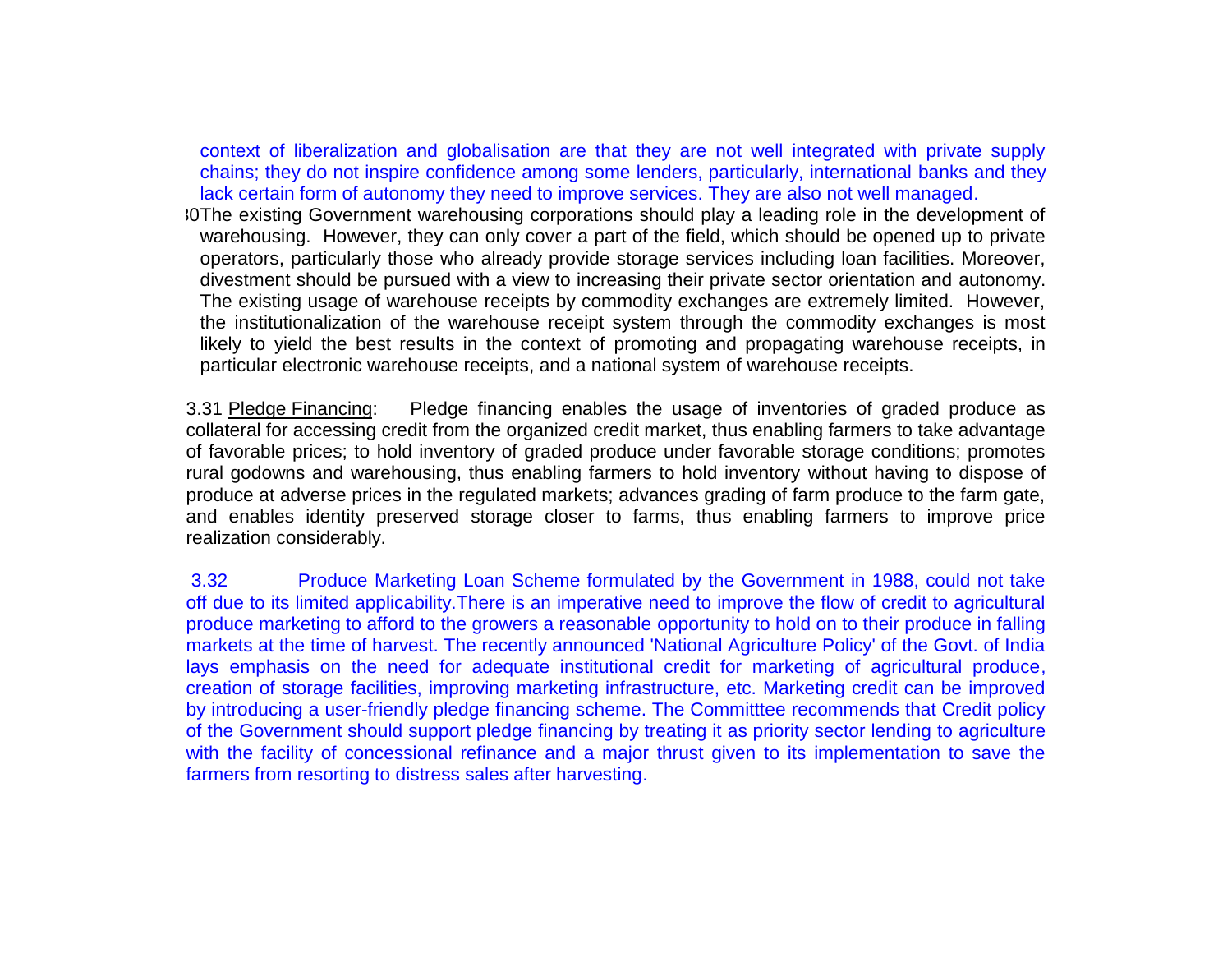## 4. **AGRICULTURAL MARKETING INFRASTRUCTURE**

4.1 The Rationale: Infrastructure consists of a combination of national assets which sustain the addition of place, time and form utilities to the products and services. These include apart from the Government institutions and organizations, roads, railways, warehouses, market yards, cold stores, processing units, research and training institutions, means of communication and transportation including air cargo, sea cargo etc. The basic rationale of any infrastructure is the sustenance it provides to production activity, income generation and social service supplies. It has also positive effect on income distribution because low per capita infrastructure limits the access of small and marginal farmers to the market.

4.2 The relationship between agricultural development and investment in infrastructure has been long recognized. Roads stimulate agricultural change and modernization not only through their immediate effects on relative prices and marketing opportunities but also through backward linkages. The roads open up opportunities for commercial agriculture and encourage shifts to production of higher value, transport – sensitive products (fruits, vegetables, dairy, poultry and marine products). Roads also improve access of the people to extension agents, banks, markets and health services. Market infrastructure is important not only for the performance of various marketing functions and expansion of the size of the market but also for transfer of appropriate price signals leading to improved marketing efficiency. Infrastructure facilities lead to reduction in marketing costs which is crucial for increasing the realization of growers and reducing the costs to the consumer.

4.3 The infrastructural facilities can be classified as physical and institutional. The roads, railways, transport facilities, electrification and storage structures are physical infrastructure whereas cooperatives, local self-government, banking institutions, extension agencies, marketing organizations and market intelligence net work are institutional infrastructure. For over four decades after independence, the public sector in India held a monopoly in the provision of most of the infrastructures. Till 1991, when the current period of economic reforms started, electricity, railways, roads, telecommunications, postal services and ports were among the sectors reserved for the public

---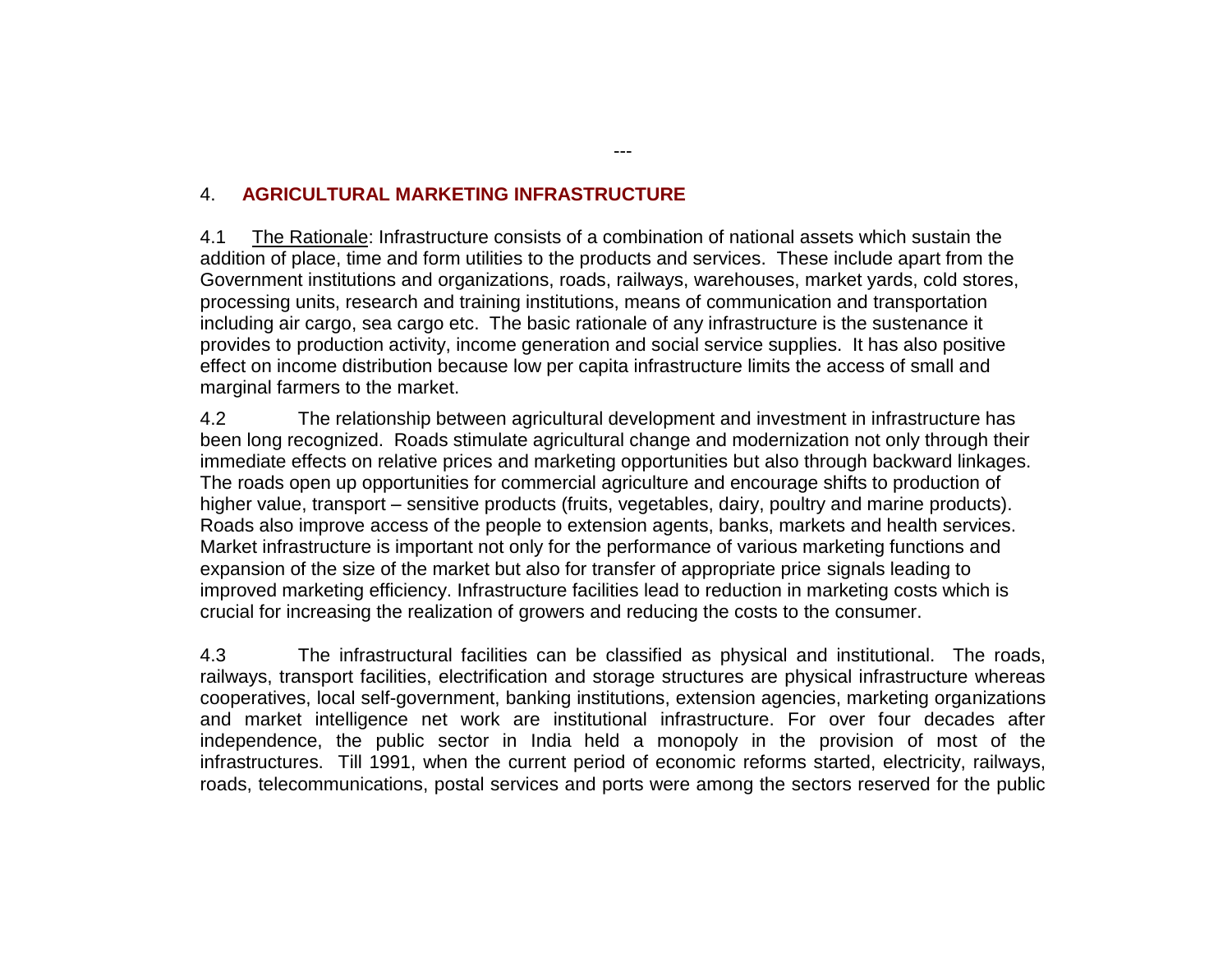sector. However, after 1991, virtually all sectors of infrastructure have been opened to private investment. Nevertheless, for providing infrastructure in remote and difficult areas, the public sector would need to continue to play an important role.

4.4 Market Surplus: In order to assess the adequacy of agricultural marketing infrastructure in the country, it is imperative to estimate the availability of agricultural production and marketed surplus. Generally, there is positive association between production and marketed surplus. Several studies carried out by individual researchers and national and international organizations provide the projections of both demand and supply of agricultural commodities at different points of time. Projections for too distant a period involve several assumptions which may not hold good. The Committee has, therefore, used the projections of production of various farm products as given by Kumar and Mathur for the period 2006-07 (para 2.4-Table).

4.5 Projections of production and marketed surplus of various farm products for the year 2006-07 as given in Table 1(para 2.4) show that even at the existing marketed surplus-output ratios, the quantities which the marketing system will be required to handle in future are quite large. For example rice output is projected at 103.5 million tonnes , meaning thereby that paddy output available for milling with rice milling sector would be around 155 million tonnes. The marketed surplus of all cereals taken together would be 102.74 million tonnes. As regards pulses, the marketed surplus is projected at 15.20 million tonnes which will require considerable increase in the pulse milling capacity. Reduction of proporation of population on agriculture would enable rise in market surpluses.

4.6 The marketed surplus of oilseeds is projected to go up from 17.19 million tonnes during 1999-2000 to 26.90 million tonnes during 2006-07. In the case of sugarcane, the marketed quantity is projected to reach 327.75 million tonnes. Raw cotton output is projected at 3.2 million tonnes during 2006-07. similarly fruit and vegetables marketing system will be required to handle 91.88 million tonnes of vegetables and 68.38 million tonnes of fruits.

4.7 As regards livestock products, it is projected that by 2006-07, the marketed surplus of milk would be 71.7 million tonnes, meat and eggs 6.0 million tonnes and of marine products 9.80 million tonnes. Considering all the perishables together (fruits, vegetables and livestock products), the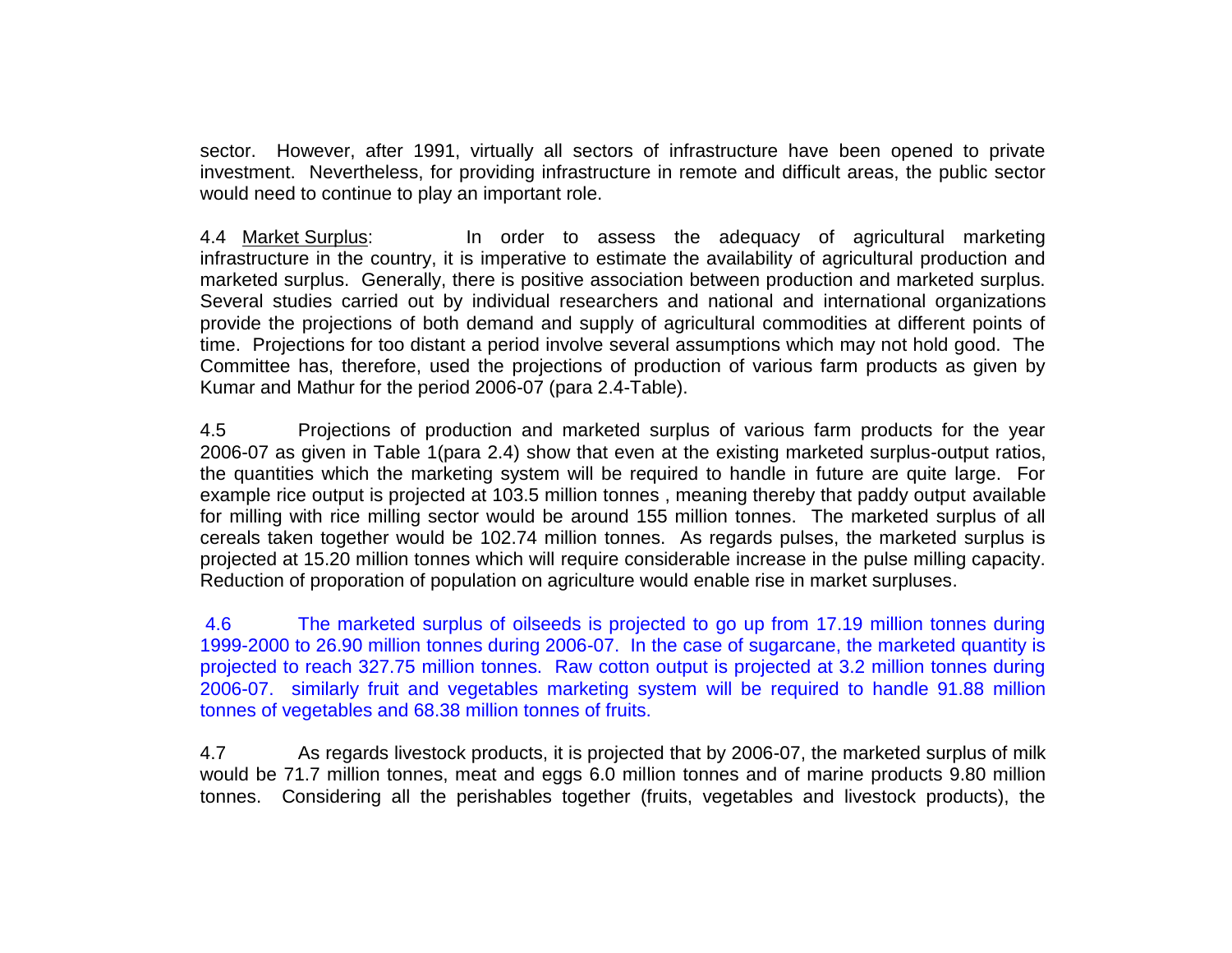marketed surplus is anticipated to go up by 43.4 percent during the next seven years from 172.69 million tonnes during 1999-2000 to 247.76 million tonnes during 2006-07. The capacity to clean, grade, pack, process and transport these perishables would have to expand to handle the additional marketed quantities.

4.8 From the view point of complete supply chain, from farm to the market, the infrastructure for all types of perishable horticulture produce is required at following levels:

(a) Small pre-cooling units and or zero-energy cool chambers in the production areas where the field heat of the produce is to be removed at fast rate to bring down the temperature of the produce to the desired level before putting the product in the cold storages. The refrigerated transport units from the farm to the cold storages are also utilized as mobile pre-cooling units for this purpose;

(b) Collection Centers near to the farms;

(c) Medium to small cold storages having multi-product, multi-chamber facilities are the most popular segment where horticulture produce is stored as transit godowns;

(d) Specialized cold storage with facility of built in pre-cooling; high humidity and Controlled/Modified Atmosphere are required for storage of the produce for a longer period. These specialized storages are essential for extended shelf life of the produce and without these storages the requirement of storing the produce to meet the demand in the off season is not feasible;

(e) Other components like ripening chambers close to the markets and display cabinets at retail outlets;

(f) Linkages for conversion of fresh produce in other marketable forms;

(g) Integrated Pack Houses to serve farms in respective regions having an area of around 5000- 10000 hectare. Farms associated with each of the centers would collect farm produce and bring them to common cold storage centers, where these products could be given treatments, such as washing,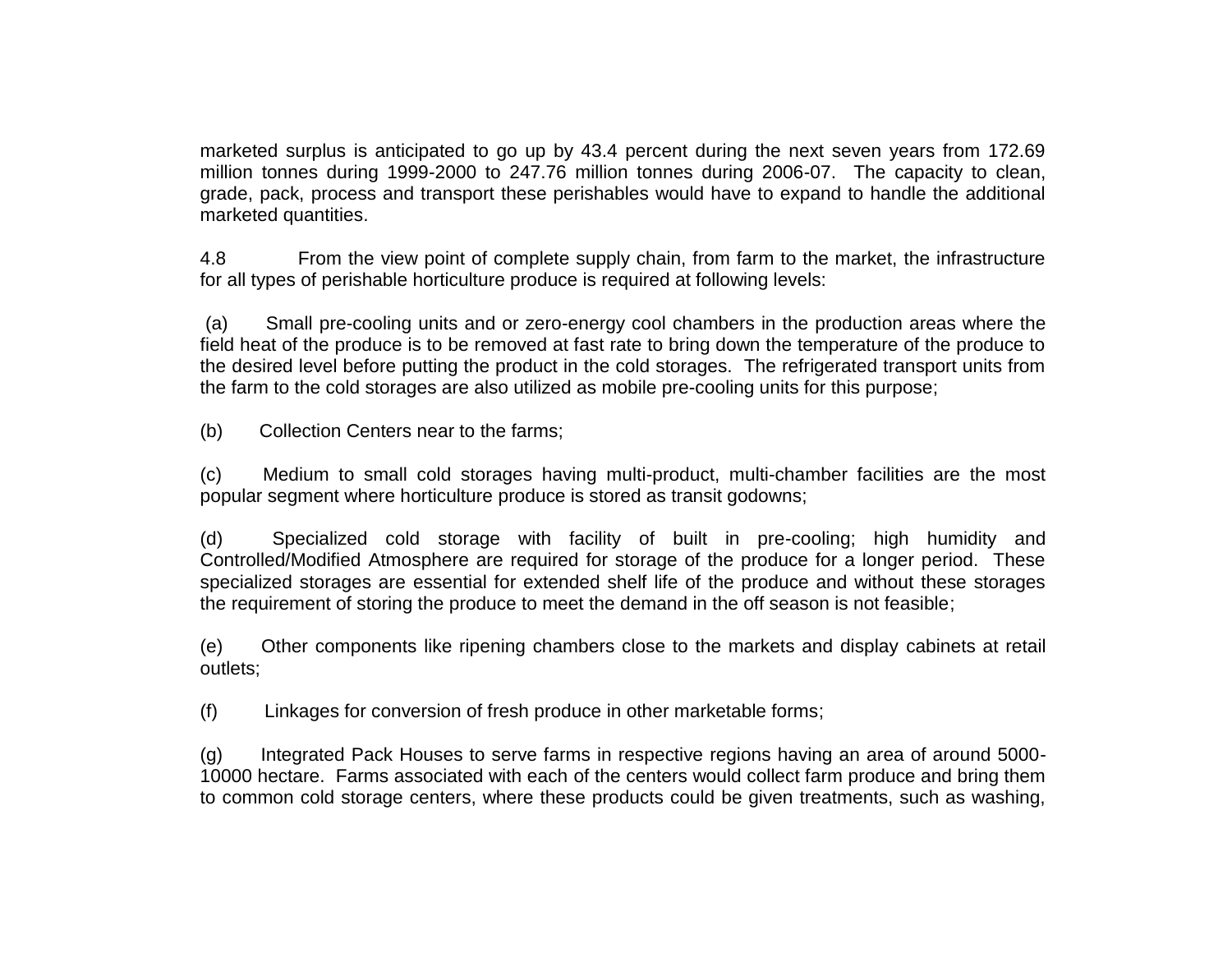sorting, grading and packing. These products will then be preserved in the appropriate cold storage facility. The services of these centers will not only increase the value of the farm product, but will also remove most of the unwanted bio-degradable bio-mass from the horticulture products, which can be utilized as farm manure or even as cattle feed.

The electronic trading would be more appropriate form of direct marketing between different buyers and sellers. Every market committee should be provided with facility of electronic trading by setting up a special kiosk for the purpose. The young entrepreneur who can set up portals on their own to provide such facilities could be supported financially through a plan scheme. Their responsibilities would include to inform the buyers and sellers about online demand of different products; product specifications with regard to quality, pack size, packaging material, quantity and the time frame of supply; the transport cost involved and the marketing charges likely to be incurred in the market where the goods are to be delivered; facilities available to the farmer in the buying market; Rehandling of the produce, if necessary, in the supplying market to suit to the requirement of the buyer market; the rules and regulations of the destination market, if it is located outside the state at distant place, and other specific information as may be conducive for the seller to transact the business with the purchasers; and the legal provisions related to storage, transportation, phyto-sanitary requirements etc.

4.10 Telephone is the most convenient way of communication which can reduce cost of marketing besides meeting other needs in the villages. However, upto March 2001, only 59 per cent of 6,70,000 villages were connected by telephone. The tele-density i.e. number of telephones per hundred population was only 3.5 per cent compared to an average of 16 in the world and 60 in the developed world. Though, it has been targeted to increase this to 7 per cent by 2005 and 15 by 2010, the progress seems to be slow. There is a need to speed up the investment in this regard. Telephone connection technology by telephone lines seems to be slow and requires heavy investment for laying telephone lines. Therefore, the option of wireless technology (WCL), should be examined. The Committee recommends that all the remaining villages should be connected within five years. Also, at the same time e-communication should be encouraged either through village panchayat or private entrepreneurs. Such communication or Cyber Café or village kiosks can become information centers.

4.11 Rural Connectivity: Rural roads constitute one of the most important marketing infrastructure which reduce the cost of production and marketing by providing external economies to farmers, traders and public at large. It is well known that investment in infrastructure of this type has very high returns to the society. The status of rural roads in India indicates that only 47.83% villages were covered with roads till mid 90s as can be seen from the Table below: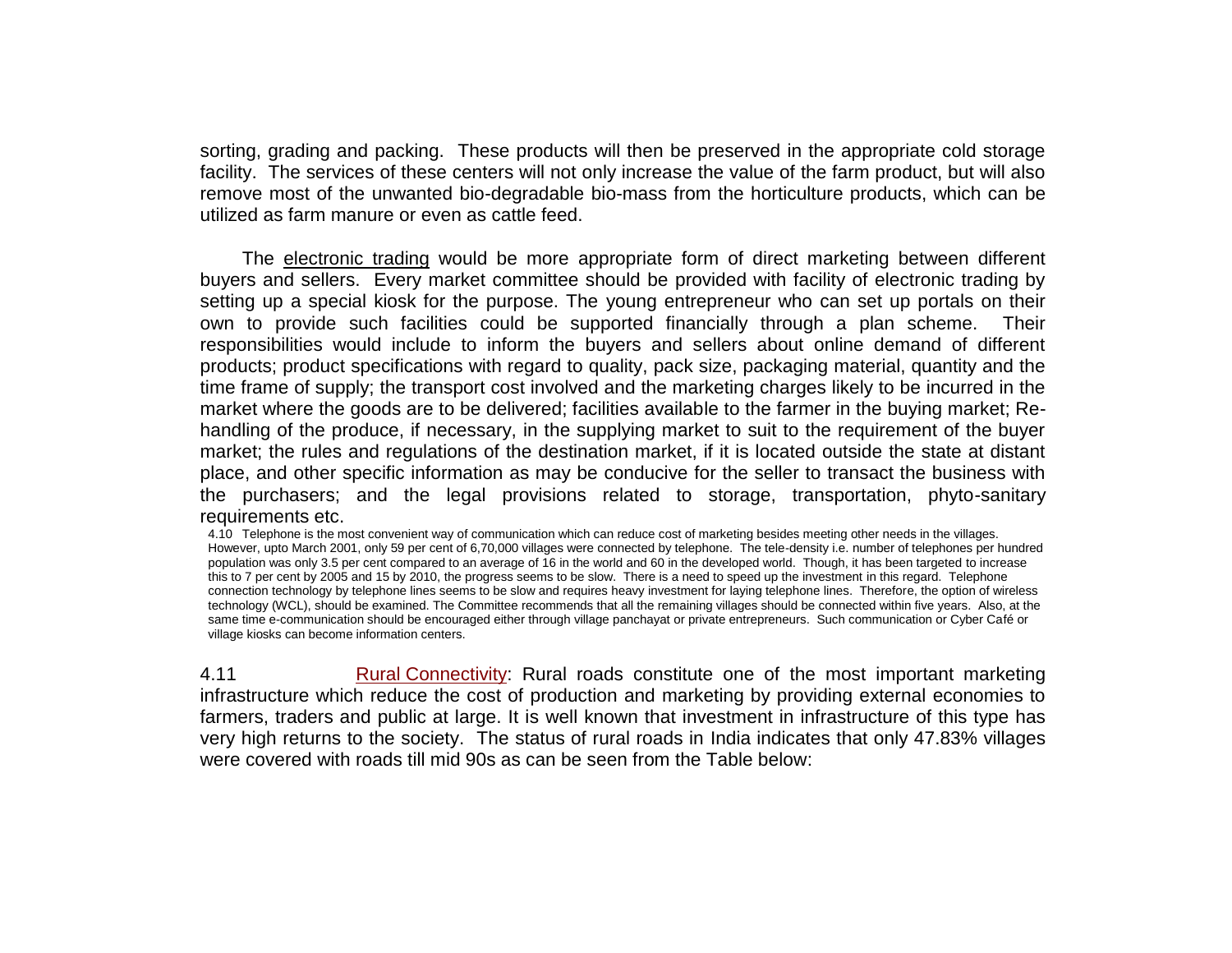| <b>of</b><br>Group<br>villages<br>with<br>population | <b>Villages</b><br>connected<br>with road | ℅<br>age of<br>villages<br>connected | <b>Villages</b><br>not<br>connected<br>with roads | % age of<br>villages<br>not<br>connected | <b>Total</b> |
|------------------------------------------------------|-------------------------------------------|--------------------------------------|---------------------------------------------------|------------------------------------------|--------------|
| < 1000                                               | 172062                                    | 37.45                                | 280733                                            | 63.55                                    | 452795       |
| 1000-1500                                            | 44031                                     | 75.88                                | 13904                                             | 24.12                                    | 57935        |
| >1500                                                | 65698                                     | 91.73                                | 5713                                              | 8.73                                     | 71411        |
| <b>Total</b>                                         | 281791                                    |                                      | 300350                                            |                                          | 582142       |

### Source : Govt. of India , Handbook of Transport Statistics in India , 1999, Ministry of Surface Transport.

Therefore, there is an urgent need for investment in providing connectivity to remaining villages. Considering average road length as 4 km., to connect each village with the main road, public yard or sub-yard, the total length of rural roads required to connect to remaining 3.7 lakh villages comes to around 14.8 lakh kms. If average cost is taken as Rs.5 lakhs per km, the investment requirement is Rs.74,000 crores. Though the Government of India has made special provision for link roads in rural areas under Prime Minister's programme there is a need for additional investment.

4.12 Physical Facilities in Markets: Agricultural produce markets established under market regulation programme have been playing an important role in providing market places to the farmers to dispose off their produce. These have also provided physical facilities and an institutional environment to the traders, processors and other market functionaries for conduct of their trading activities. The studies revealed that farmers, on an average, get a reasonably higher price by selling their produce in the regulated market yards compared to rural, village and unregulated wholesale markets. Most of the regulated market yards in the country at present lack facilities for handling the produce arriving there. The space for auction platform is less and the number of shops and godowns in the premises is small.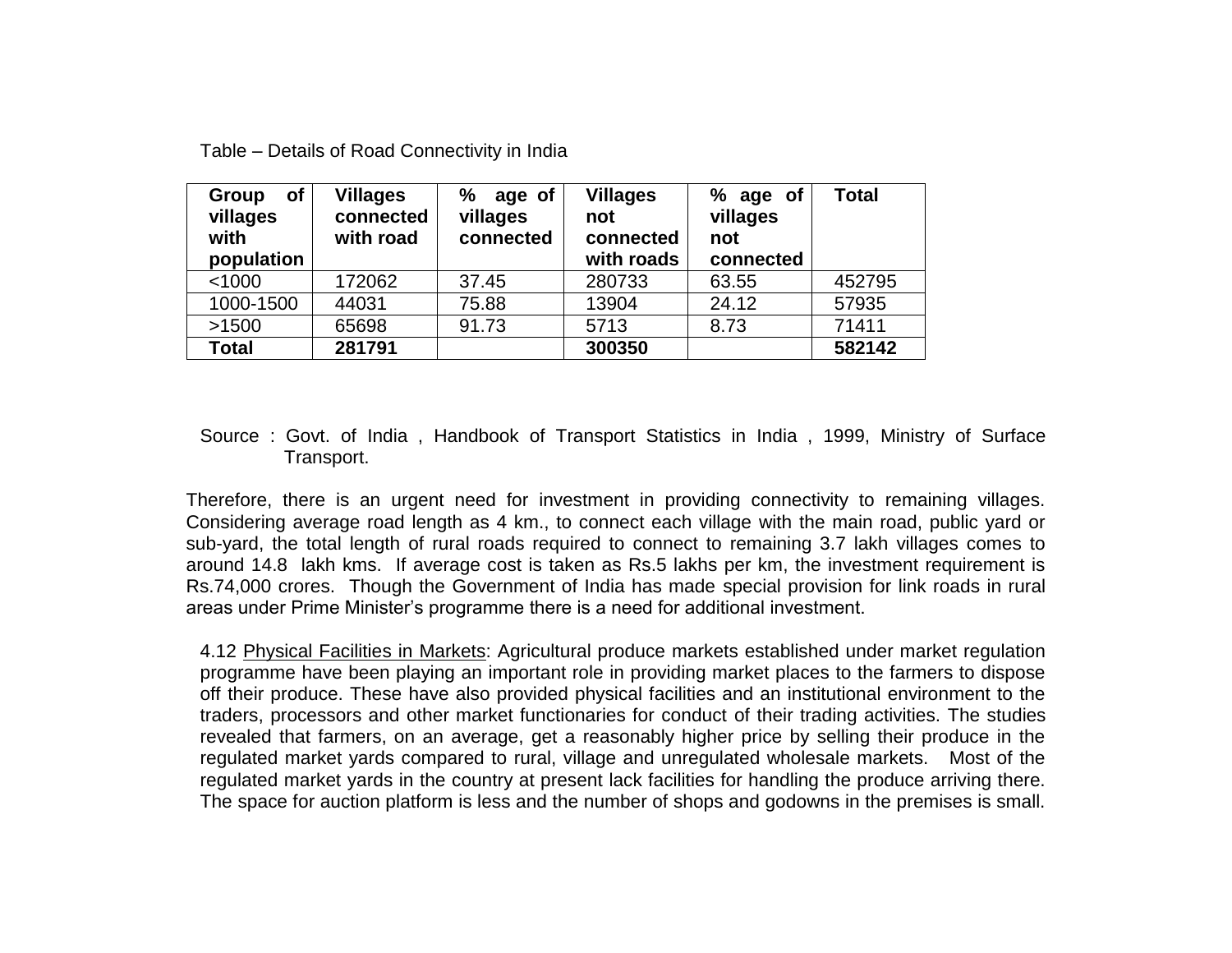It reduces the effective participation of traders. Absence of storage godowns at market level further perpetuates the problems of traders in general and continuous movement of goods in particular. The number of fruit and vegetables markets brought under regulation is small. Further the markets, which have been exclusively developed for handling of fruits and vegetable, do not have sufficient facilities for handling the produce available in the area.

4.13 The Directorate of Marketing and Inspection and several state governments have assessed the requirements of investment for development of market yards in respective states. Though several questions relating to the desirability of continuing with government sponsored market yards are being raised, the Expert Committee is of the view that creation of physical infrastructure at primary market places is absolutely essential irrespective of the institutional arrangements for managing these yards. As shown in Annexure-III, the investment requirement for development of market yards/sub-yards during the next ten years is estimated at Rs.6026 crores.

4.14 Specialised Markets: Apart from general purpose markets, there is need for developing specialized markets for fruit and vegetables. It has been assessed that there are at least 241 such places in the country where fruit and vegetables markets should be developed. The infrastructure required for such markets depends on the volume of arrivals which in turn depends on the size of population to which these markets cater. The investment requirement for fruit and vegetables markets in the country is around Rs.970 crores. The details are tabled below:

## **Investment Requirements for Development ofFruits and Vegetables arkets**

(Rs. In crores)

| Size of Population | No. of Markets | Investment<br>Required |
|--------------------|----------------|------------------------|
| 1 to 2 lakhs       | 126            | 252                    |
| 2 to 5 lakhs       | 72             | 288                    |
| Above 5 lakhs      | 43             | 430                    |
| Total              | 241            | 970                    |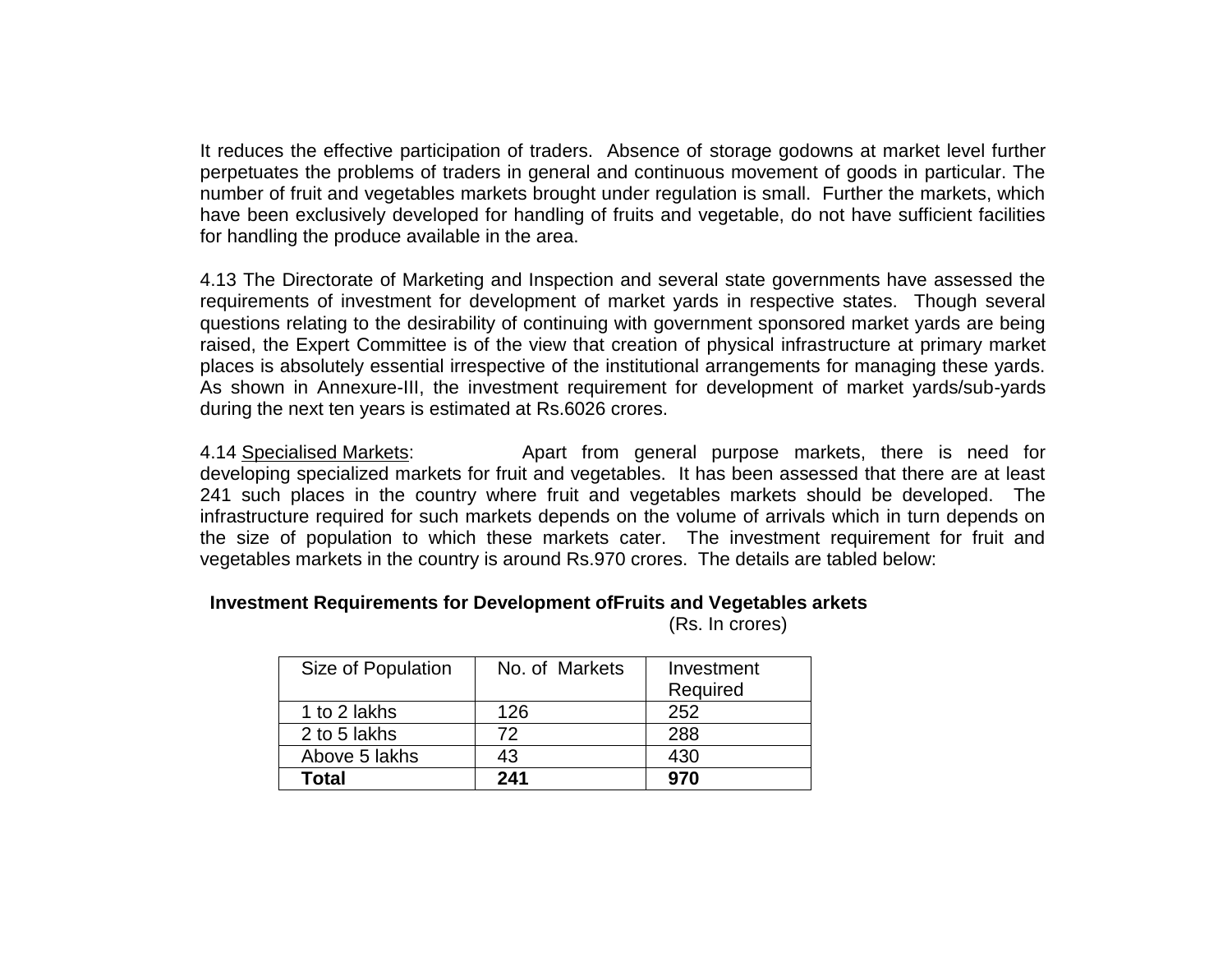4.15 Farmers' Markets: Several State Governments have initiated a process of direct marketing by producers to the consumers. The states of Punjab , Haryana, Rajasthan, Tamil Nadu and Andhra Pradesh have established Apni Mandi in their areas. However, this has been promoted so far only at the state headquarters and at some district headquarters. There is a need to promote these in all the districts. The Committee recommends that farmers markets be promoted in all the districts of the country to accelerate the process of direct marketing by the farmers.

4.16 Rural periodic market is the first contact point for producer – sellers for encashing their agricultural produce and buying other goods needed by them. There are in all 27294 rural periodic markets including those for livestock, in the country. But even minimum necessary infrastructural facilities do not exist in most of these rural periodic markets. There is urgent need to develop these rural periodic markets in a phased manner with necessary infrastructure amenities to have a strong base level link in the marketing chain. Once developed, these places, where periodic markets function, can also serve as farmers/consumers markets. The investment requirement for developing these primary rural market places is estimated at Rs.2146 crores (Annexure-III).

4.17 Storage/Warehousing: Storage infrastructure is necessary for carrying over the agricultural produce from production periods to consuming periods. Lack of adequate scientific storage facilities cause heavy losses to farmers in terms of huge wastage in quantity and quality of products in general and of fruit and vegetables in particular. Seasonal fluctuations in prices are aggravated in the absence of proper scientific storage facilities. Central and State Warehousing Corporations have constructed warehouses in the different States. Food Corporation of India and some State governments have also created warehousing facilities and godowns. The total covered storage capacity available with FCI., CWC and SWC is estimated at 26.4 million tonnes. In addition, storage capaciaty of around 25.3 million tonnes is available with public, private and cooperative sectors. In the background of 200 million tonnes production the available storage capacity of 52 million tonnes is quite inadequate. It is estimated that about 20 million tons of grains are stored in the form of CAP(Covered & Plinth). This clearly shows that the country needs much more facility than what is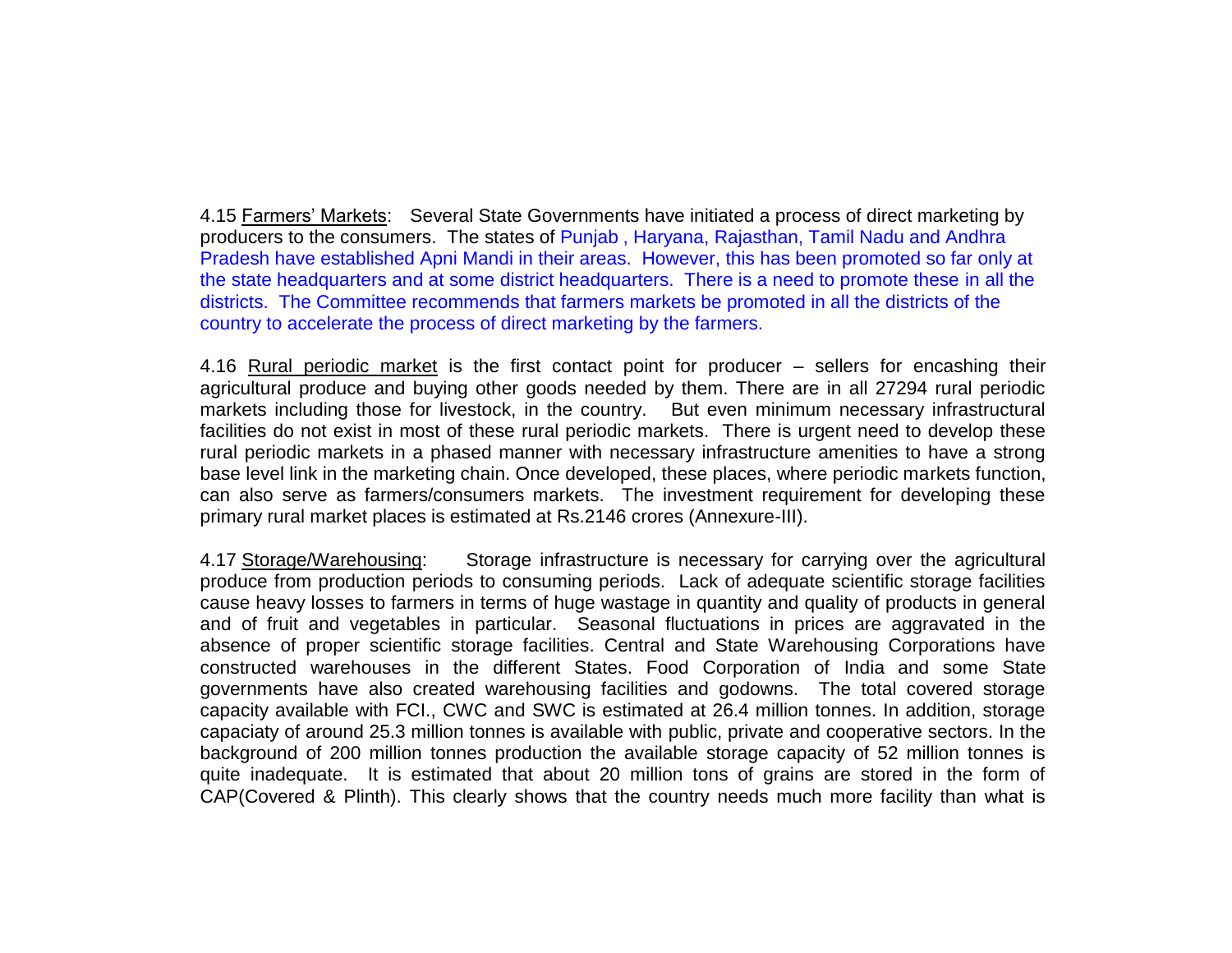available now. This is specially more important for hill and remote areas in several states. For an additional 20 million storage capacity the investment required @Rs.2700 per tons is Rs.5400 crores. The private sector needs to be encouraged to enter the storage and warehousing activity and make investment of this magnitude.

4.18 The Finance Minister in the 2001-2002 Budget has announced creation of Rural Godowns for non-perishables on the lines of construction of cold storages under the back-ended subsidy scheme implemented by the National Horticulture Board. In this connection, in the light of past experience, the Expert Committee recommends that definition of rural godown should include a house, warehouse located in a rural area where a rural periodic market/market yard/sub-yard/collection centers for different agricultural commodities already exists. It may also include D class municipalities or harvesting centers. Any private entrepreneur, cooperative, APMCs, SWC/CWC, registered NGOs, Farmers Registered Organisations, Accredited microcredit organisations and shelf-help groups should be eligible to construct and operate rural godown under the scheme.

4.19 The Godowns should be of viable capacity and rat proof with scientific storage following the specification drawn by CWC/SWC. The growers/process's, State procurement agencies, wholesalers, other agencies involved in PDS etc. should be included as potential users. The subsidy to the construction of godowns may be limited to 25% of the total cost. The godowns should be declared as deemed warehouses under the State Warehousing. APMC market fee, sales tax, purchase tax, octroi etc. should not be leviable on the goods stored. Similarly, provisions of Essential Commodity Act, Labour Act, Mathadi Act, Shop Establishment Act, Industrial Disputes Act etc. should not be applicable to these Warehouses. The material stored in rural godowns should be backed by warehousing receipts with common regulatory framework for negotiability. The godown owners/operators should be permitted to play the role of on-lender so as to channel credit to potential users. Considering the importance of rural godowns to farmers, bankers/financiers should be allowed maximum spread of 2% or less over the NABARD refinance rate.

4.20 Cold Storage: India produces 134.5 million tons of fruit and vegetables and the output is likely to go up during the next 10 years. It is a matter of concern that more than 30 per cent of fruits and vegetables produced in the country are lost due to lack of proper handling, stoarge and procesing facilities. Cold storages are most important infrastructural need for perishable and semi perishable commodities which need an immediate attention. Presently a total of 4199 cold storages are existing in the country with a total storage capacity of 15.38 million tonnes. The sector-wise availability of storage capacity is given below: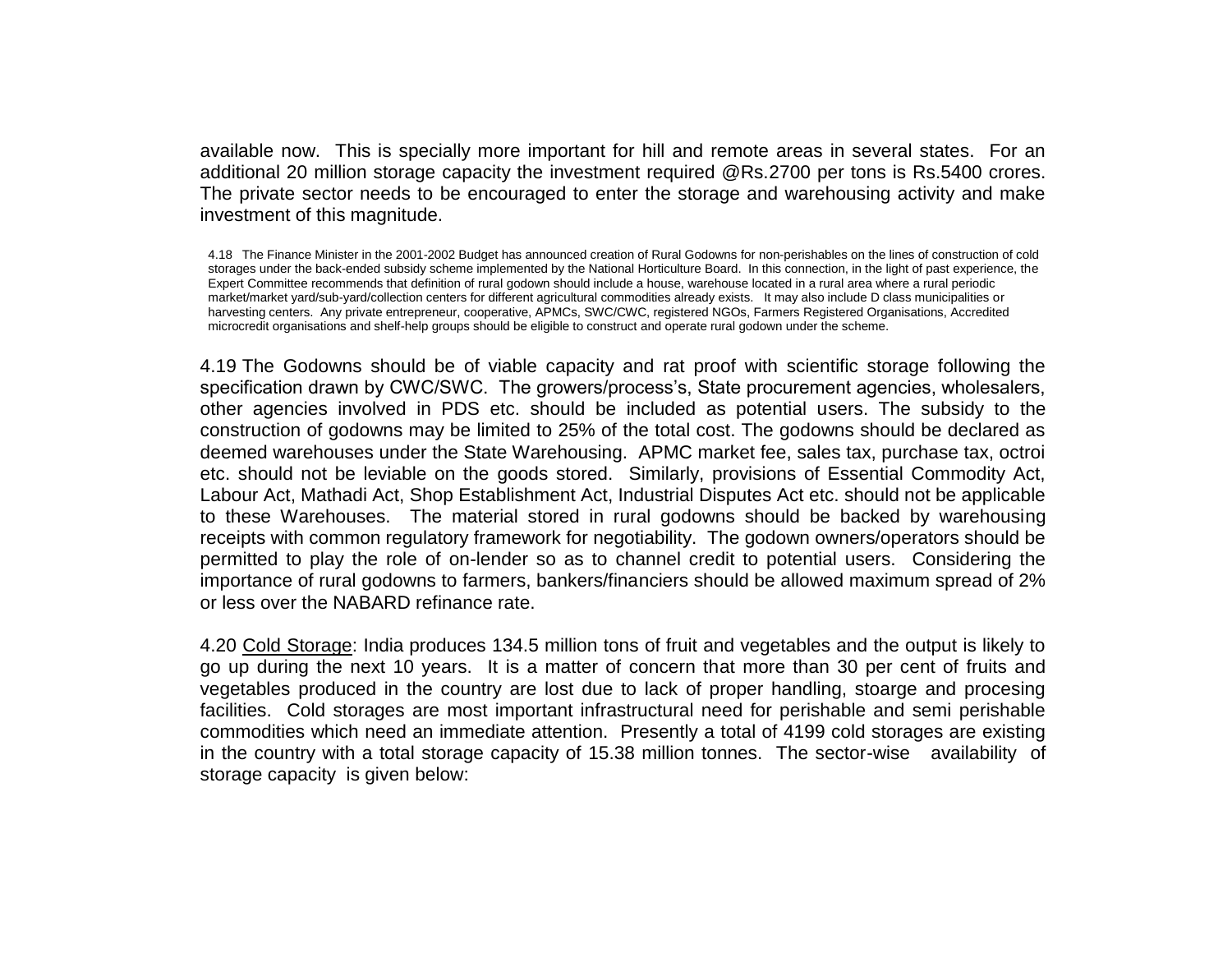| S. No. | Sector       | Number of cold | Lakh<br>Capacity( |
|--------|--------------|----------------|-------------------|
|        |              | storages       | МT                |
|        | Private      | 3739           | 146.13            |
|        | Co-operative | 310            | 6.80              |
| າ      | Public       | 150            | 0.91              |
|        | Total        | 4199           | 153.85            |

Sector-Wise Distribution of Cold Storage Facilities(as on 31<sup>st</sup> March 2001)

4.21 The present storage capacity available is sufficient only for 10 per cent of total production of fruits and vegetables. In the next 10 years with the anticipated increase in production of fruit and vegetables and other perishable commodities, the cold storage capacity requirement would be much higher. Foreseeing the future requirements of the fresh/precooked/frozen fruits and vegetables and their products as well as anticipated change in the food habits in favour of processed food, the capacity requirement for post harvest management of perishables is estimated at more than five times the presently available capacity. In the next 10 years, 15000 additional cold storage units with a capacity of 45 million tonnes should be created. The additional capacity requirement would need an investment of the order of Rs.27,000 Crores. The investment should basically be made by the private sector only. In future, there would be a need for multi-chamber type of cold storage units for various perishable and other products. For encouraging private entrepreneurs there is a need to provide subsidy to make the units viable for some initial years. This apart, the regulatory arrangements should also be reviewed and simplified for attracting private investment in this venture. There is a need to provide incentives in reducing current expenses such as tax relief in electricity.

4.22 Reefer Vans/Containers: The country would also require reefer container/vans for transport of perishable items for domestic and export marketing. At present their availability in the country is negligible in comparison to the present production of perishable commodities. For handling the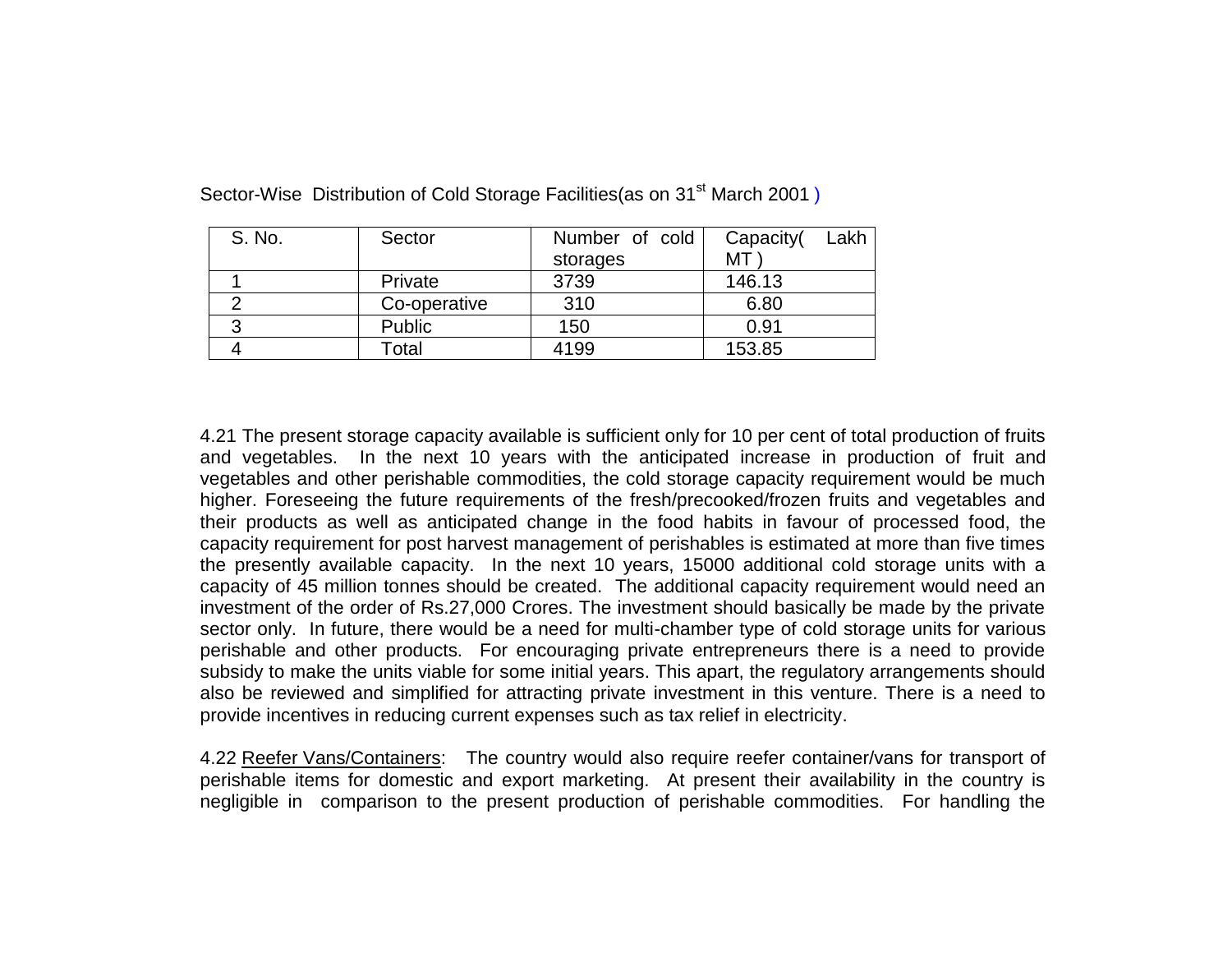expected higher production in the next 10 years, at least 3000 reefer containers/vans with a capacity of 8 tons each would be required. This would require an investment of Rs.600 crores, which should be encouraged in the private and cooperative sector. There is a need to encourage the investors in this area by providing incentives.

4.23 Cleaning, Grading and Packaging: The importance of these facilities can be hardly over emphasized. At present, the grading facility is available only in 1321 markets out of total number of 7127 regulated markets. The quantity graded at producers level is almost negligible. There is a need to create facilities for cleaning, grading and packaging not only at primary level but also in the villages from where produce is brought to the market for sale. In the absence of such facility at the village level, the kind of pollution and congestion created at market yards during the peak arrivals period is well known. The APMCs should encourage private entrepreneurs to promote such units in or around the yard/sub-yards. There is need to promote proper packaging after grading so that further chances of adulteration or temptation may not be there. Besides this there is a strong need to educate the farmers for proper packaging and grading before they bring the produce to the market. Scientific packaging should be encouraged at the farm level through subsidy support. The Expert Committee feels that this is an important activity, and an investment of Rs.2000 crores should be earmarked for this purpose during the next 10 years.

4.24 Export Zones and Food Parks: With a view to taking advantage of new international trade environment, there is a need to encourage export of high value traditional/non- traditional products grown in various parts of the country. Commodities having export potential are several fruits and vegetables, raw as well as processed and packed spices like cumin, fennel, coriander and other farm products like fenugreek and hena for which there is significant demand by Indian Diaspora and others in several countries. However, there is a need to educate and train the growers of these crops in producing, grading and packing for overseas markets and create necessary infrastructure. A scheme of creating Export Oriented Agri-Zones (EOAZ) has been announced by the Govt. of India (Ministry of Commerce) which should be promoted by providing institutional and physical infrastructure in each of these as per the needs of the specific commodity. In some of EOAZs, there is also a need to establish what is called Food Parks. In these parks, some common facilities like electricity and warehouse should be created with central government assistance which will help in attracting investment by the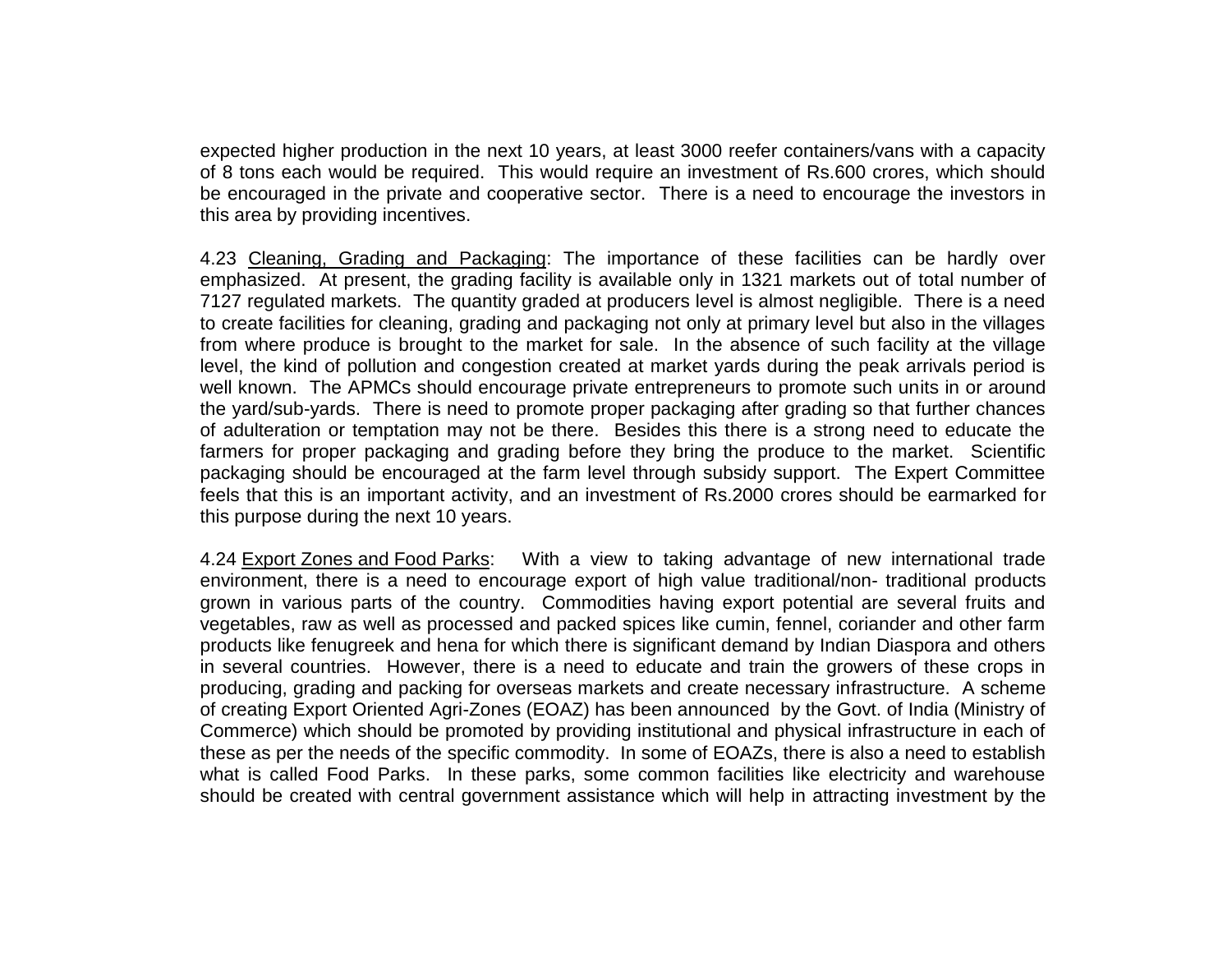private sector and the state government. While most of the investment should be made by the private entrepreneurs, as a way of incentive, government should invest in common facilities, and quality certification. The estimated public investment is Rs.200 crores and private investment of around 400 crores on fifty such EOAZs. In identification of EOAZs and Food Parks , the Government of India, through APEDA and DMI should take an active stance, rather than leaving it to the state governments. The Committee further recommends that commodity wise export potential studies be commissioned before establishing EOAZs.

4.25 Processing and Value Addition: Considering the increase in demand for value added and processed products, there is a need to enhance the capacity of agro-processing sector. This will not only help in stabilizing the prices realized by farmers but also in creating employment in rural areas. The food-processing sector alone provides tremendous potential in this area. For attracting private initiative and investment in food processing, the Government of India through Department of Food Processing and National Horticulture Board have already formulated several schemes of assistance. A ten year tax holiday has been announced. However, the state governments should also come forward and grant relief in terms of sales tax and other local taxes on processed products. Cheaper processed products will expand demand for such products.

4.26 At present, value addition is estimated at only seven per cent and processing only two percent of the total production. Within next ten years, there is a need to increase value addition to 35 percent and processing to atleast 10 percent. Quality control and standardization will be extremely important in this endeavour. The Central government should establish or encourage a network of food analysis laboratories in the country. This will also be necessary to face competition from imported processed products.

4.27 The investment potential in value addition and food processing is quite large. According to our esimates, the potential is Rs.150,000 crores. If conducive policy environment and incentive frame work is created, private sector can be attracted to make investment of this magnitude. The state-wise details of investment potential in food processing are given in Annexure-IV.

4.28 Sources of Investment: The investment potential in agricultural marketing system is quite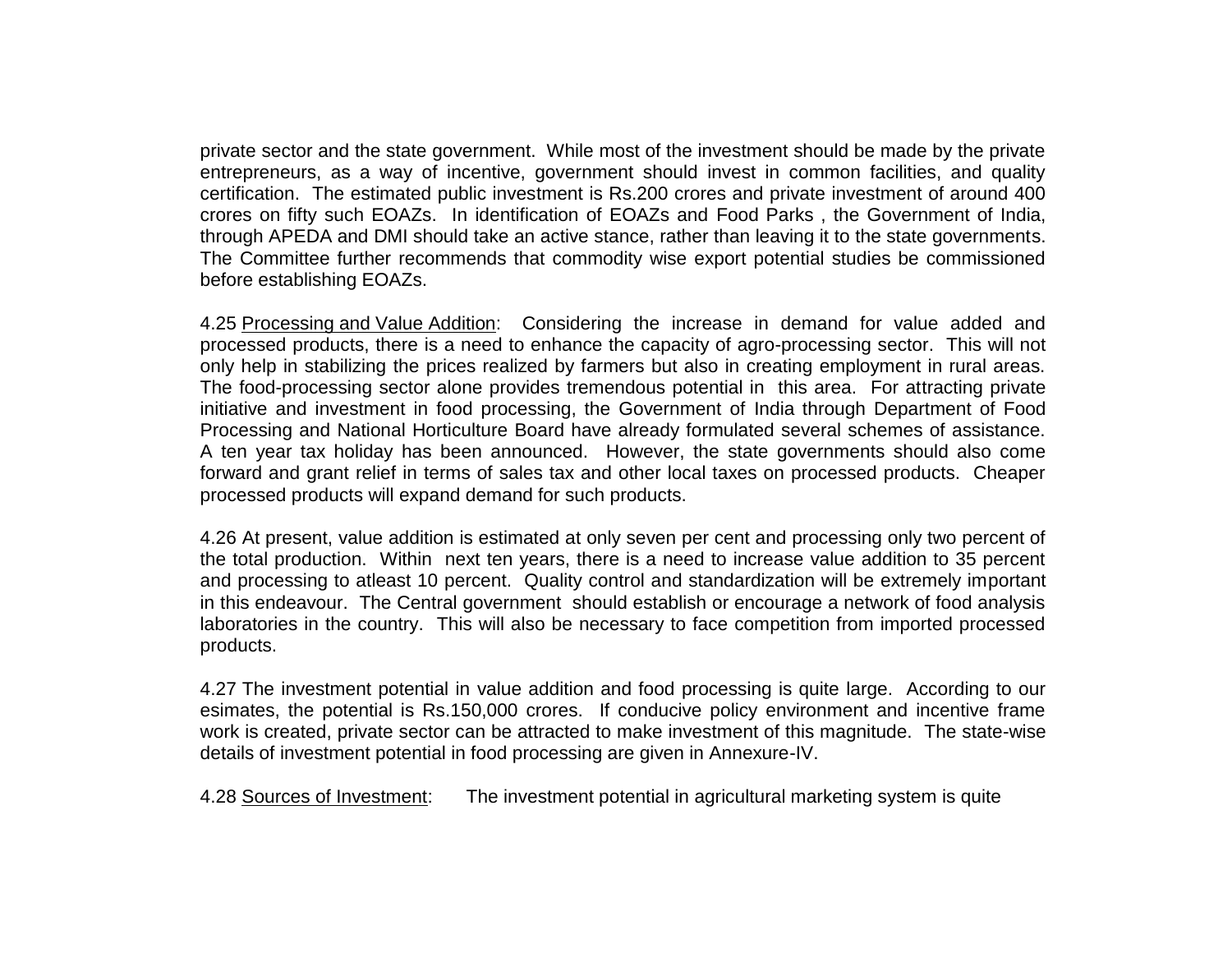considerable. The investment in agricultural marketing system will go a long way in making agricultural sector vibrant and enable it to face the competition of liberalized international trade environment without adversely affecting the livelihoods of those who depend on farming. However, for realizing the potential of investment, a major part of which need to come from the private sector, a conducive and favourable environment would have to be created. For attracting the private sector investment at a level visualized by the Expert Committee, there is a need for (a) making complementary investment by the State and Central government; (b) subsidizing a few activities to enable the private sector initiatives to attain viability; (c) active stance by the Central government in some initiatives; (d) reducing the regulatory controls and simplifying the procedures; and (e) ensuring adequate credit flows to agricultural marketing activities. It is in this context, that the Expert Committee recommends that agricultural marketing and trade activities like construction of storage structure; rural godowns; cold storages, reefer vans; cleaning, grading & packing houses; export oriented agri-zones; and agro – processing and value addition should be included under the definition of priority sector for the purpose of lending by financial institutions. The sector-wise investment potential as visualized by the Expert Committee is shown in Appendix- V.

4.29 For a long term sustainable and integrated development of horticulture a fresh look is also required to be taken at some of the legal provisions as laid down under various acts and rules framed there under. The following are important:-

a) Excise Laws: Presently the alcoholic beverages based on fruit & vegetables are clubbed with other alcoholic beverages. Whereas world over items like wines and beer which are based on fruit & vegetables and have low content of alcohol (ranging below 11-12%) are considered as items of food and are promoted as health drinks. With removal of quantitative restrictions there is a possibility that larger quantity of such beverages will be imported into the country. This sector has not developed in India so far because the Excise laws have implications both in terms of financial pricing of the products as well as restrictive legal frame work for setting up and operation of units for the manufacture of these health drinks. The Government of India has given a boost to the industry based on fruits & vegetables by allowing a complete exemption to the products from Excise Duty, as per the declarations in the Budget for 2001-2002. However, this declaration covers the items like pickles, sauce, ketchup and juices, etc. It is proposed that a similar treatment be given to the alcoholic drinks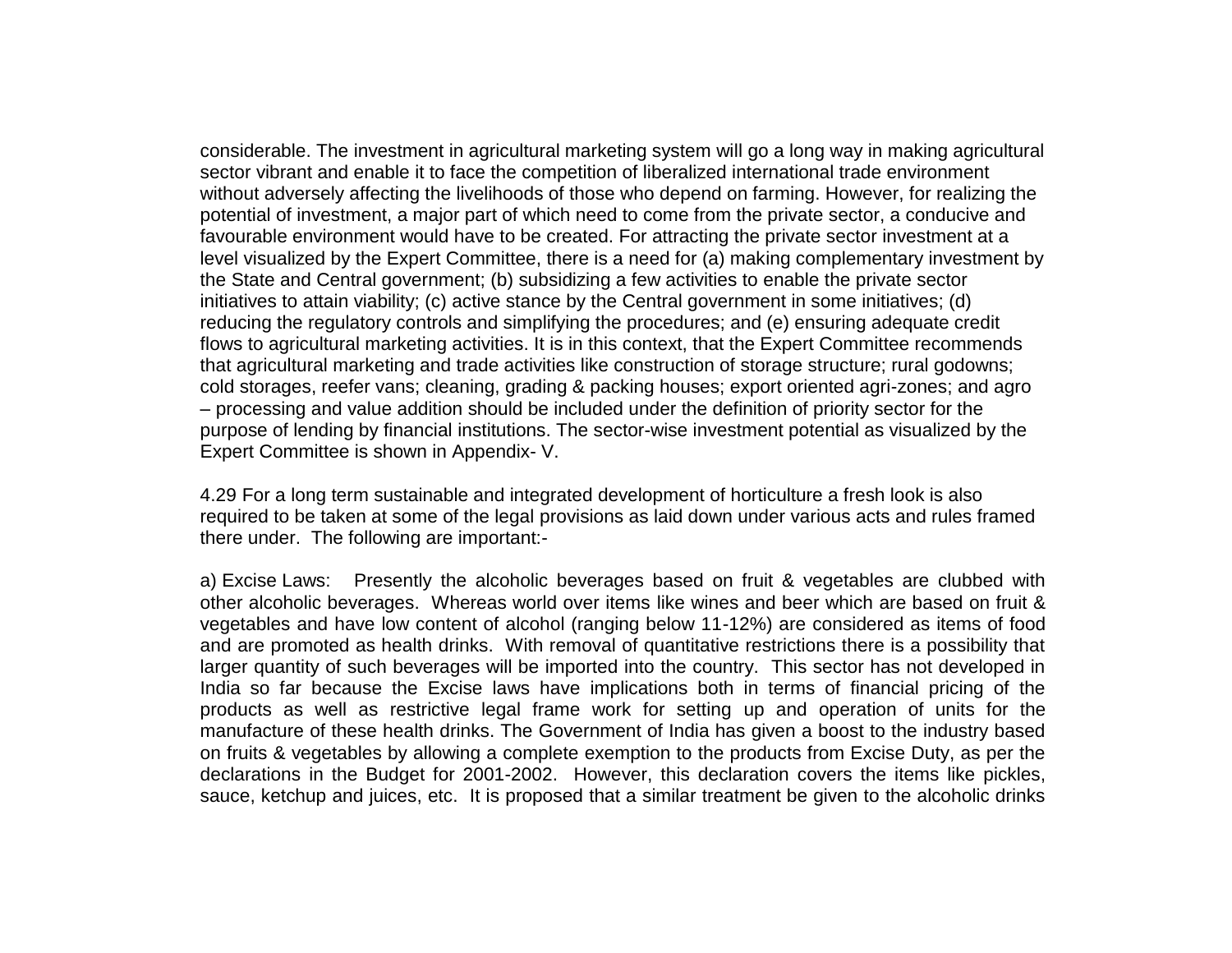based on fruit & vegetables such as beer, wine, tadi and apple-cider and other similar range of products.

b) Minor Forest Produce – Under Forest Act : Presently a variety of products are being collected by petty contractors by ruthless exploitation from the forests. The policy should allow the production of such items on commercial basis on private lands. The forest laws should be amended to this effect. To cite some examples, the following fruits are regularly picked from the wild plants by the villagers and offered for sale in towns. These fruits fetch very good price and there is already trading worth lakhs of rupees in these fruits. So it is worthwhile to grow these fruits on regular scale as orchard or wasteland crops.

- i) Wild pomegranate
- ii) Kaphal (Myrica nagi Thunb)
- iii) Wild fig
- iv) Lassora (Cordia oblique Wild)

Similarly, there are vast varieties of forest produce falling into the sub-categories of horticulture e.g. herbs, medicinal plants, vegetables, spices, flowers, honey, mushrooms, staple food supplements like buckwheat in the hills, etc.

c) Narcotic Drugs and Psychotropic Substances Act, 1985 : The present legal frame work is restrictive to the extent that it discourages the commercial production of the narcotic items which can be converted into pharmaceutical products. Therefore, provisions may be created for a balanced development for cultivation and processing of such items.

d) Plantations – A New Definition : The word "Plantation Crops" as mentioned in some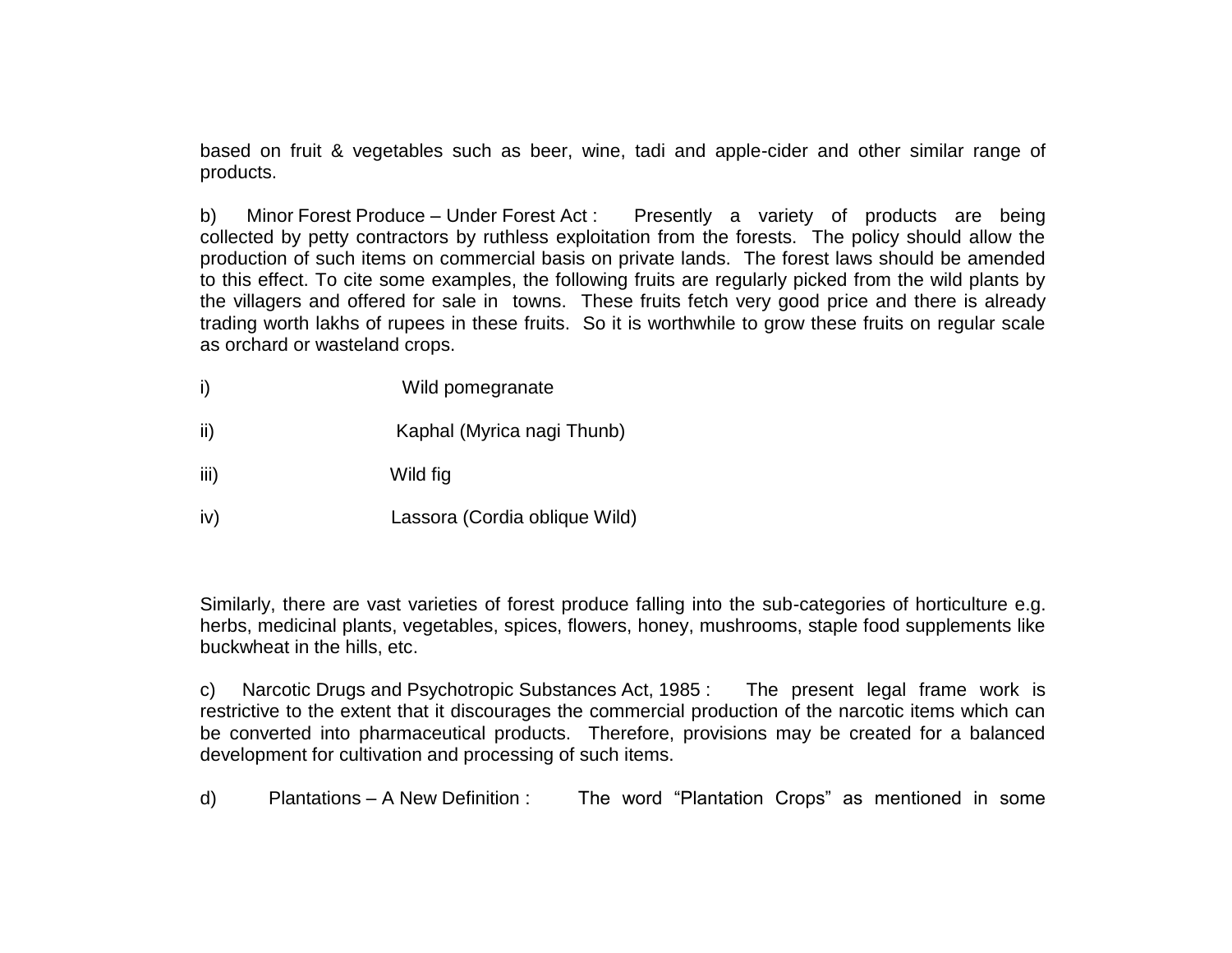labour laws and Land Ceiling Act has a rather limited meaning pertaining mainly to coffee, tea, rubber, etc. To cover a large number of crops under plantations with a more rationale and more scientific approach is need of the day. If plantation is used as generic term for an advanced form of agriculture where various types of management from the selection of land, selection of species to be grown, the financial support, the management of labour, the processing and marketing are all done at a higher level than what is done for ordinary agricultural crops, the horticulture is bound to get a fillip. The existing legal framework will open new avenues for development of entire horticulture sector if production of fruit & vegetables, medicinal & aromatic plants, spices, is also brought under the definition of plantation.

**---**

#### **5.MARKETING EXTENSION, TRAINING AND RESEARCH**

5.1 Multilevel Approach: In order to strengthen and develop agricultural marketing system in the country, efforts in the area of training and extension have to be made at three levels. At policy level, it is necessary to formulate an effective policy on agricultural marketing under which various components of marketing programmes and activities can be integrated and coordinated. At managerial level, the managerial and technical capabilities of those technical institutions involved in the implementation of the marketing policy needs to be improved to enable to work to be carried out more efficiently and economically. At farm level, marketing policies and programmes should assist farmers in marketing their produce, purchase their inputs and raise their incomes. At farm level, however, the effectiveness of Government policies and programmes often looses its impact, especially for those farmers whose marketable surplus is too small and not oriented to marketing requirements.

5.2 In India , although at village and farm level agricultural production extension services exist but marketing extension work designed to benefit farmers and other market functionaries does not exist. Marketing Extension has not been accorded due importance it deserves in the light of shifting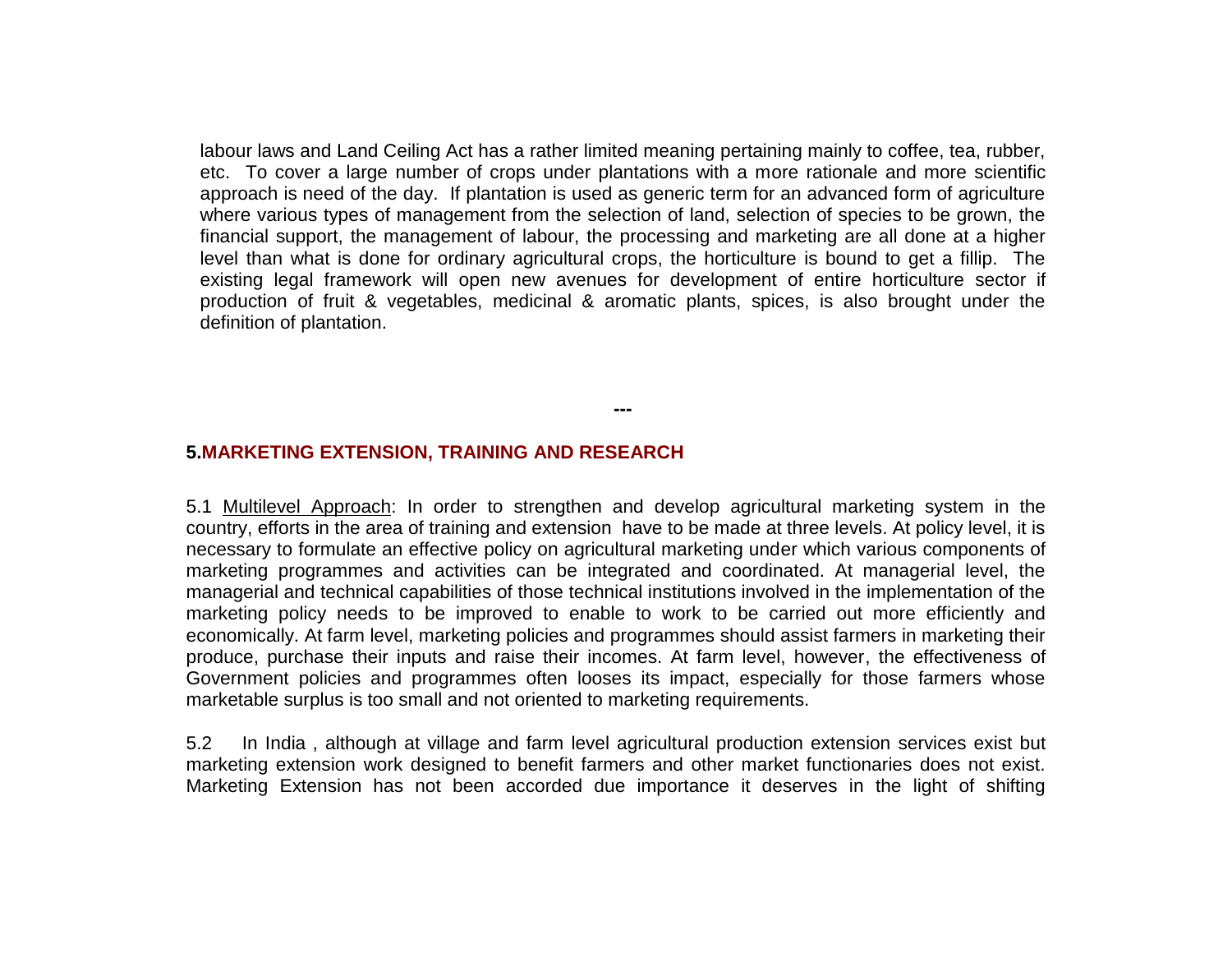agricultural policies towards sound marketing system. Consequently, overwhelming number of States do not have even separate marketing extension cell to undertake regular extension activities. In the absence of emphasis on marketing extension, technology transfer in the field of agricultural marketing has been sluggish.

5.3 As the days of the mass production and mass marketing are now being replaced by customer based or market driven strategies , an effective marketing extension service is need of the hour. This has added significance in the light of post WTO scenario. If the Indian farmers have to withstand the possible onslaught of international competitors both in domestic as well as overseas markets the marketing extension would be an effective instrument to safeguard farmers interest through proper education and guidance on regular basis . The marketing extension service to assist small and marginal farmers in solving the problems faced in marketing their produce is therefore, a sine-qua-non in the free trade environment.

5.4 The marketing extension envisages:

i) Advise on product planning- Even for small farmers, the concept of product planning i.e. the careful selection of the crops and varieties to be grown with market ability in mind, is an important starting point. Providing this basic advice to the farmers is very essential to enable them to withstand the competition in the market.

ii) Marketing Information - The farmers need information on two aspects of marketing viz. current price and market arrival information and forecasting of market trends. This information has also to t)e supplemented with other information about reaching a particular market to get the particular price, arrangements available in the market related to storage, transactional methods, quality requirements, post-harvest handling requirements etc. Along with the information of spot market, the forward and futures market prices are also required to be disseminated to the farmers. They have also to be educated or trained in taking appropriate signals from the forward and futures prices. In order that the information should be area specific, crop specific buyer specific etc. there is a need that every agricultural market should have an extension cell equipped with internet and other audio-video facilities necessary to educate farmers in various aspects of marketing functions and services. The information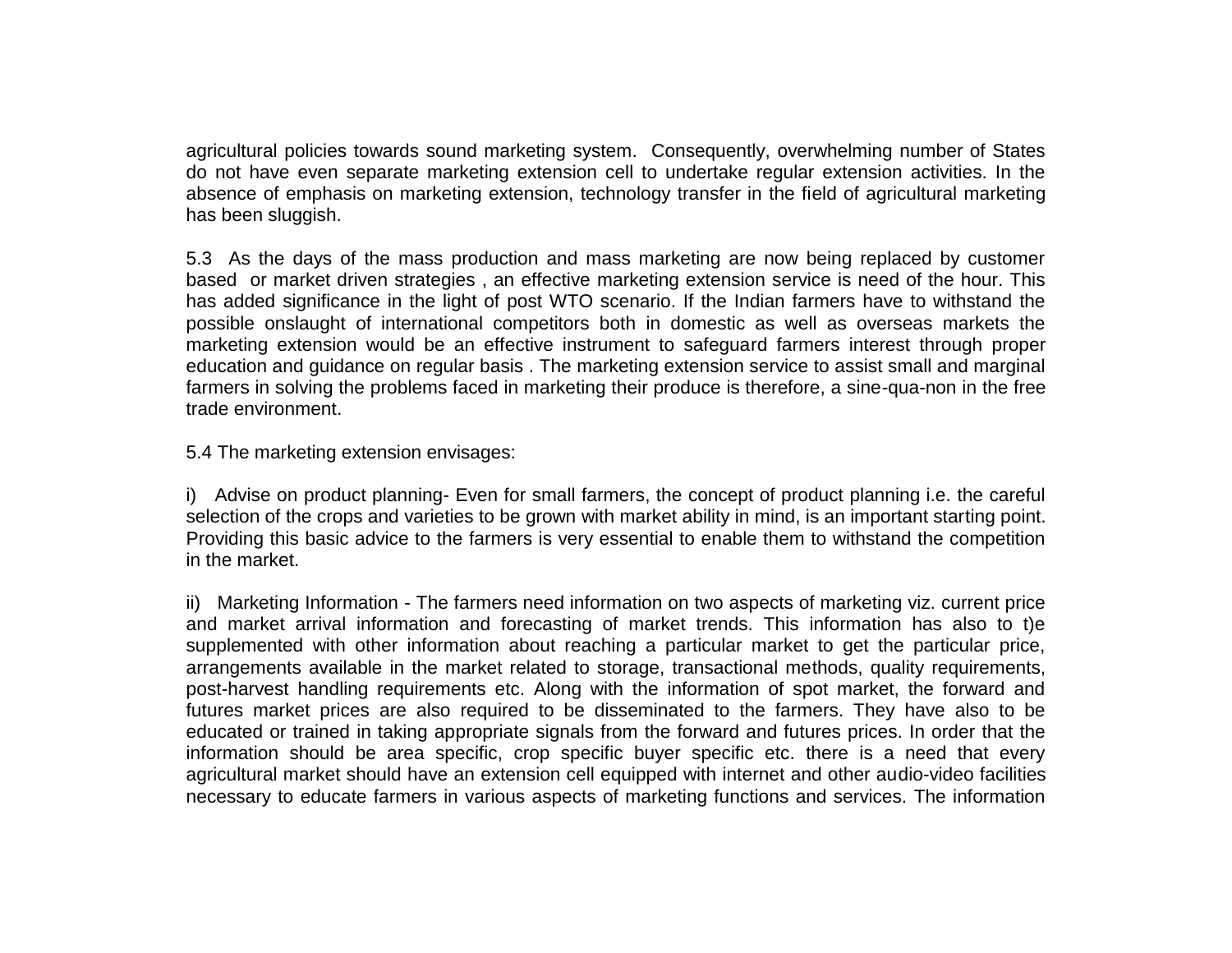required by other market functionaries should also be collected and disseminated to its users.

iii) Securing markets for farmers - The extension agency can advise farmers 'in several ways. For grains to be sold to the government procurement agencies the extension workers can advise on how, when and at what price to sell the designated food grains to the Government agencies. For cash crops, farmers need assistance in making contract marketing arrangements with processors, wholesale traders or other bulk buyers.

iv) Advise on alternate marketing - In order to avoid 'gluts' in the small local markets, farmers can be advised to take benefit of warehousing with pledge finance schemes, entering into forward contracts or go in for futures trading. A planned marketing strategy will benefit the producers in terms of i7eal income and help stabilize local market prices and market supplies 'in terms of raising farmers income .

V) Advise on improved marketing practices - Farmers need education on improved harvesting methods, standardization and grading, improved packing and handling practices, appropriate storing methods etc. for profitable marketing of his produce.

vi) Advise on establishing and operating markets - Marketing extension should help rural population to establish and operate markets on their own to save from exploitative elements. Run by the farmers the rural markets particularly can become centers of training farmers as well as traders with regard to different marketing practices. Operating within the framework of marketing rules and regulations, the rural population will be able to protect their interests better when they visit distant wholesale or terminal markets.

5.5 Need for Wider Reach in Private Sector: Considering the limited reach of public extension service, it is felt that privatization of extension services with appropriate financial backup from the public sector is considered more appropriate and practical. Privatization of extension activities would facilitate tailor made extension services beneficial to both farmers as well as entrepreneurs. The NGOS, Cooperatives, Trade Associations, Private Limited companies, and corporate bodies should be allowed and encouraged to undertake marketing extension. To facilitate private agencies to undertake extension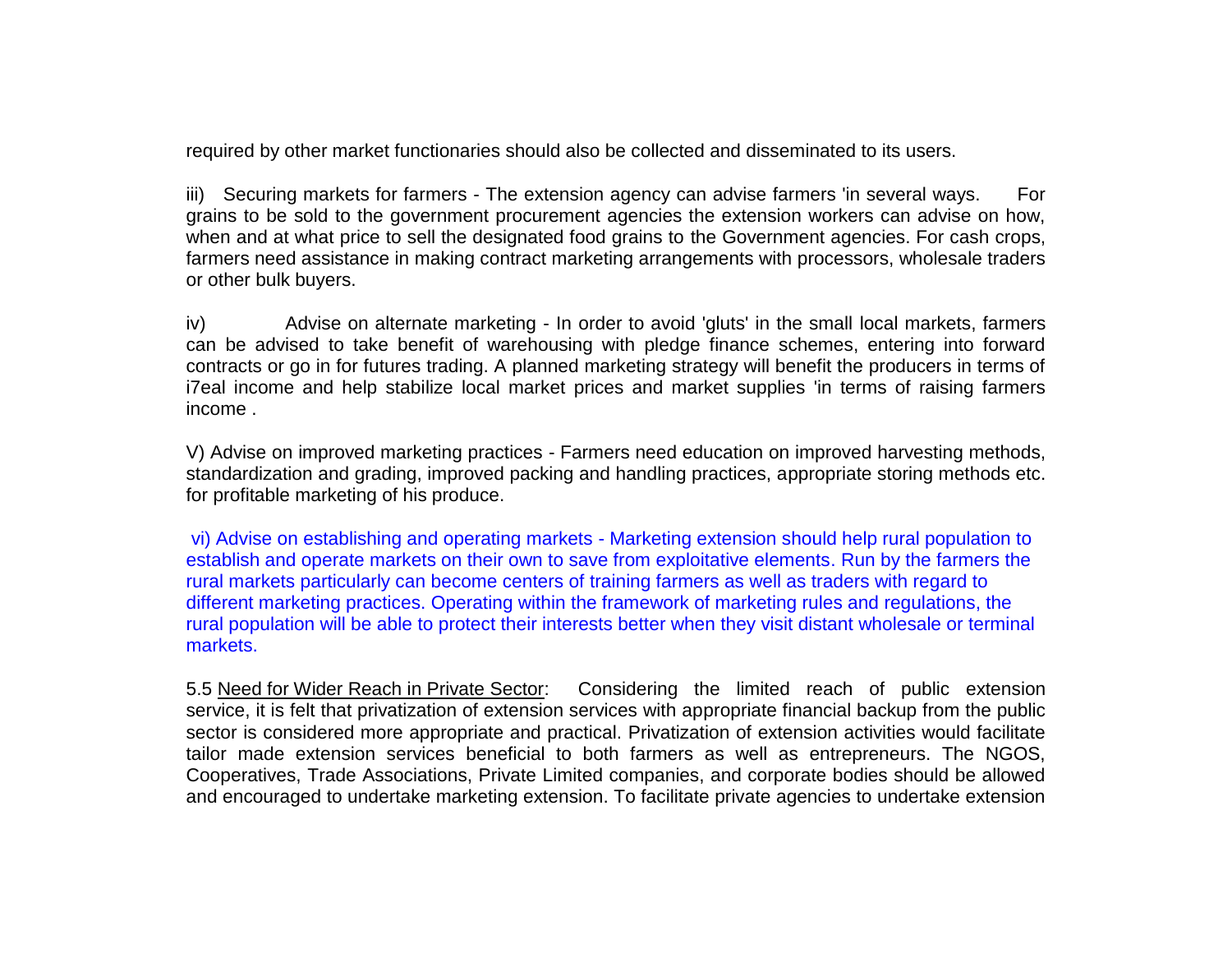programmes on regular basis for the country as a whole, a 24 hours TV Kinas Channel on Doordarshan is necessary. There are 75 channels operated by Doordarshan, out of this one channel should be devoted exclusively to the farmers service. The Kisan Channel would be best visual media to educate farmers by public as well as private agencies for both agricultural as well as marketing extension service.

5.6 A micro level study for every district is required to be undertaken with regard to research, training and extension requirements of crops grown and the markets served by various agricultural products grown. The rural periodic markets and wholesale assembling markets where farmers visit frequently need to be provided with extension units to undertake regular activity to educate farmers in various agricultural marketing issues.

5.7 Training in Agricultural Marketing: A substantial training effort wills he needed to upgrade technical, managerial and organizational skills and knowledge of field and marketing personnel. The major thrust of the training in the changing scenario should be :-

- a) Agri-business management
- b) WTO and its implementations
- c) Post-harvest management
- d) Grading, Standardization and Quality assurance
- e) Information technology
- f) Emerging areas in agricultural marketing
- g) Organic Food Marketing ( OFM)
- h) Market led extension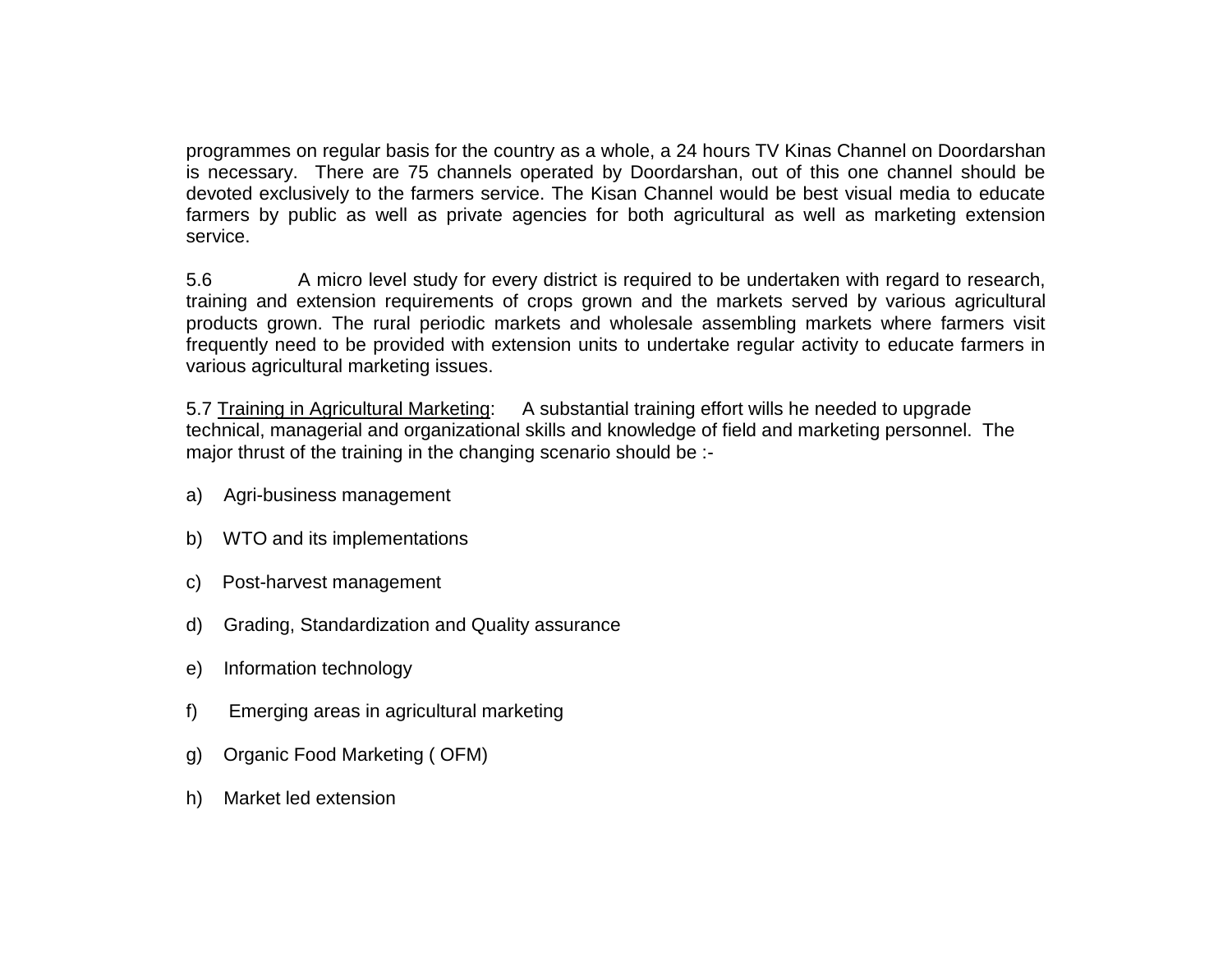- i) Post-graduation courses in State Agricultural Universities
- j) Entrepreneurship programmes for rural Agri clinics.
- k) Training of Trainers ( TOT)

5.8 In view of the changes in agriculture in general and agricultural marketing in particular, there is need to orient the faculty of the national level nodal institutes. Until and unless the faculty is exposed to the complex international problems and ground realities of Indian fields, it is not fair to expect solution of all problems from them. At the same time, they should be trained involving practical problems of farmers in the fields. The skill should be developed in management, planning and leadership.

5.9 Research in Agricultural Marketing: Research in agricultural Marketing assumes the most important role in the agricultural marketing. Hence we should undertake need based research and play proactive role in the area of research marketing effectively. In its endeavor to impart training the research in agricultural marketing would establish strong relationship with client organization and strive to serve farmers, consumers and select organization. Following area have been identified for potential research marketing:

- a) Marketing technology adaptable to Indian conditions like labour intensive technology without compromising quality;
- b) Dynamic studies of comparative advantage of commodities of India
- c) Provide Outlook information for prices and production for log, medium and short term decisions.
- d) Structure conduct and Performance of Agricultural markets
- e) Study on cost and margins of agricultural crops

5.10 IT Application in Agricultural Marketing: Agricultural produce marketing requires connectivity between the market and exporter/growers/traders, industry consumers, through wide area network (WAN) of National and International linkages in order to provide day-to-day information with regard to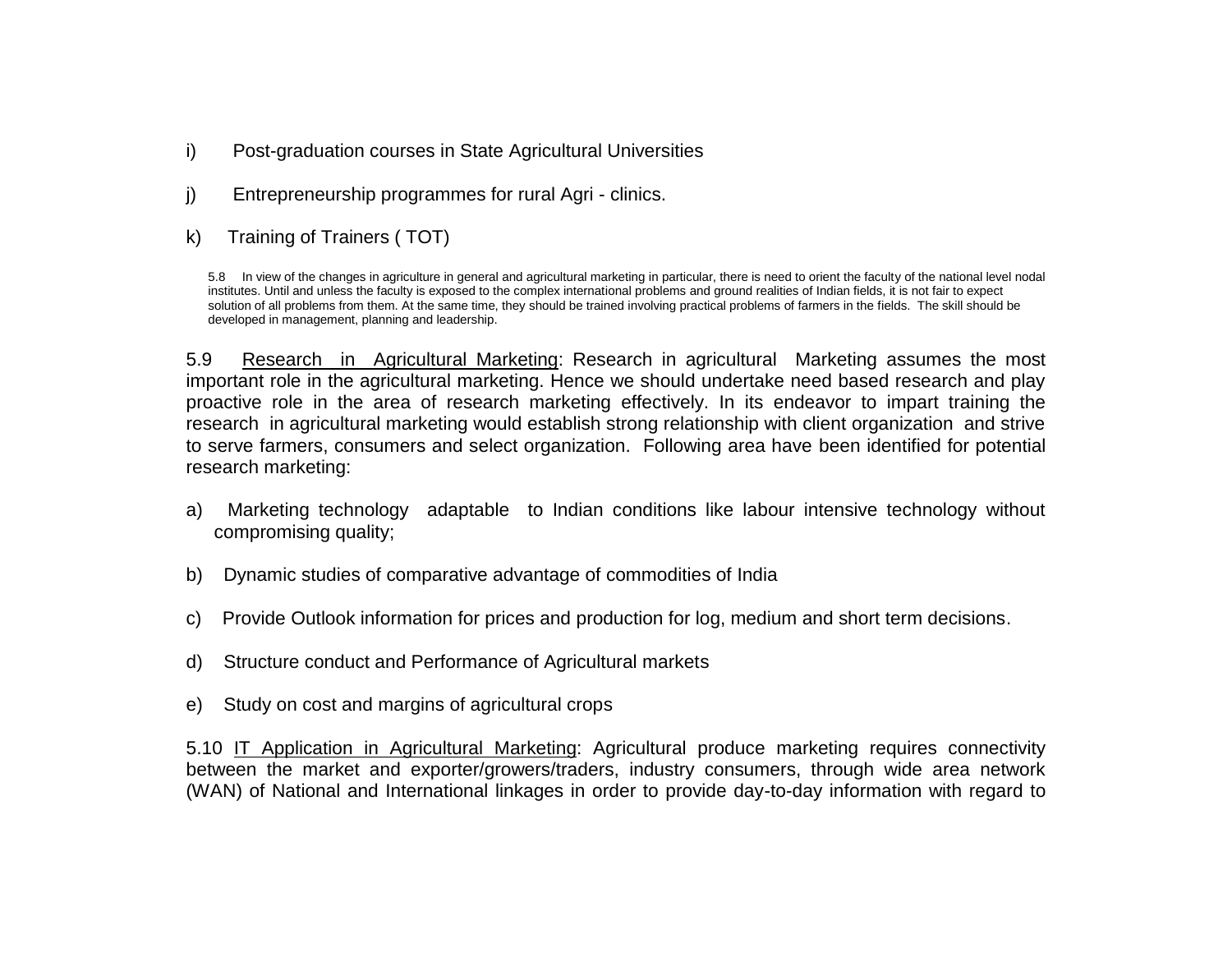commodity arrivals and prevailing rates etc., to provide links for online International Market Information; to provide export-related documentation, to inform about the latest research in agricultural marketing, packaging/storage etc. related information and to provide linkage/connectivity with the World Trade Center (WTC), APEDA, NIAM, NBB, DNH, IIP, State Agricultural Marketing Boards, and universities.

5.11 Agricultural Marketing Information service ( AMIS) needs to be set up at the national level. This

service will be a integrated service , incorporating the farmer advisory service with Decision support

System( DSS) . Such a system will help farmers in taking a intelligent decision related to storing ,

pricing , marketing etc. One of the major problems in designing AMIS is that the information needs of

the individual target groups are diversified. For evolving an information system, assessment of

information needs of the diverse target group is very important so that the information management is

holistic and integrated. For this, forums should be formed to assess the quest of information among the

beneficiaries.

5.12 The system should be broad based to cover information related to storage, transport, weather forecast, export potential etc. At the state level, the Marketing Boards or the Directorates should provide the consolidated information to all the market users. The coordinating agency will take stock of information availability and its generation process and distribute it to the need based target groups.

5.13 E-Catalogue for Commodity Profiles: In the present time of export competitiveness, each and every product needs to the publicized highlighting its characteristics on nutrition values, chemistry, quality standards, seasonally, quantity for supply and prices etc. A brief commercial profile of the commodity would help the buyer in making comparative analysis on account of cost and margins.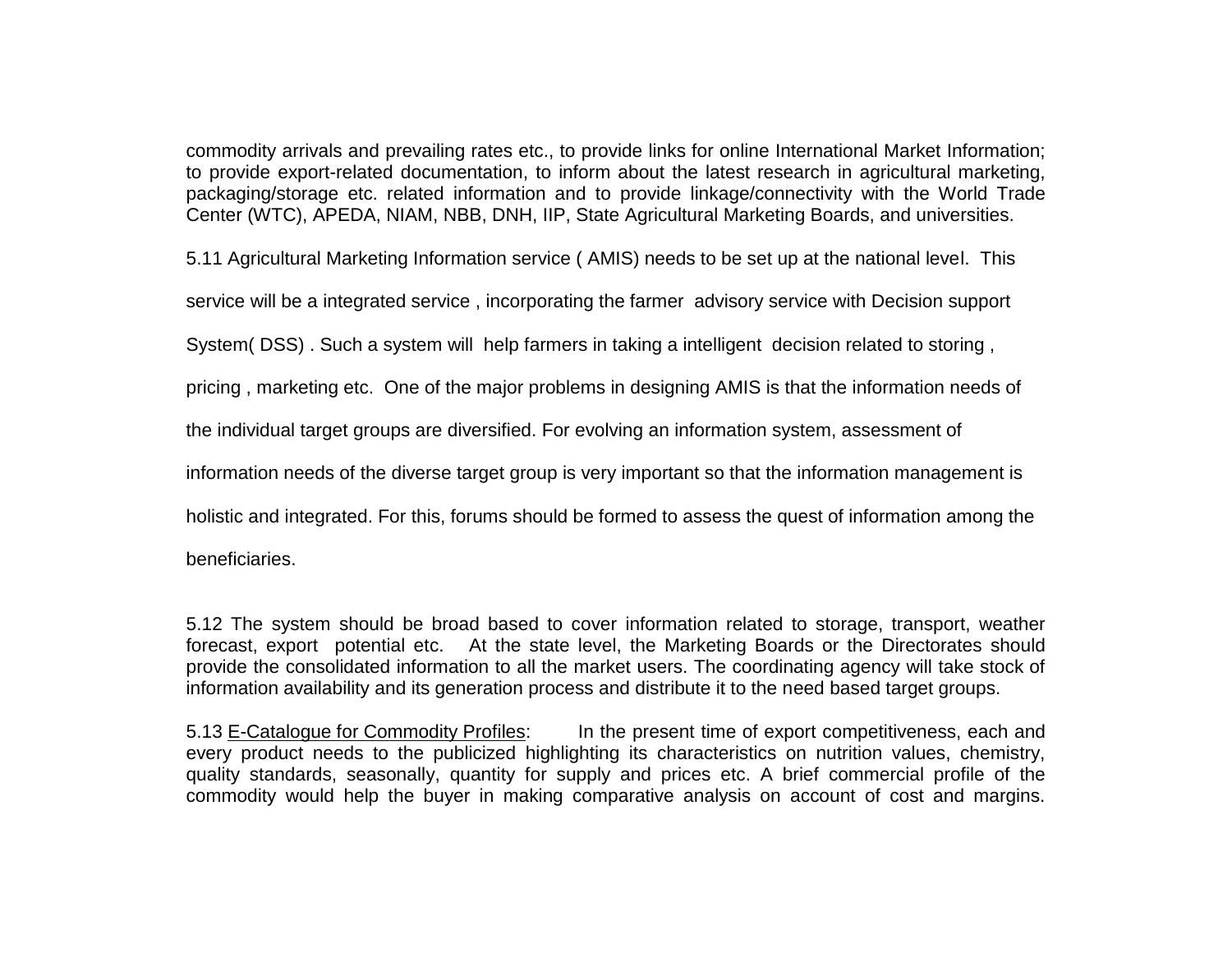Therefore, it is necessary that each commodity have specific commercial profiles giving the details as mentioned above. AR profiles should be transmitted to international markets through "Web Pages". Main objective of the scheme will be a) to prepare commercial profiles of exportable commodities and b) to give exposure of commodities to the international markets.

5.14 The farmer advisory service should be leveraged to the platform of Information Technology. This IT has the scope being a vehicle for transfer of knowledge. The successful experiment for transferring "lab to land: needs to replicated in dissemination of knowledge of post harvest management aspects marketing and management aspects. A development of Expert System would provide all the information from production to marketing of the commodity.

5.15 National Atlas of Markets : The mapping of the agricultural markets of the country is a pre requisite for carrying any planning/developmental activity. All the regulated markets along with their classification on the national maps will give synoptic view of the distribution of the markets. The infrastructure facilities, the quantum transacted, the area and population served, the outflow and the inflow of the commodities are the various aspects which should be mapped out. This would be useful for research and policy making The National Atlas of Agricultural Markets will be based on the application of GIS tools, such mapping activity then can also be put on the internet for it's greater usage.

\*\*\*

## **ANNEXURE-I**

## No.11016/3/2000-M.II

**Government of India Department of Agricultural & Cooperation Krishi Bhavan, New Delhi , Dated the 19th December, 2000 .**